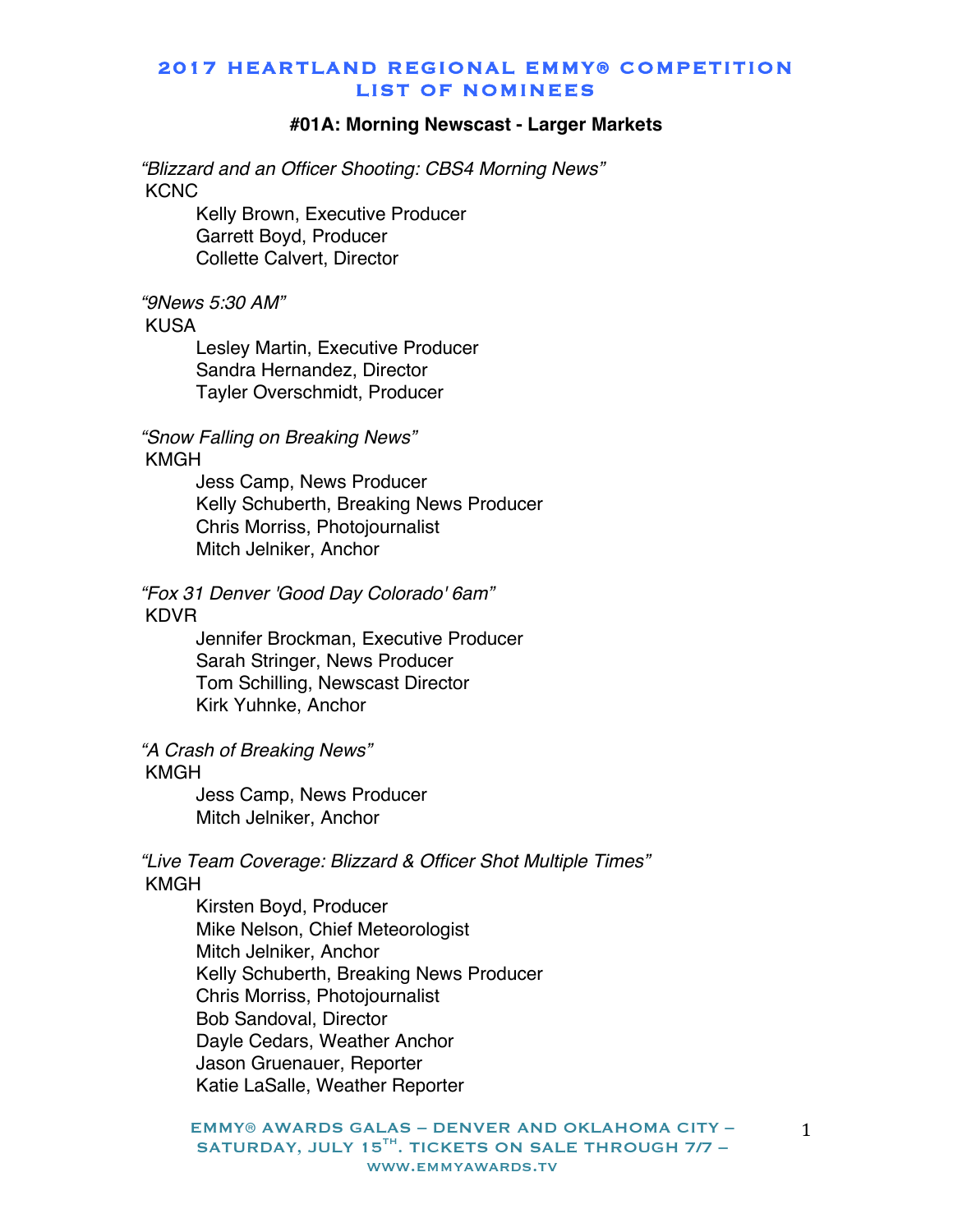#### **#01B: Morning Newscast - Medium Markets**

*"6 In The Morning: Deadly Semi Crash"* **KOTV** 

> LeAnne Taylor, Co-Anchor Adam Smith, Producer Jeromee Scot, Executive Producer

*"6 In The Morning: Standoff"* **KOTV** 

> LeAnne Taylor, Co-Anchor Jeromee Scot, Executive Producer Dave Davis, Reporter Will Kavanagh, Helicopter Pilot/Reporter

#### **#01C: Morning Newscast - Smaller Markets**

#### No Nominees

#### **#02A: Daytime Newscast - Larger Markets**

*"Blizzard Paralyzes Denver"* **KCNC** Jeff Gurney, Senior Executive Producer

*"News 9 at 4 PM"* KWTV Becca Slaughter, Producer

*"Denver stands with Dallas "* KUSA

> Ariel Mata, Producer Lawrence Gibbs, Newscast Director

*"Forced to evacuate"* KUSA

> Ariel Mata, Producer Jerry Vancini, Director Kyle Clark, Writer

EMMY® AWARDS GALAS – DENVER AND OKLAHOMA CITY – SATURDAY, JULY 15 $^{TH}$ . TICKETS ON SALE THROUGH 7/7 www.emmyawards.tv *"The NOW Denver"* The NOW Denver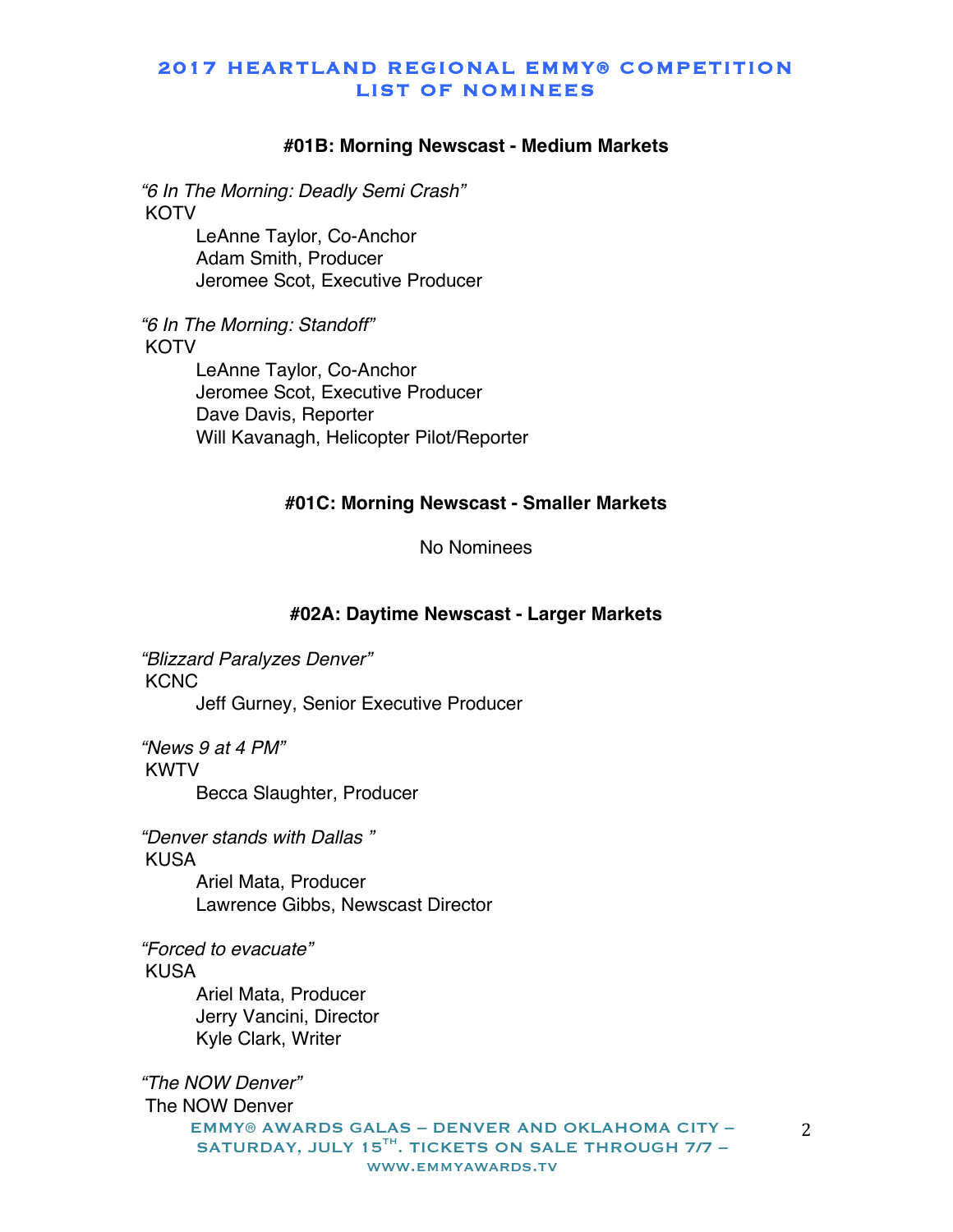Daniel Hosea, Senior Producer Theresa Marchetta, Anchor Adam Hammond, Anchor Ashley Stockman, Producer Matthew Pastor, Director

#### **#02B: Daytime Newscast - Medium Markets**

*"Community Harvest, Officers Ambushed 4pm Newscast"* KMTV

Joe Spadea, News Director

*"Set the town on fire"*

KTUL

Amy Sullivan, Executive Producer Kristin Spellman, Producer Neile Jones, News Anchor

*"Eyewitness News at 4"*

KWCH

Robert Marin, Executive Producer Michelle Parks, News Producer

#### **#02C: Daytime Newscast - Smaller Markets**

No Nominees

#### **#03A: Evening Newscast - Larger Markets**

*"Fox 31 Denver News at 9 - November Snow Storm"* KDVR

> Gregory Deffenbaugh, Senior News Producer Christina Taylor, Executive Producer Allison Soulvie, Senior Director

*"Celebrating With The Super Bowl Champs"* **KUSA** 

> Will Swope, Newscast Producer Lawrence Gibbs, News

*"When the Blinding Snow Hit at 6"* **KCNC** 

> EMMY® AWARDS GALAS – DENVER AND OKLAHOMA CITY – SATURDAY, JULY 15 $^{TH}$ . TICKETS ON SALE THROUGH 7/7 www.emmyawards.tv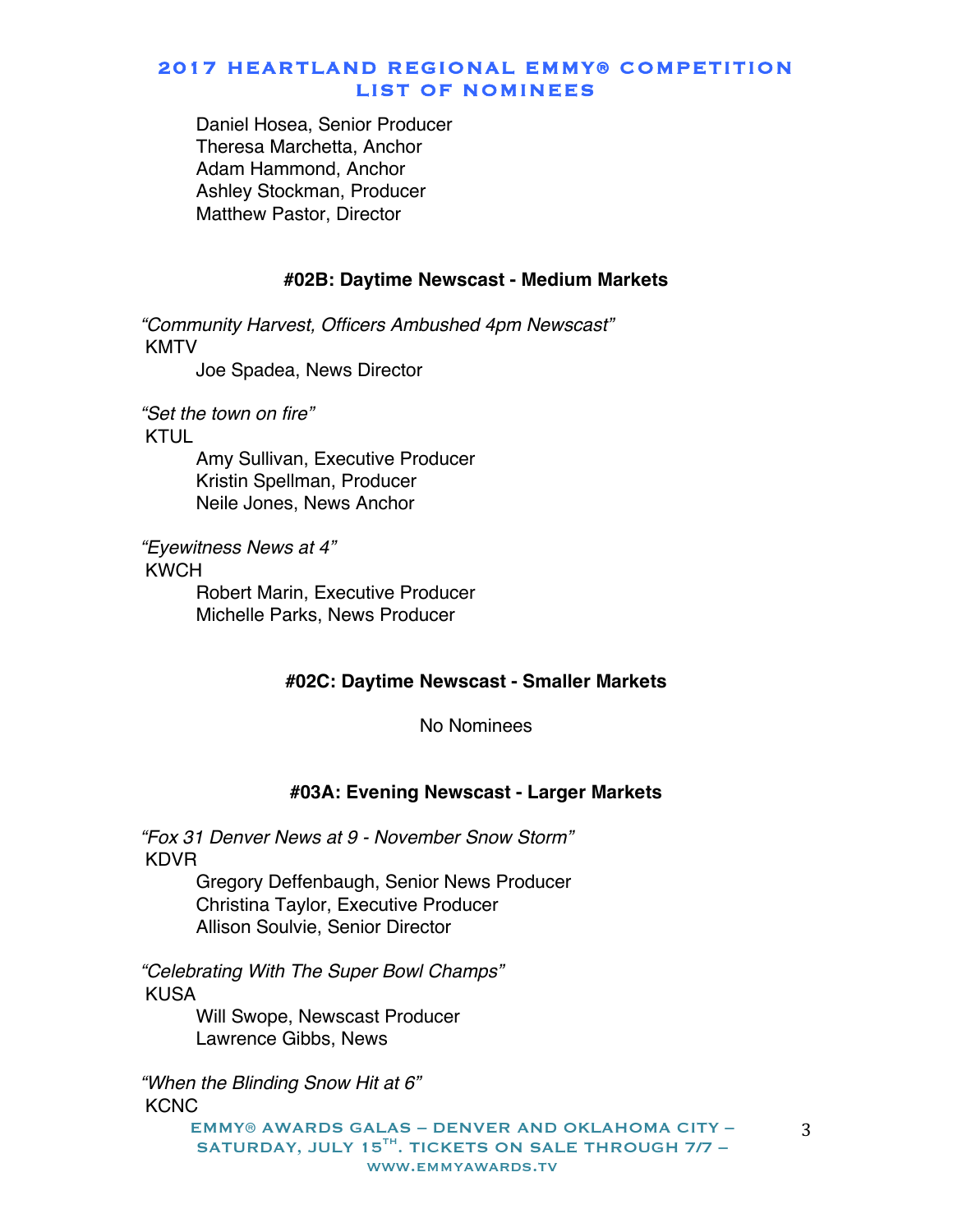Jeff Gurney, Senior Executive Producer Robin Clutters, Producer

*"Digging out the day after a March blizzard"* KUSA

> Will Swope, Newscast Producer Lawrence Gibbs, Newscast Director

*"Denver7 News at 10pm: After the Sue Klebold Interview"* KMGH

> Anne Trujillo, Anchor Jonathan Stone, Executive Producer Matthew Pastor, Director Tony Kovaleski, Investigative Reporer Andy Miller, Producer/Photographer Peter Lipomi, Photographer/Editor

*"Fox 31 Denver News at 9 Bailey Officer Killed"* KDVR

Jennifer Brockman, Executive Producer

#### **#03B: Evening Newscast - Medium Markets**

*"KOAA News5 at Six - The F16 Crash"* KOAA

> Monica Gouty, Producer Rob Quirk, News Anchor Maddie Garrett, Anchor Kelly Duffy, News Director

*"NewsOn6 at 10 - Breaking News: Wildfires "* **KOTV** 

Kristi Cheek, Producer Scott Thompson, Anchor

*"KKTV 11 News at 10 p.m."* **KKTV** 

> Jennifer Hunt, producer Don Ward, anchor Dianne Derby, anchor

*"Eyewitness News at 6"* KWCH

> EMMY® AWARDS GALAS – DENVER AND OKLAHOMA CITY – SATURDAY, JULY 15 $^{TH}$ . TICKETS ON SALE THROUGH 7/7 www.emmyawards.tv Robert Marin, Executive Producer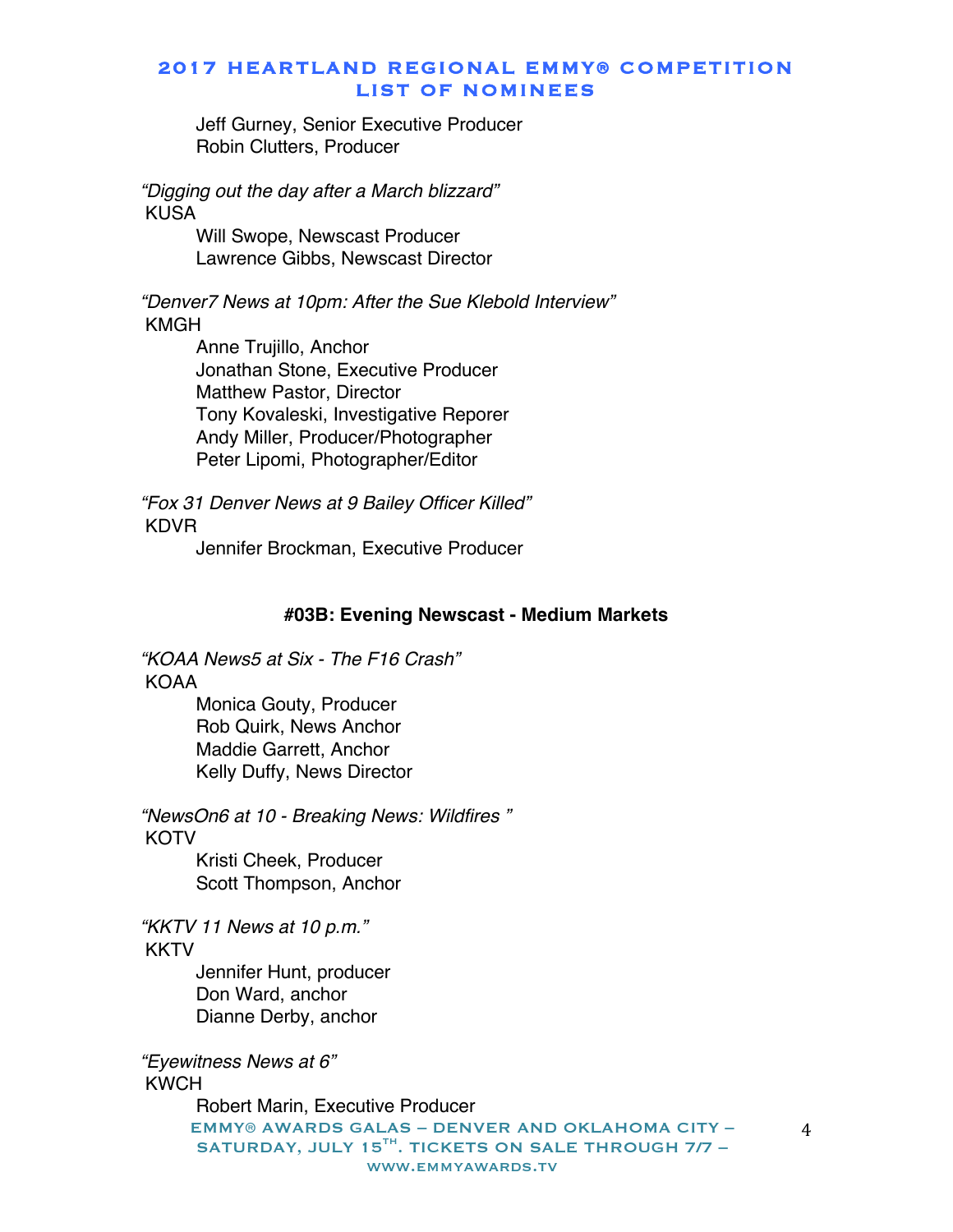Chelsey Moran, Producer

#### **#03C: Evening Newscast - Smaller Markets**

*"2016 Groundhog Day Winter Storm"* KOLN/KGIN Brett Baker, Producer Bridget DeGrand, Anchor Owen Jensen, Anchor

*"10/11 News @ 10 - Tornado & Hail Hit Lincoln"* KOLN/KGIN Brett Baker, Producer Bridget DeGrand, Anchor/Producer

#### **#04A: Weekend Newscast - Larger Markets**

*"News 9 at 10PM Weekend"* KWTV Kylie Frakes, Producer

*"Fueling the Fires"* **KCNC** Maria Mansilla, News Producer

#### **#04B: Weekend Newscast - Medium Markets**

*"Tulsa's Channel 8 News at 10 (Weekend) - Pulse Orlando Shooting Coverage"* KTUL

Kelly Prozialeck, Producer

*"KETV NewsWatch 7 at 5:30"* KETV Tanner Kahler, Producer

*"Eyewitness News at 10 -- Weekends"* KWCH Matt Kalish, Producer

EMMY® AWARDS GALAS – DENVER AND OKLAHOMA CITY – SATURDAY, JULY 15 $^{TH}$ . TICKETS ON SALE THROUGH 7/7 www.emmyawards.tv *"Eyewitness News at 10 -- Hesston"* KWCH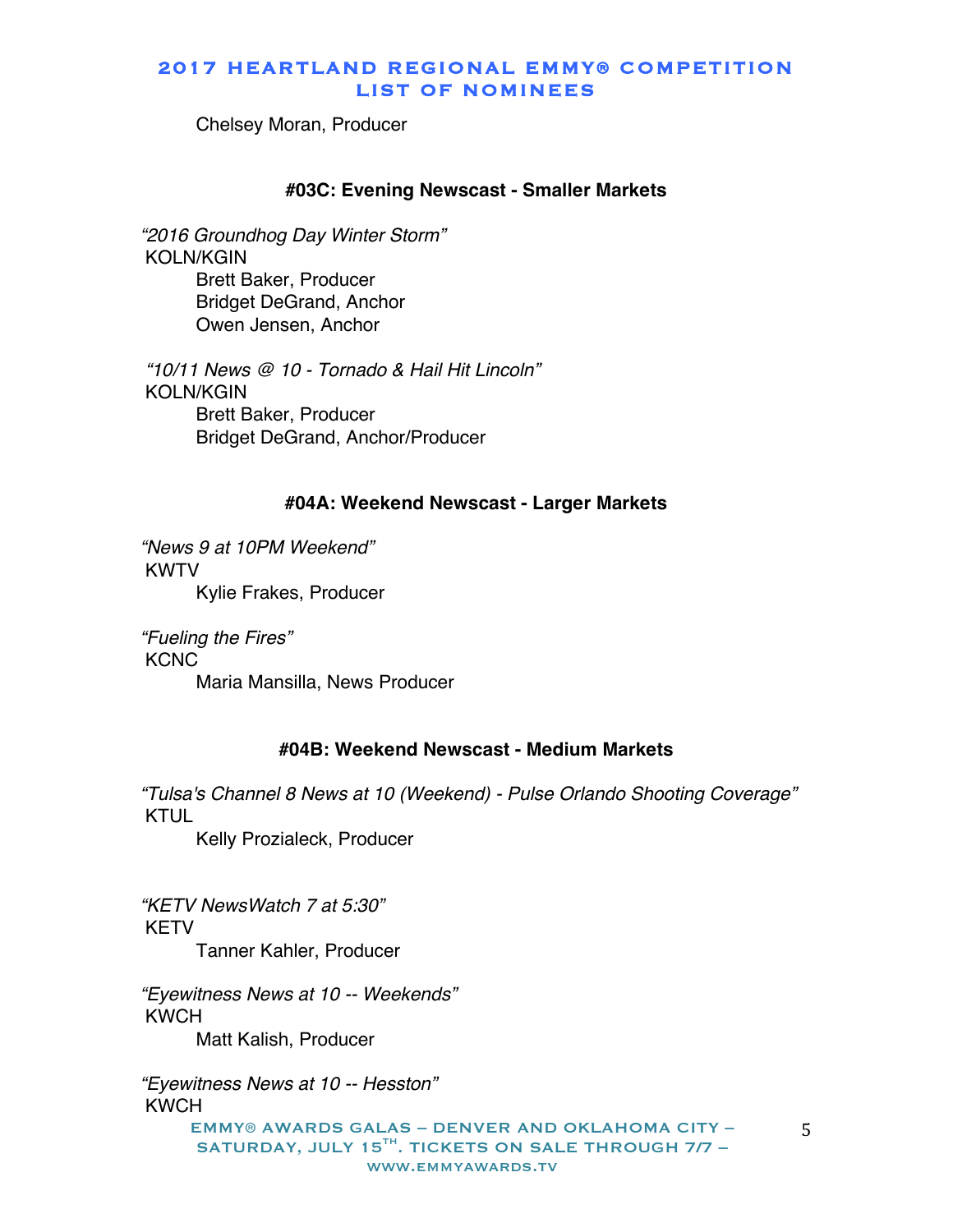Melissa Scheffler-Hoyle, Anchor Everett Carlisle, Executive Producer

#### **#04C: Weekend Newscast - Smaller Markets**

*"10/11 News at 5:30 - Remembering Sam Foltz"* KOLN/KGIN Brett Baker, Producer Bridget DeGrand, Anchor/Producer Owen Jensen, Anchor/Reporter

*"13 NEWS at 5:30"* WIBW Jon Janes, News Director

#### **#05A: General Assignment Report - Within 24 Hours**

*"Do you have PESD?"*

KDVR

Keagan Harsha, Anchor/Reporter Michael Driver, Photographer

*"I Do It For Them"*

KUSA

Noel Brennan, Field Producer Corky Scholl, Photojournalist

*"Hoot Hoot Murder Mystery"*

KFOR

Ali Meyer, Reporter Danny Thompson, Photojournalist

*"Deputy Geer Funeral"*

#### KDVR

George Taylor, Photojournalist Kevin Torres, reporter

*"Stepping In"* KUSA

Chris Hansen, Photojournalist Steve Staeger, Reporter

EMMY® AWARDS GALAS – DENVER AND OKLAHOMA CITY – SATURDAY, JULY 15 $^{TH}$ . TICKETS ON SALE THROUGH 7/7 www.emmyawards.tv *"Trail To The Next High"*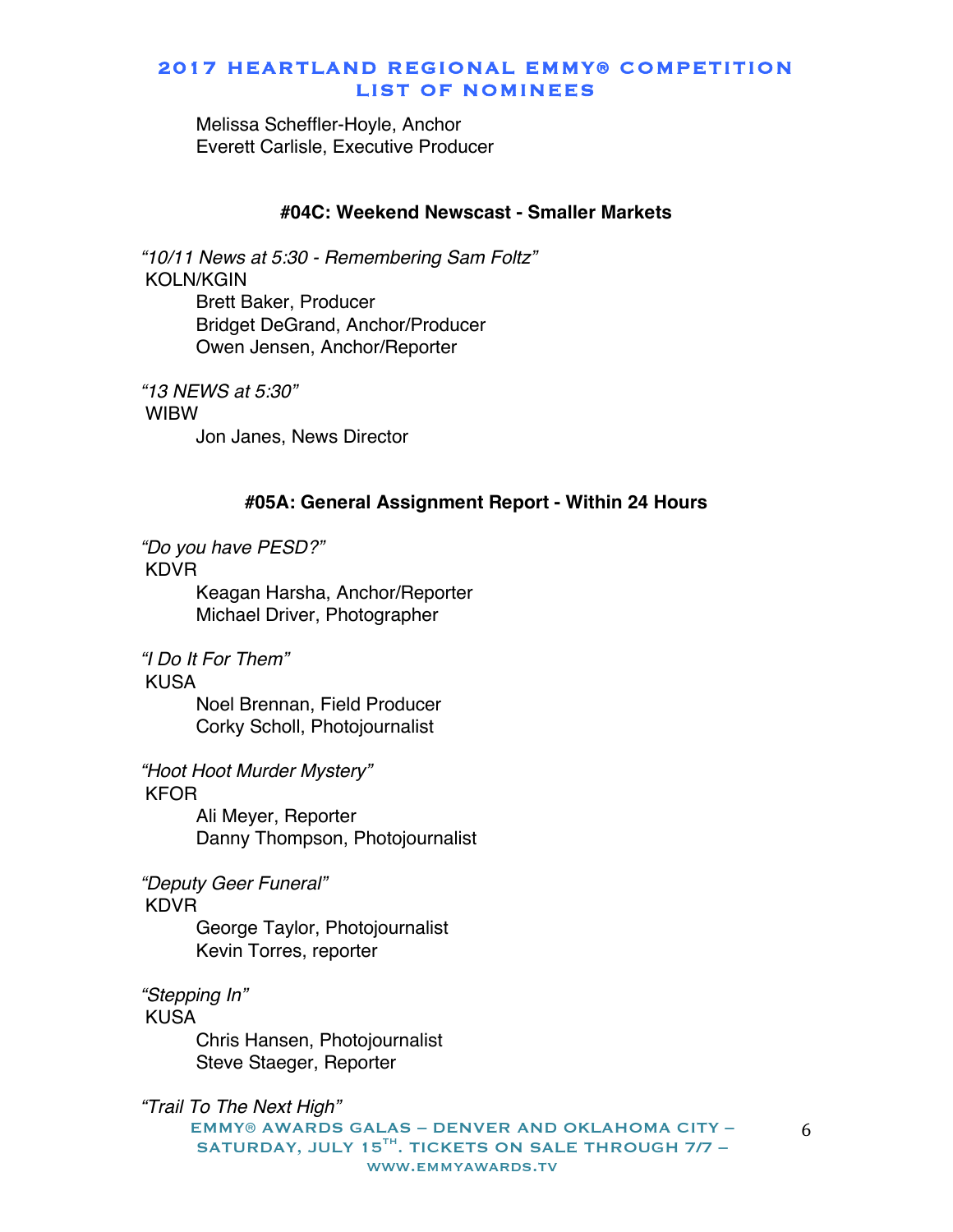KUSA

Ryan Haarer, Reporter Chris Hansen, Producer

# **#05B: General Assignment Report - No Time Limit**

*"The Grant Neal Story: A Question of Consent"* **KCNC** Brian Maass, Investigative Reporter Kevin Hartfield, Photographer

*"Stephen Reiman Wasn't Alone"* KUSA Chris Hansen, Producer

Chris Vanderveen, Reporter

*"Molei's Miracle"*

KMGH

Eric Lupher, Producer Travis Lupher, Photographer

*"Niños Inmigrantes en las Montañas"* KDEN Telemundo REIMY CHAVEZ, Reporter Erick Valenzuela, Photojournalist Stephanie Fernandez, Assignment Editor

*"Double Jeopardy"*

# KDVR

Rob Low, Reporter Isaias Medina, Photojournalist/Editor

# **#6: Breaking News**

*"Damaging Tornadoes Hit Oklahoma City Area"* KWTV

Nathan Elliott, News Director David Payne, Meteorologist

*"Office Shooting in LoDo"* KDVR Jennifer Brockman, Executive Producer Aristea Brady, Anchor

EMMY® AWARDS GALAS – DENVER AND OKLAHOMA CITY – SATURDAY, JULY 15 $^{TH}$ . TICKETS ON SALE THROUGH 7/7 www.emmyawards.tv Jeremy Hubbard, Anchor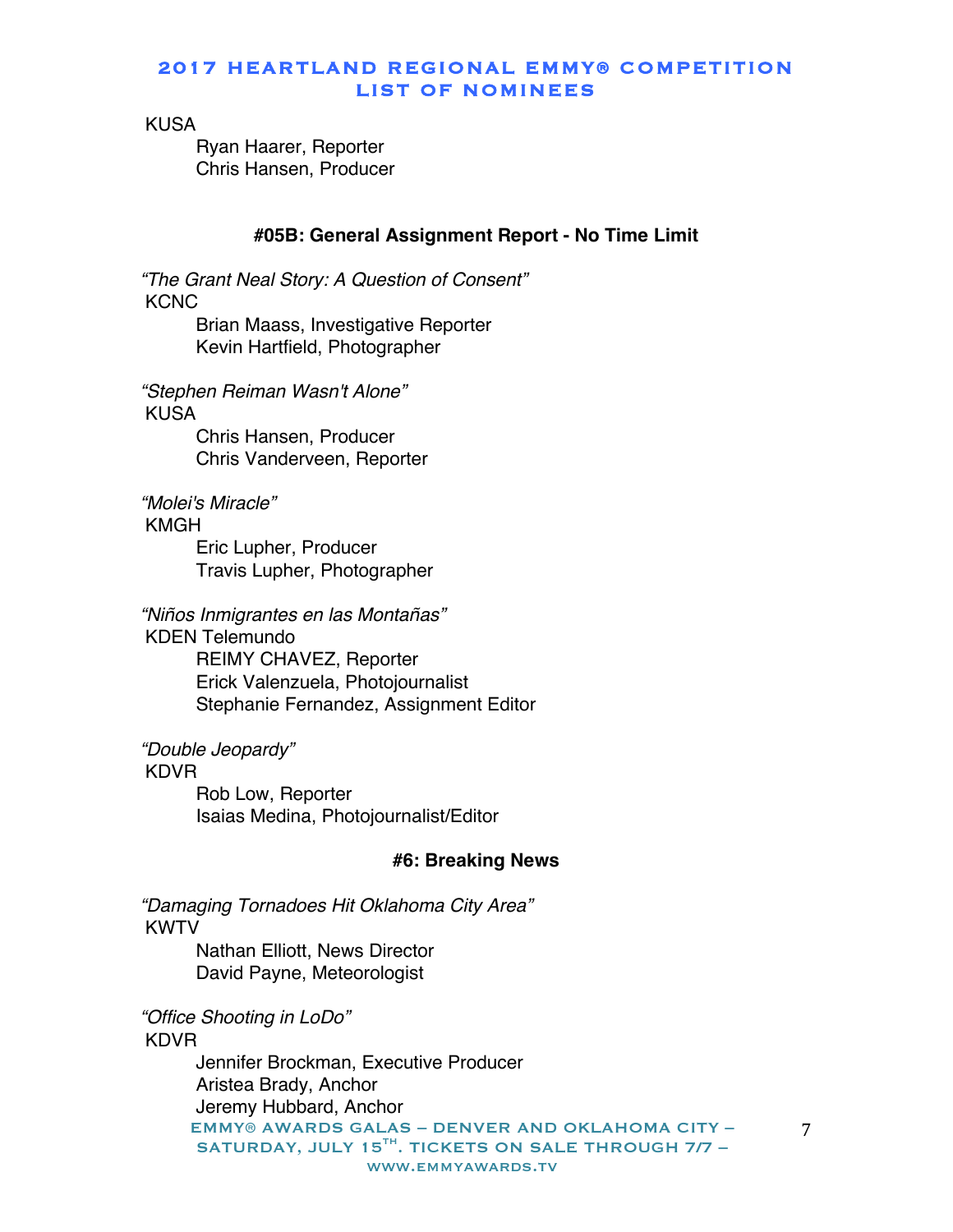*"Tornadoes Track Across Tulsa Area"* **KOTV** 

> Travis Meyer, Chief Meteorologist Will Kavanagh, Helicopter Pilot & Reporter

*"Election Protest - 10pm FOX31"* KDVR

> Gregory Deffenbaugh, Senior News Producer Christina Taylor, Executive Producer George Taylor, Photojournalist Michael Konopasek, Reporter Drew Smith, Photojournalist Michael Barz, News Anchor Mike Ortmeier, Director

*"Hesston Workplace Mass Shooting"* KWCH

> Brian Gregory, News Director Melissa Scheffler-Hoyle, Anchor

*"Oklahoma Tornado Outbreak May 9, 2016"* **KOCO** 

> Michael Armstrong, Field Meteorologist Damon Smuzynski, Chief Meteorologist Jonathan Conder, Meteorologist Brad Sowder, Meteorologist Shelby Hays, Meteorologist Chris Sanner, Storm Chaser Bryant Pitcher, Executive Producer Mark Fryklund, Photojournalist

#### **#7: Spot News**

*"Cows on the Loose "* KUSA Matt Renoux, Reporter/Photographer

*"The Beast that Billowed"* KUSA Dan Grossman, Reporter

*"Downtown on Lockdown"* **KCNC** 

EMMY® AWARDS GALAS – DENVER AND OKLAHOMA CITY – SATURDAY, JULY 15 $^{TH}$ . TICKETS ON SALE THROUGH 7/7 www.emmyawards.tv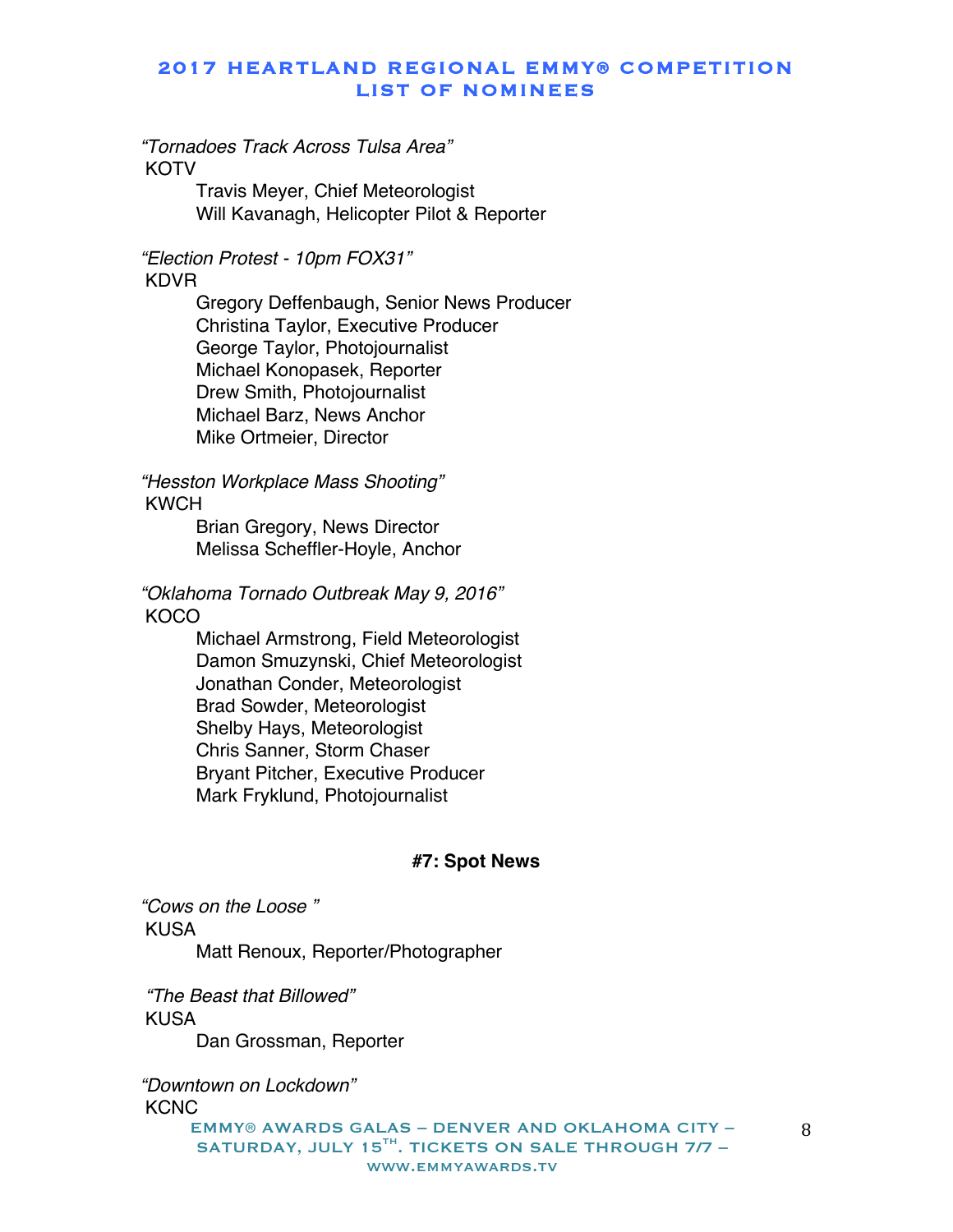Jeff Todd, Reporter Kristine Strain, Assistant News Director

*"Slammed by Snow"*

**KCNC** 

Tim Wieland, News Director

*"MJ, We Crashed the Live Truck"* KUSA Ryan Haarer, Reporter

Chris Hansen, Photojournalist

*"Shootout Following Deadly Bank Robbery-FOX23"* KOKI

> Gregory DeBrosse, Executive Producer Ashli Lincoln, Reporter Sara Whaley, Reporter Shae Crisson Rozzi, Anchor Clay Loney, Anchor Cailey Dougherty, Reporter

# **#8: Continuing Coverage**

*"Wrong Bank Robber"* KDVR

Rob Low, Investigative Reporter Noah Skinner, Photojournalist/Editor

*"Problem Solvers: Trouble on the 16th Street Mall"* KDVR

Linda Kicak, Managing Editor

*"Child Abusing School Board Member"* KDVR

> Christopher Halsne, Investigative Reporter Christopher Koeberl, Investigative Producer Isaias Medina, Photojournalist/Editor

*"Fueling the Fire 2016 "* KUSA

> Chris Vanderveen, Reporter Anna Hewson, Photojournalist Chris Hansen, Photojournalist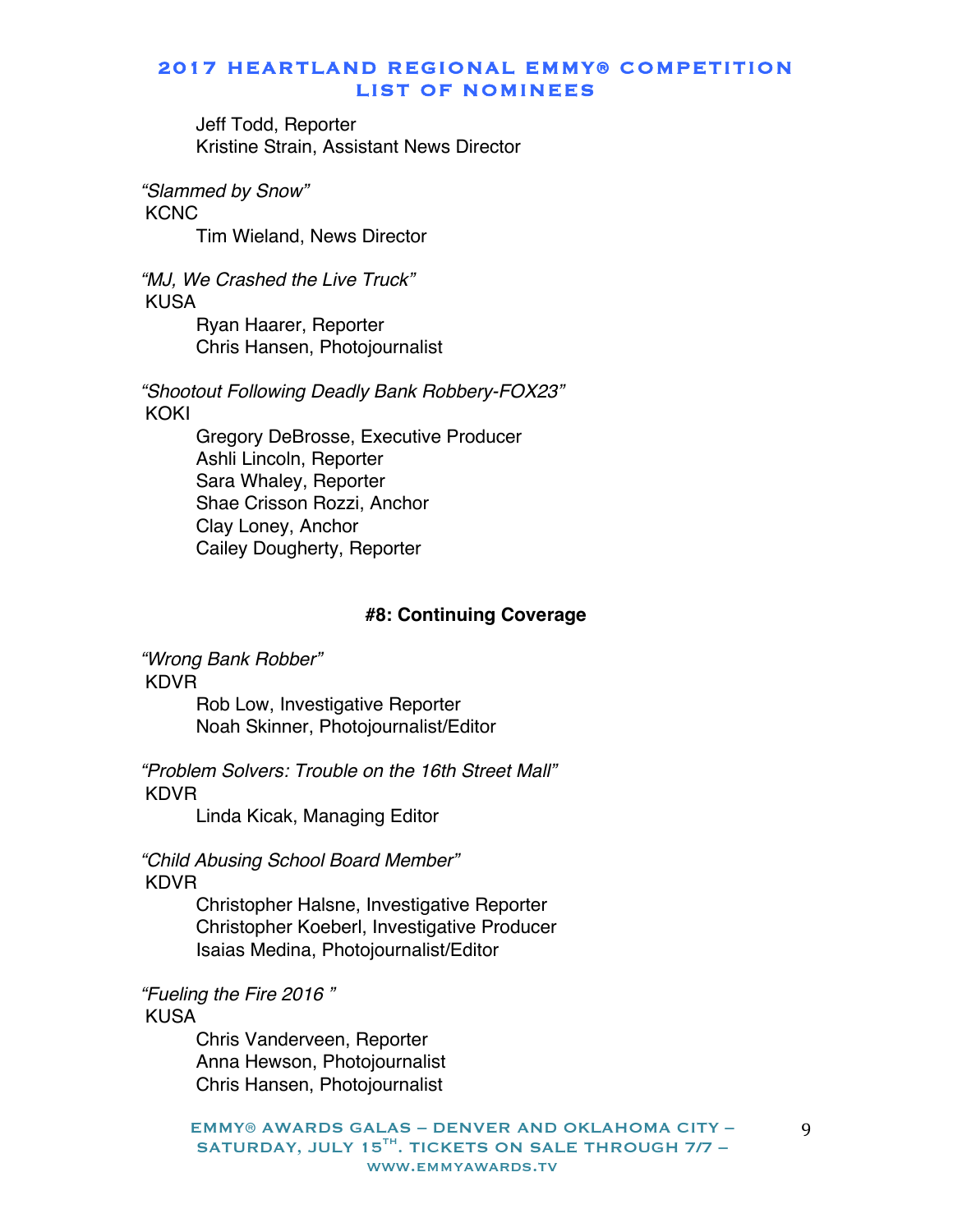*"Mile High Heroin: Denver's Struggle with Addiction"* KUSA

> Ryan Haarer, Producer Chris Hansen, Producer Steve Staeger, Reporter Cody Broadway, Visual Producer Kyle Clark, Anchor

*"Oklahoma State Superintendent Indicted for Campaign Violations "* KWTV

Alex Cameron, Reporter Nathan Elliott, News Director

#### **#9: Team Coverage**

*"Super Bowl 50: A Winning Week"* KUSA

> Aaron Matas, Reporter Zach Boyd, Photojournalist Matt Renoux, Field Producer Linda Kotsaftis, Executive Producer Jeff Dressel, Photojournalist

*"Cold Springs Fire"*

KUSA

Megan Jurgemeyer, Managing Editor Kyle Clark, Field Producer Chris Hansen, Field Producer

*"Blizzard 2016"*

#### **KCNC**

Jeff Gurney, Senior Executive Producer John Montgomery, Assignment Manager

#### *"May 9th Tornado"*

#### KFOR

EMMY® AWARDS GALAS – DENVER AND OKLAHOMA CITY – SATURDAY, JULY 15<sup>TH</sup>. TICKETS ON SALE THROUGH 7/7 www.emmyawards.tv Irish Stogner, Executive Producer Jonathan Welsh, Chopper Pilot Michael Morgan, Chief Meterologist Steve Johnson, Weather Producer Phillip Roder, Assignment Editor Randy Williams, Director Jack Chinn, Chopper Photographer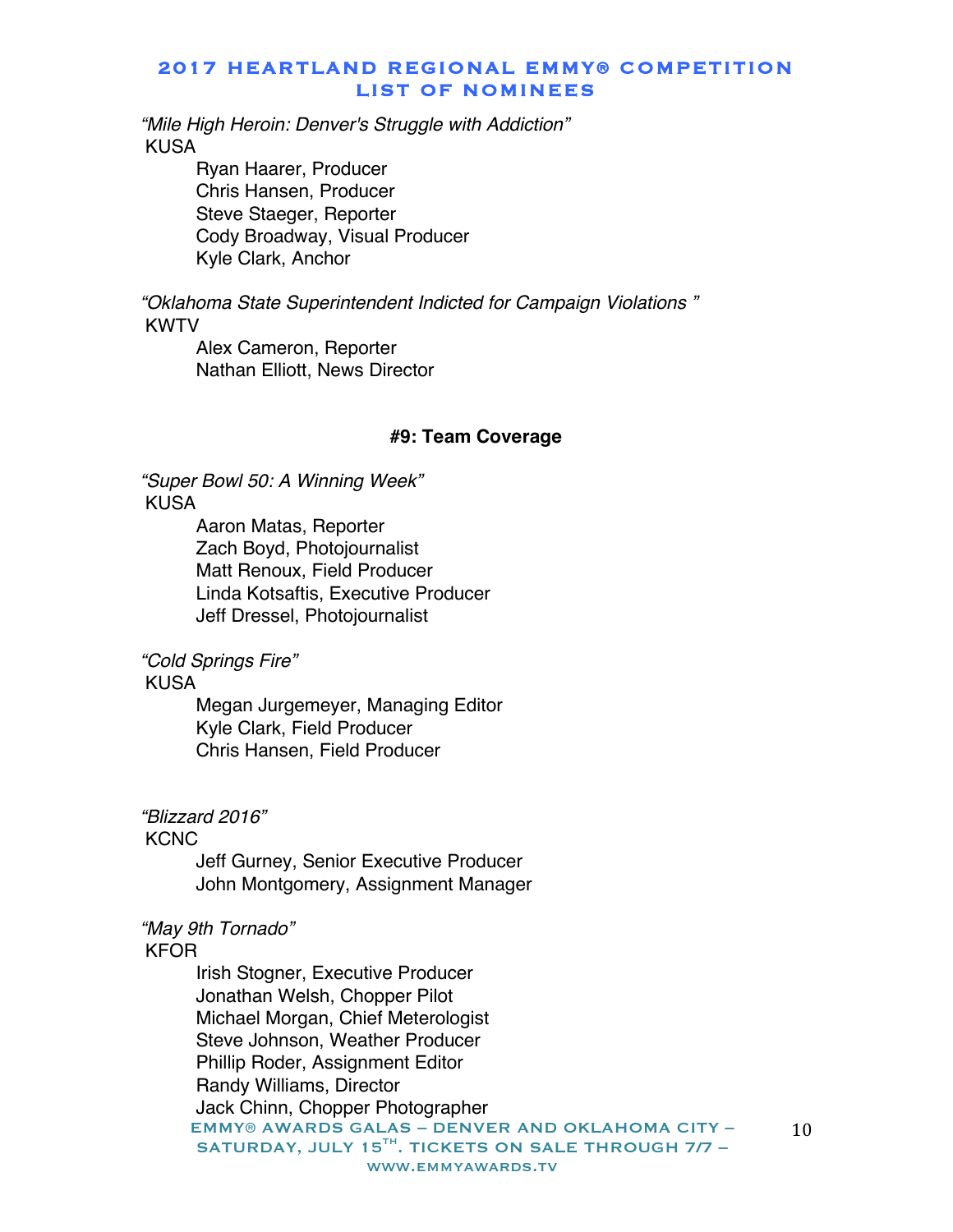Kevin Josefy, 4 Warn Storm Tracker Emily Sutton, 4 Warn Storm Tracker Marc Dillard, 4 Warn Storm Tracker Alan Lowry, Audio Engineer Patrick Spencer, Producer

#### *"Hesston Mass Shooting"* KWCH

Brian Gregory, News Director Melissa Scheffler-Hoyle, Anchor/Reporter

### **#10A: Investigative Report - Single Story**

*"A Deputy's Deception"* KMGH

Tony Kovaleski, Chief Investigative Reporter

# *"Drug Test Shakedown"*

KDVR

Christopher Halsne, Investigative Reporter Christopher Koeberl, Investigative Producer Isaias Medina, Photojournalist/Editor Serena Ung, Special Projects Producer Noah Skinner, Photojournalist

# *"Two Tickets and a Slap in the Face"*

#### KMGH

Tony Kovaleski, Chief Investigative Reporter Brittany Freeman, Investigative producer Andy Miller, Investigative Producer/Photographer

# *"Police Emmys, Public Money"*

#### KMGH

John Ferrugia, Investigative Reporter Jason Foster, Photojournalist/Editor Brittany Freeman, Investigative Producer

*"Denver's Most Arrested Man"* KUSA

> Jeremy Jojola, Reporter Katherine Wilcox, Producer Anna Hewson, Photographer & Editor Nicole Vap, Executive Producer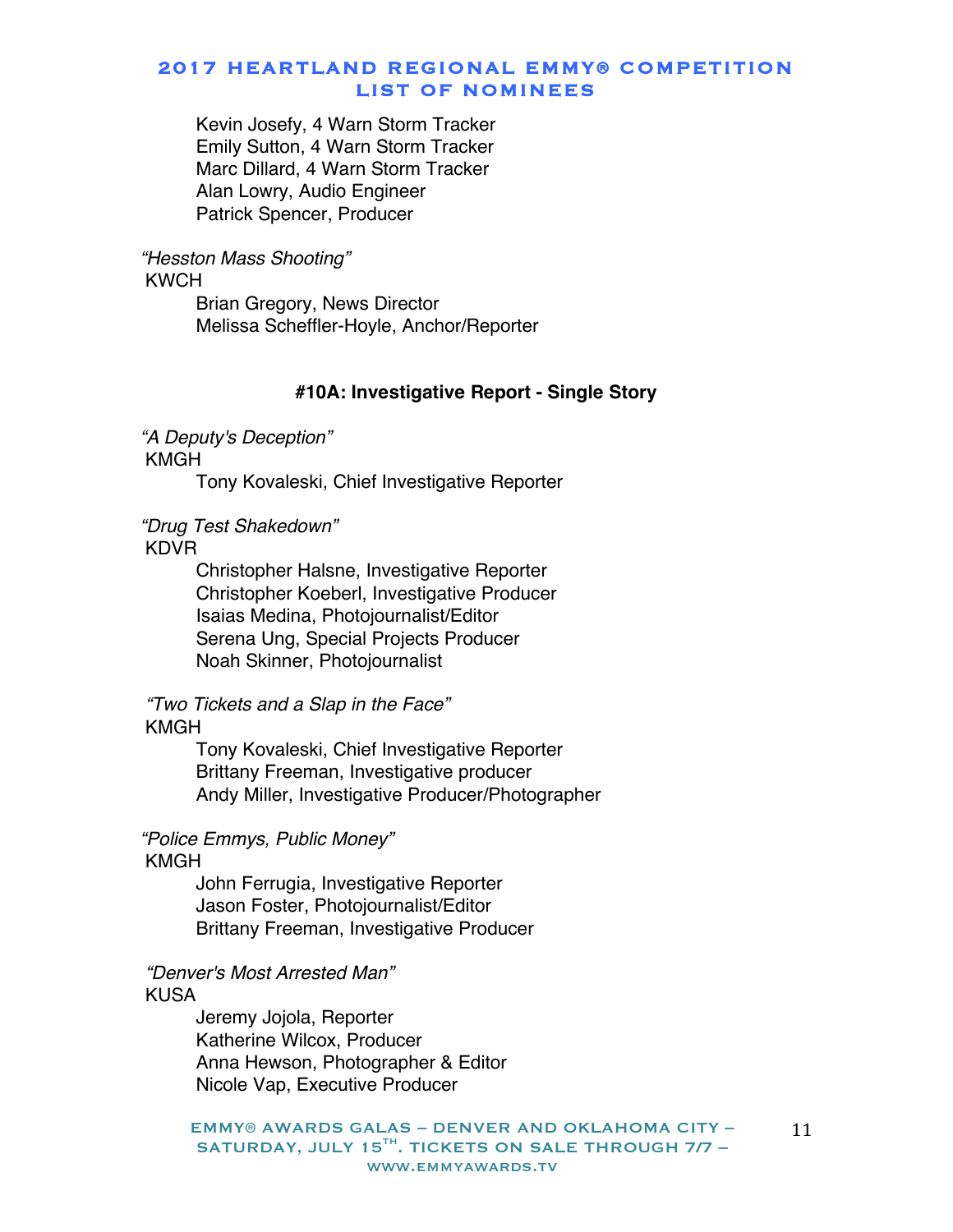#### **#10B: Investigative Report - Series**

*"DNA in Doubt"* KUSA

> Kevin Vaughan, Reporter Nicole Vap, Executive Producer Chris Hansen, Photojournalist Tristan Darling, Motion Graphic Artist

#### *"\$IDE EFFECT\$ "*

#### KUSA

Chris Vanderveen, Investigative Reporter Anna Hewson, Investigative Photojournalist Toby Sjolander, Graphic Designer Jeff Payne, Motion Graphic Artist Emily Clawson, Motion Graphic Artist Joshua Blair, Motion Graphic Artist Bradley Coufal, Motion Graphic Artist Katie Wilcox, Investigative Producer

*"I have a number: Revenge porn 2016"* KTUL

> Maureen Wurtz, Investigative Reporter Andrejs Dabars, Photojournalist

*"I'm On The Ballot! I'm On The Ballot!"* KMGH

> Marshall Zelinger, Reporter Kevin Krug, Producer Eric English, Photojournalist

*"Christa's Story: Dying for Change"* KMGH

> Tony Kovaleski, Chief Investigative Reporter Brittany Freeman, Investigative Producer Andy Miller, Investigative Producer/Photographer Peter Lipomi, Photojournalist

### **#11A: Feature News Report - Light Feature**

*"Más sabe el diablo por viejo que por diablo"* KDEN Telemundo

> EMMY® AWARDS GALAS – DENVER AND OKLAHOMA CITY – SATURDAY, JULY 15 $^{TH}$ . TICKETS ON SALE THROUGH 7/7 www.emmyawards.tv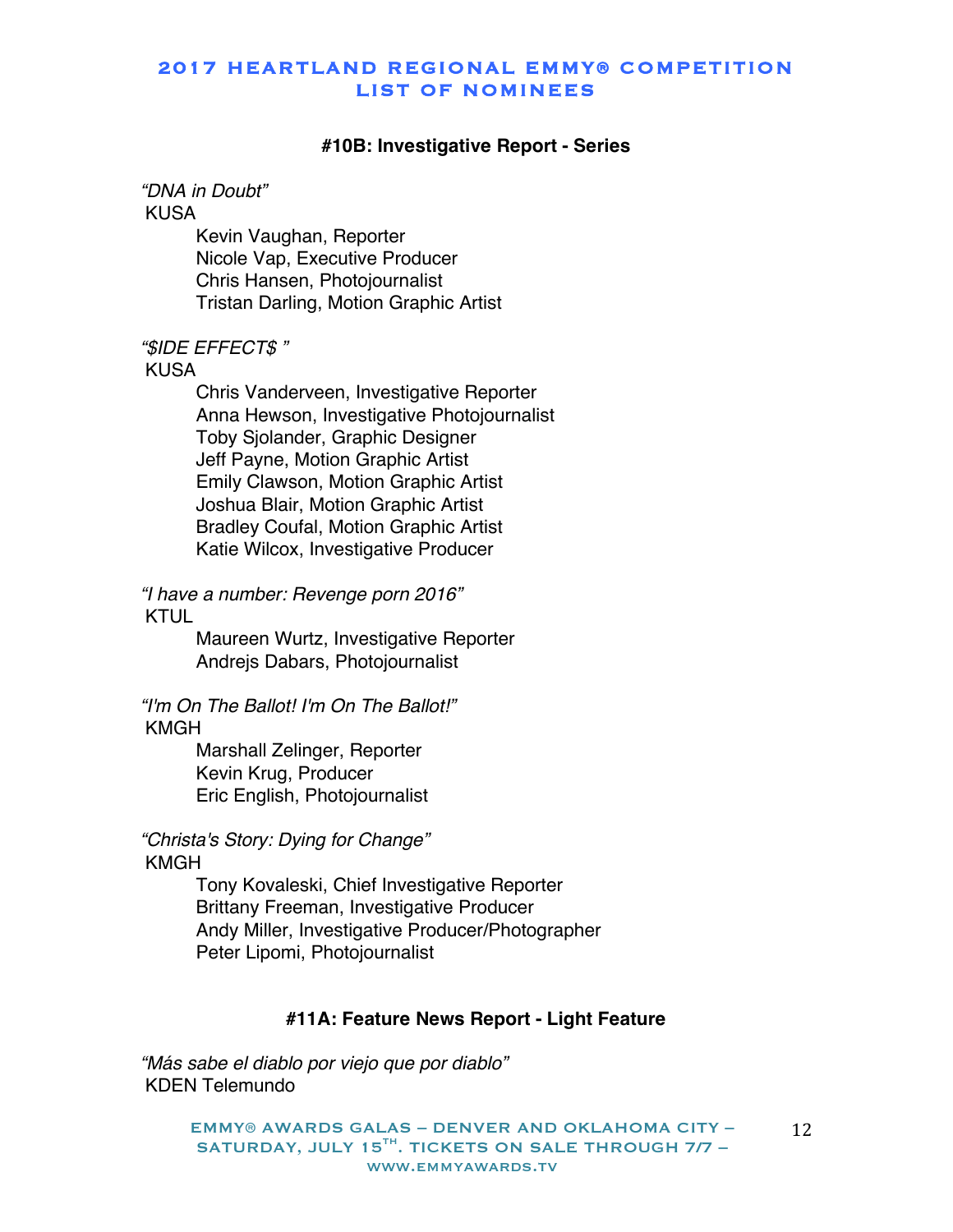Pedro Calderon Michel, News Director Jose Guzman, Photojournalist Carlos Rausseo, News Anchor Alejandro Hernandez, Photojournalist

*"Lost and Found"*

KUSA

Anne Herbst, Photojournalist Jonathan Gonzalez, Reporter

*"Motoring Mike"*

KUSA

Michael Grady, Producer Nelson Garcia, Reporter

*"Encantador de Caballos"* Univision Colorado

Luis Canela, Reporter Adrian Delatorre, Photographer- Editor

*"Apricot"*

KUSA Anne Herbst, Photojournalist Steve Staeger, Producer

*"Red Dirt Diaries: More Than Music"* KWTV

Karl Torp, Reporter

*"The Little Cowboy"* KDVR Kevin Torres, Reporter George Taylor, Photojournalist

*"Symphony of sickness"* KOKH

Jordann Lucero, Reporter Ben Latham, Photographer

#### **#11B: Feature News Report - Light Series**

EMMY® AWARDS GALAS – DENVER AND OKLAHOMA CITY – SATURDAY, JULY 15 $^{TH}$ . TICKETS ON SALE THROUGH 7/7 www.emmyawards.tv 13 *"Espiritus en la Mansion"* Univision Colorado Rocio Irun Muzzey, Reporter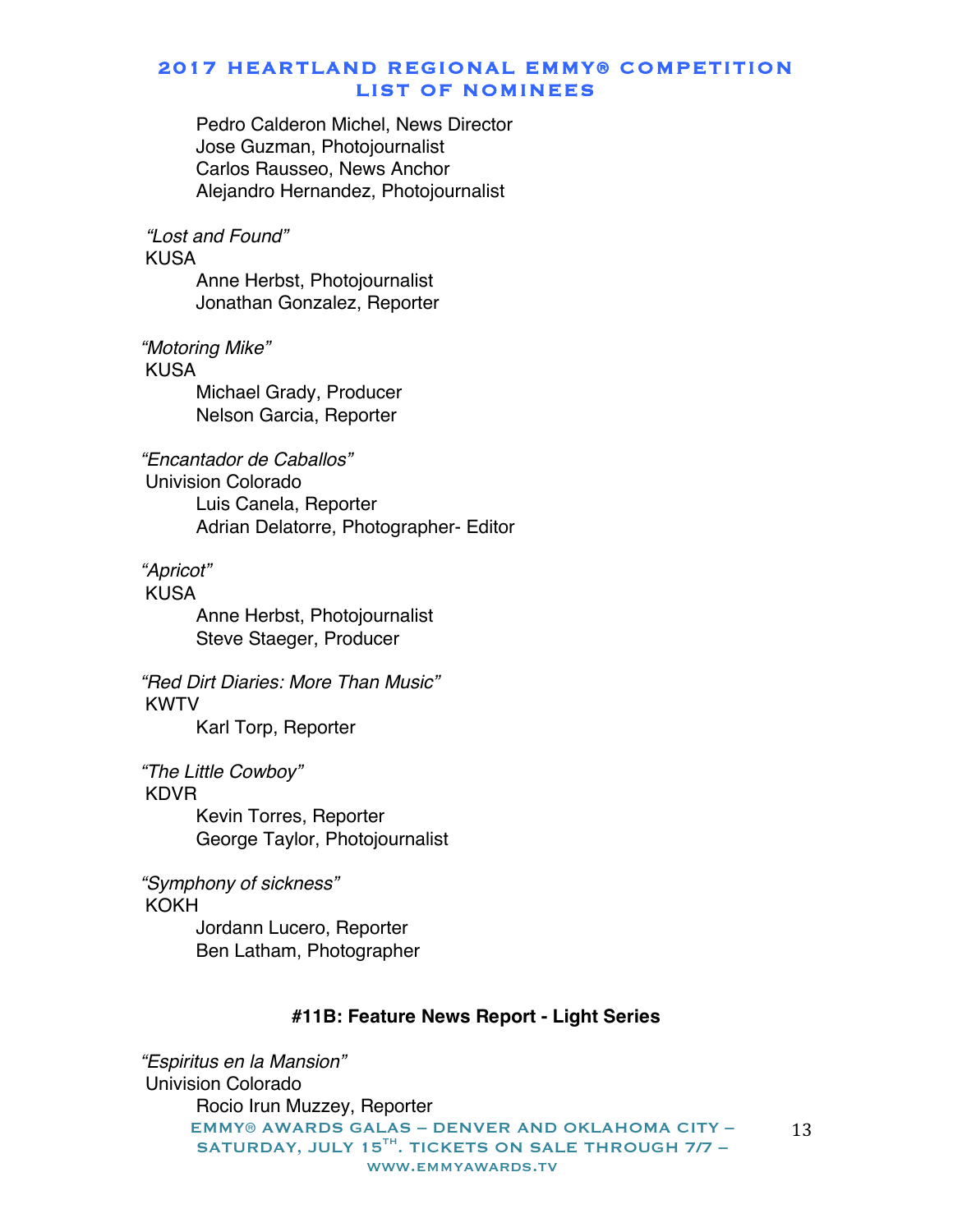Raul Garcia, Photographer- Editor Adrian Delatorre, Editor

*"Finding Out You're A Father At Age 73"* KTUL Burt Mummolo, Reporter

Bryan Clemmer, Photographer

*"Colorful Colorado: The Culture of Colorado"* KUSA Anne Herbst, Reporter

*"Red Dirt Diaries"* KWTV Karl Torp, Reporter

*"Unique 2 Colorado"* KWGN Kevin Torres, Reporter Amanda Larsen, Producer

*"Detras del Fuego"* Univision Colorado Karen Vega, Reporter Eduardo Flores Rodriguez, Photographer-Editor

### **#12: Business/Consumer - News Single Story**

*"EpiPens"*

KUSA

Chris Hansen, Editor Chris Vanderveen, Reporter Amie Casaldi, Motion Graphic Artist Krista Aiello, Motion Graphic Artist

*"Under the Counter Prescriptions"* **KCNC** 

Brian Maass, Investigative Reporter Maria Mansilla, News Producer Mark Ackerman, Producer

*"Budgets by the Book"* KFOR

> EMMY® AWARDS GALAS – DENVER AND OKLAHOMA CITY – SATURDAY, JULY 15<sup>TH</sup>. TICKETS ON SALE THROUGH 7/7 www.emmyawards.tv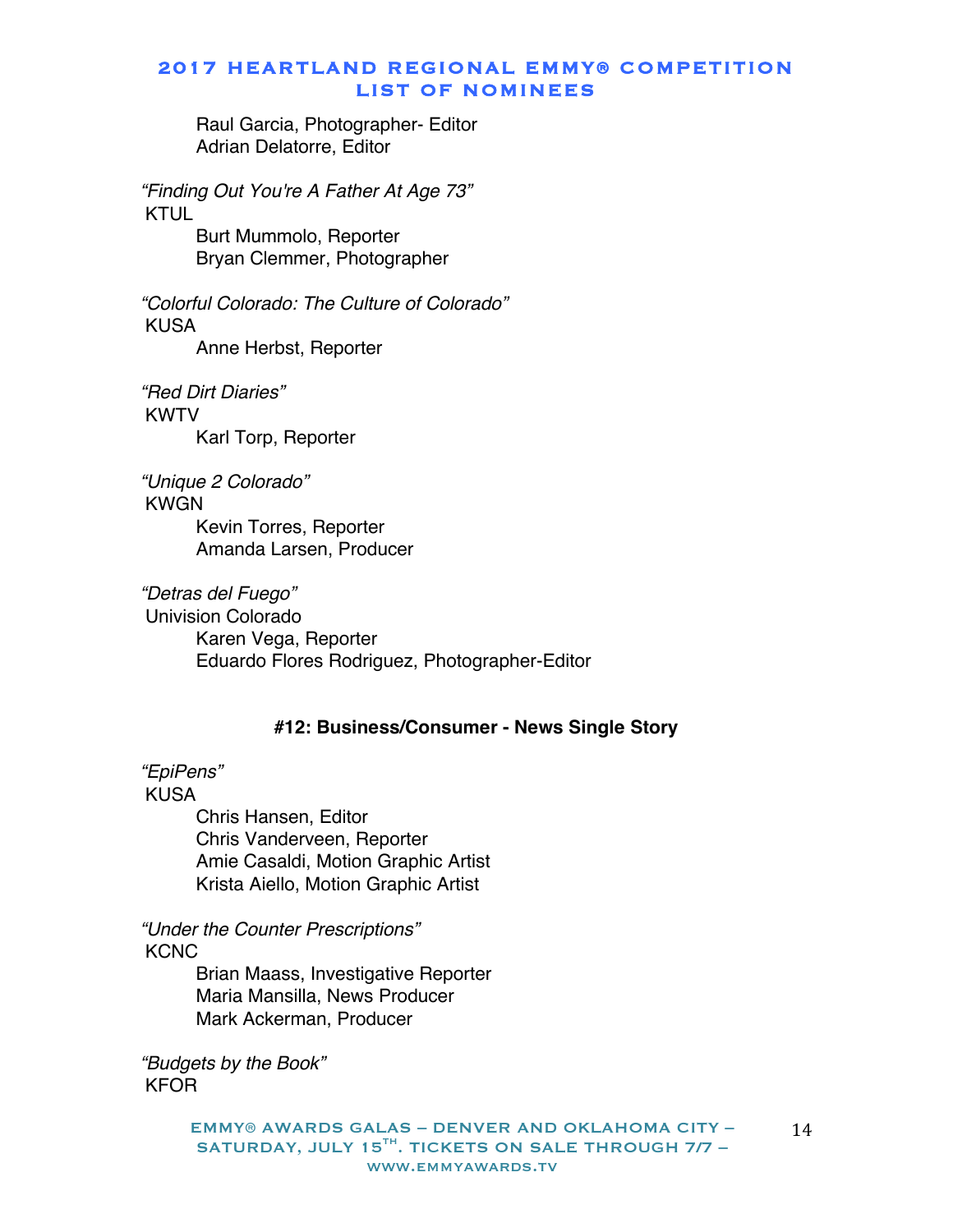Lorne Fultonberg, Reporter Viridiana Diaz, Photographer/Editor

*"Deputy Rip Off"*

KDVR

Rob Low, Investigative Reporter Noah Skinner, Photojournalist/Editor Isaias Medina, Photojournalist Serena Ung, Producer

### **#13A: Politics/Government - News Single Story**

*"Keyser NoSay: Did You Sign That Petition?"* KMGH

Marshall Zelinger, Producer Kevin Krug, Assignment Editor Adam Stevens, Editor

*"Are you free to live in a hole?"* KUSA

> Brandon Rittiman, Reporter Byron Reed, Photojournalist Anna Staver, Producer

*"Dying to Vote"*

**KCNC** 

Brian Maass, Investigative Reporter Mark Ackerman, Producer Kevin Hartfield, Photographer

*"Back to the Drawing Board"*

#### KFOR

Lorne Fultonberg, Reporter Adrian Semones, Photographer/Editor

*"Los Burros Democratas"* Univision Colorado Juan Carlos Gutierrez, Reporter

*"YAPA: Family Runs Non-Profit From High School"* KDVR

Christopher Halsne, Investigative Reporter Isaias Medina, Photojournalist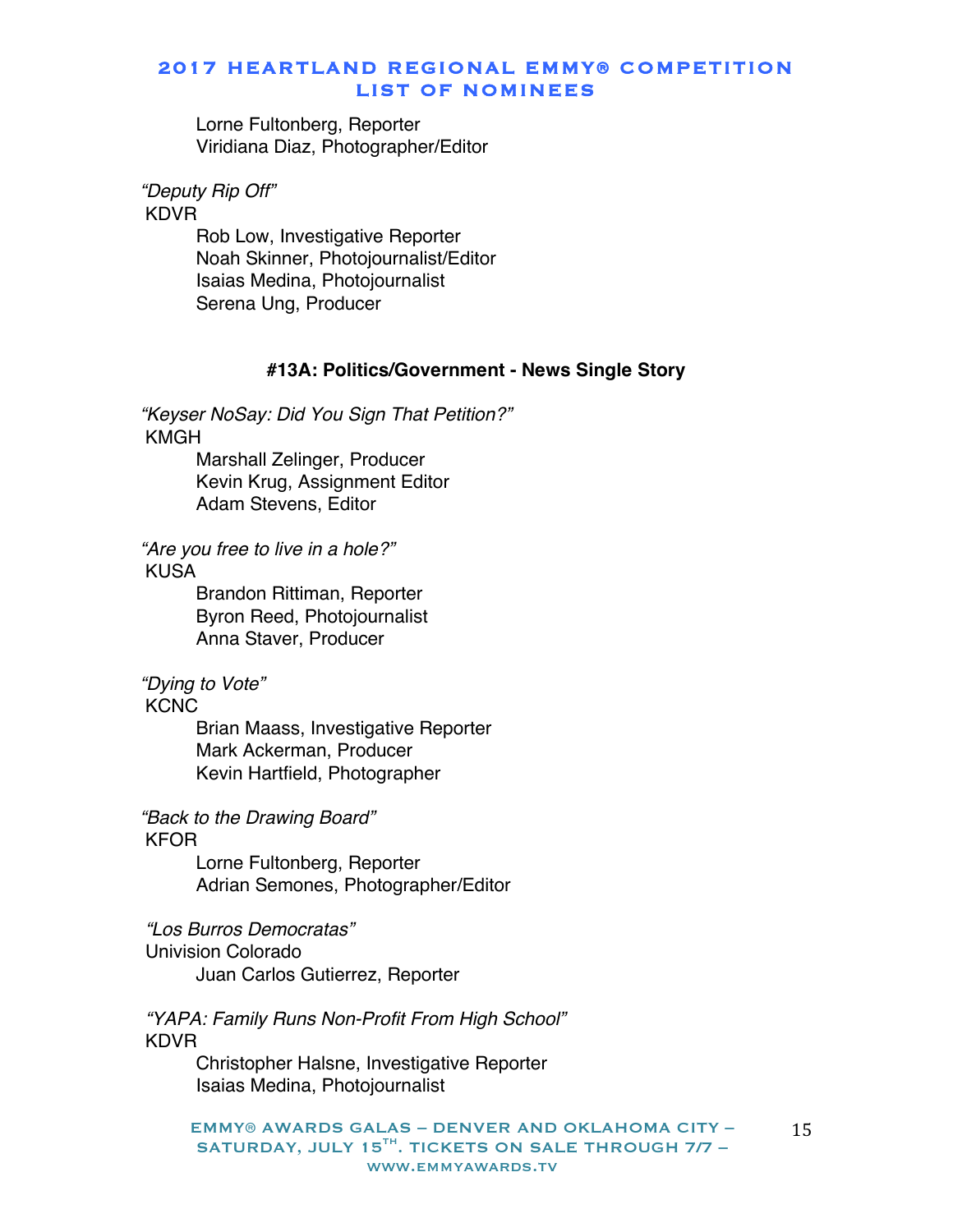#### **#13B: Politics/Government - News Series**

*"Truth Tests"* KUSA Brandon Rittiman, Political Reporter

Anna Staver, Researcher

*"Siguiendo a Trump y a Hillary"* Univision Colorado Juan Carlos Gutierrez, Reporter Isela Gonzalez, Executive Producer

*"No Likelihood of Conviction"* KDVR Christopher Halsne, Investigative Reporter Isaias Medina, Photojournalist

# **#14: Crime - News Feature**

*"The Green Rush: Fighting A Marijuana Migration"* KMGH Jaclyn Allen, Reporter Andy Miller, Photojournalist

*"Exclusive: Hostage Negotiator Saves Toddler From Armed Suspect"* KWTV

Amanda Taylor, Reporter

*"After Aurora -- The Value of a Tourniquet "* KUSA Chris Vanderveen, Reporter

Chris Hansen, Photojournalist

*"Heroin Dealers Released"* KDVR

Julie Bonniwell, Reporter

*"Natalya"* KUSA

> Anne Herbst, Photojournalist Anastasiya Bolton, Reporter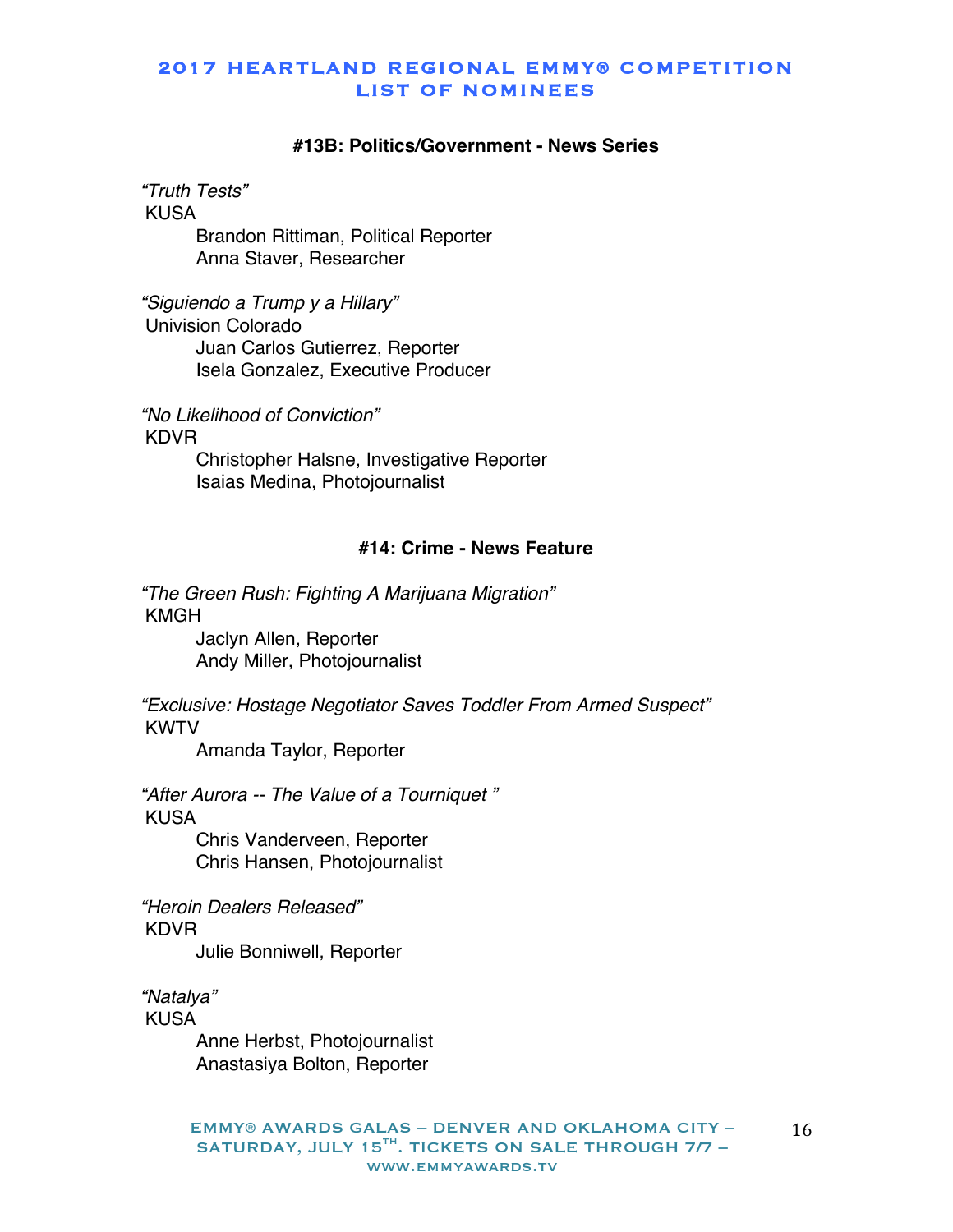*"Walmart Crime "* KUSA Chris Vanderveen, Reporter Anna Hewson, Photojournalist

#### **#15: Human Interest - News Single Story**

*"Tyler and Sean"* KDVR Jeremy Hubbard, Reporter Rico Romero, Photographer

*"GIFT OF LIFE"* KMGH Mitch Jelniker, Reporter Brad Bogott, Photographer

*"Being Comfortable in Being Uncomfortable"* Craig Hospital Brian Willie, Producer

*"I think he'd be proud"* KMGH

> Jennifer Kovaleski, Reporter Andy Miller, Producer/Photographer

*"Billy and Syd"* KUSA

> Chris Hansen, Producer Chris Vanderveen, Reporter

*"Hi Marty"*

KUSA

Anne Herbst, Photojournalist Steve Staeger, Producer

### **#16: Environment - News Single Story**

*"Right to Farm' or 'Right to Harm?'"* KFOR

Lorne Fultonberg, Reporter Jack Chinn, Photographer/Editor

EMMY® AWARDS GALAS – DENVER AND OKLAHOMA CITY – SATURDAY, JULY 15<sup>TH</sup>. TICKETS ON SALE THROUGH 7/7 www.emmyawards.tv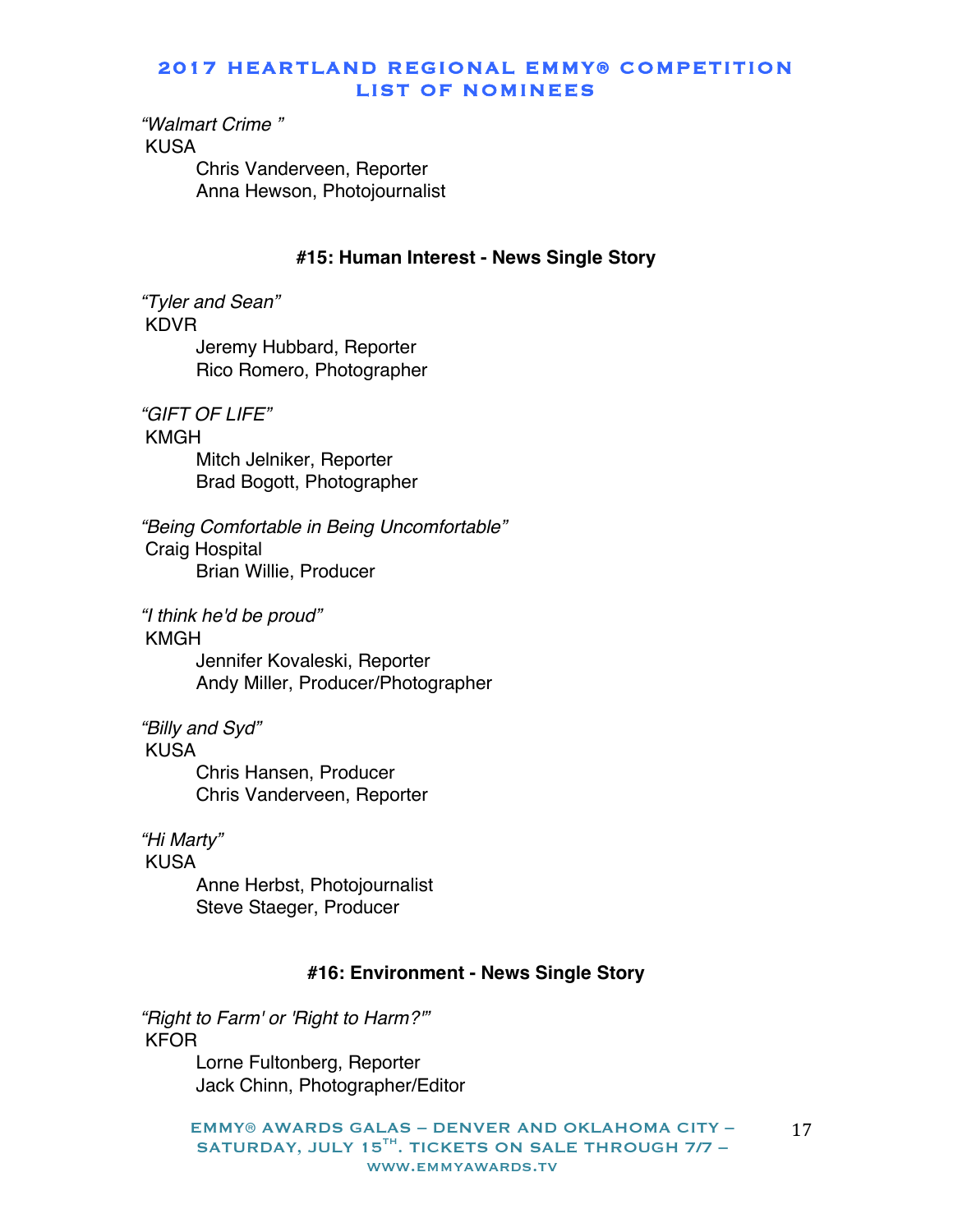*"Lights Out Scenario -- America's Greatest Threat"* KDVR

> Keagan Harsha, Reporter Mike Horvath, Editor

*"Oil and Gas Inspections on the Western Slope"* KDVR

Carisa Scott, Investigative Producer Joe St. George, Political Reporter

### **#17: Societal Concerns - News Single Story**

*"Recruited by Terror"* KMGH

> Tony Kovaleski, Chief Investigative Reporter Jason Foster, Photographer/Editor

*"Narcan: Neutralizing the Opioid Epidemic"* KDVR

> Drew Smith, Photojournalist Kent Erdahl, Reporter Mike Horvath, Editor

*"Heroina: Addiccion Mortal"*

Univision Colorado Karen Vega, Reporter Eduardo Flores Rodriguez, Photographer-Editor

*"Rethinking Stranger Danger"*

**KOTV** 

Lori Fullbright, Reporter Ty Lewis, Photojournalist and Editor

*"Support the Troops"*

#### KUSA

Chris Hansen, Photojournalist Chris Vanderveen, Reporter

*"Guns in America "* KUSA

> Chris Vanderveen, Writer Jason Hirsch, Design Director Krista Aiello, Motion Graphic Artist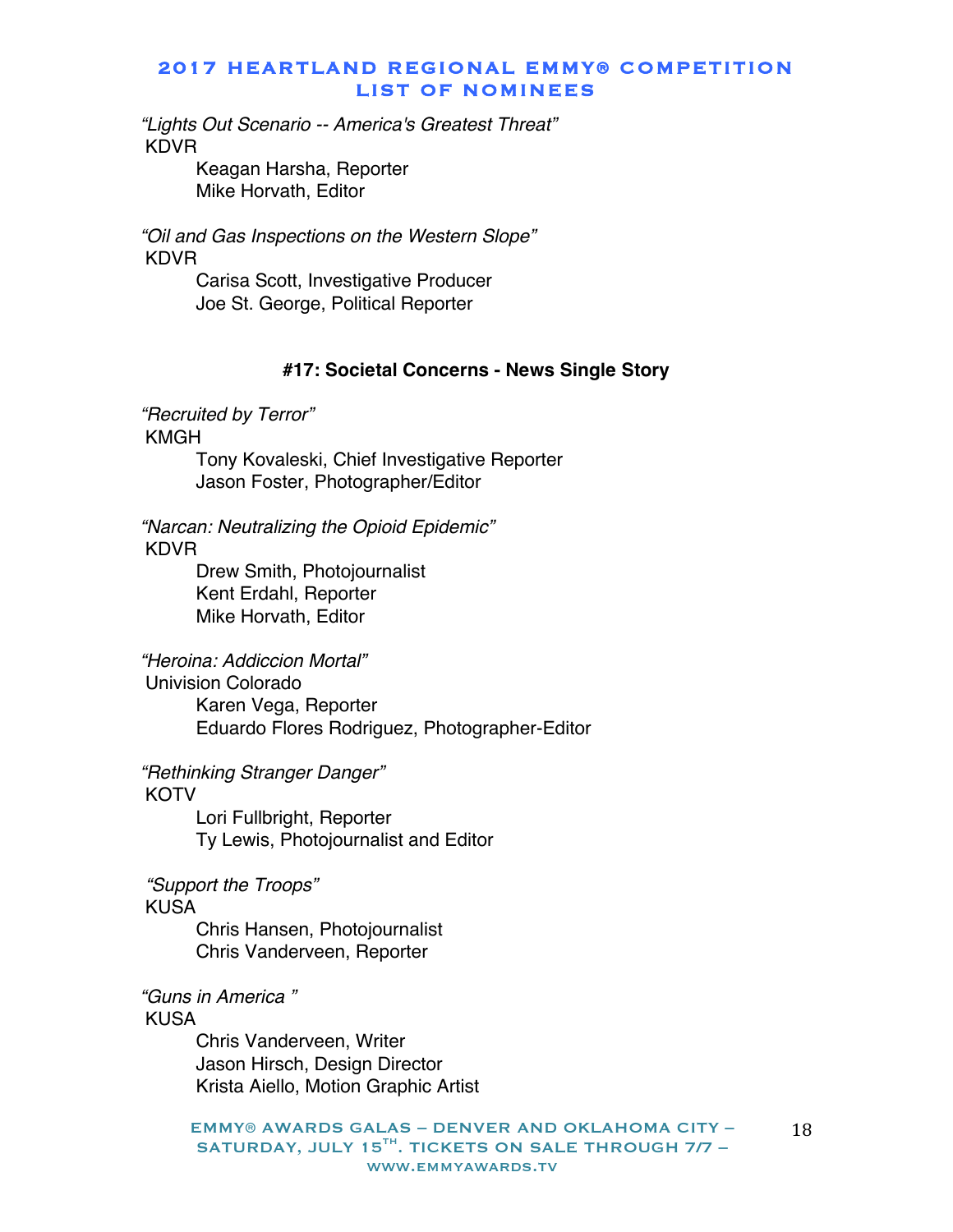Rachel Zimmerman, Motion Graphic Artist

#### **#18A: Specialty Assignment Report - News Single Story**

*"The Vanishing"* KFOR Kevin Ogle, Reporter Kevin Josefy, Editor Joe Kozlowski, Field Producer

*"The Match"* KUSA Aaron Matas, Reporter Brian Olson, Producer

*"Daycare Death"* KDVR Julie Bonniwell, Reporter

*"Oklahoma Priest Becoming State's First Saint"* KWTV Kelly Ogle, Reporter

#### **#18B: Specialty Assignment Report - News Series**

*"Cop Convicted: The Daniel Holtzclaw Verdict"* KFOR Ali Meyer, Reporter

Danny Thompson, Photojournalist

*"BuyER Beware 2016 "* KUSA

> Chris Vanderveen, Reporter Anna Hewson, Photojournalist Krista Aiello, Graphic Artist

*"Forgotten Oklahoma"* KTUL

> Maureen Wurtz, Reporter Andrejs Dabars, Photojournalist

*"Rosy Will Give You Answers"*

EMMY® AWARDS GALAS – DENVER AND OKLAHOMA CITY – SATURDAY, JULY 15<sup>TH</sup>. TICKETS ON SALE THROUGH 7/7 www.emmyawards.tv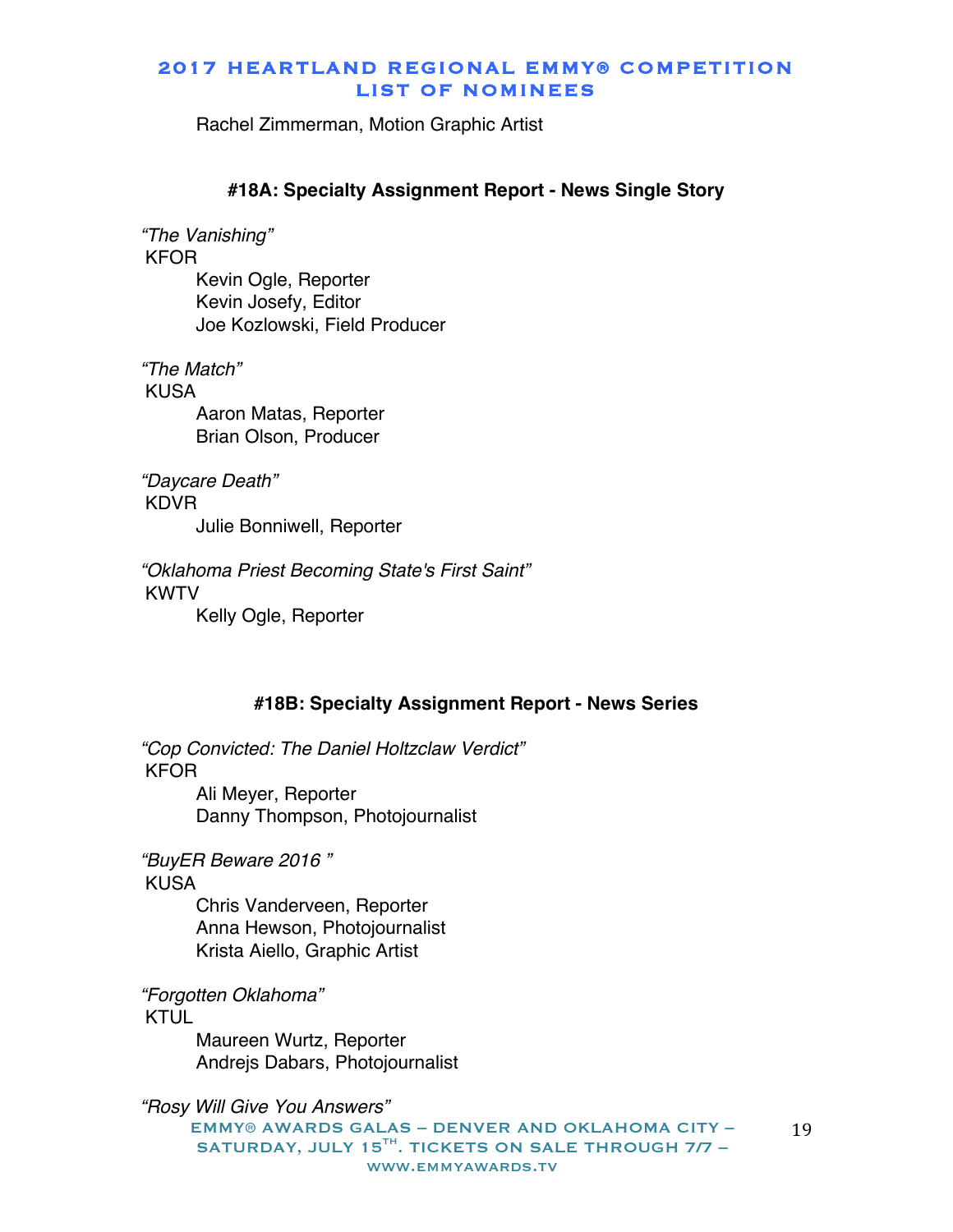KDEN Telemundo Rosy Zugasti, Reporter

*"Startup Colorado "*

KMGH

Jaclyn Allen, Reporter Adam Stevens, Photojournalist/Editor Chris Morriss, Photojournalist/Editor Brad Bogott, Photojournalist/Editor

*"El Hombre de Hielo"* Univision Colorado Rocio Irun Muzzey, Reporter

#### **#19: Sports - News Feature**

*"I'd Rather Be choking Somebody"* KDVR

> Kevin Torres, Reporter Drew Smith, Photojournalist

*"I Am A Cyclist."*

KUSA

Chris Hansen, Photojournalist Michael Grady, Photojournalist Dan Grossman, Reporter

*"You Did Good Ann Perez "*

KUSA

Chris Vanderveen, Reporter Corky Scholl, Field Producer

*"Raising the Roof In Silence"* KTUL

> Kristin Dickerson, Reporter Bryan Clemmer, Photojournalist

*"A Fearless Heart"* Sooner Sports TV Jessica Coody, Producer/Writer/Editor

EMMY® AWARDS GALAS – DENVER AND OKLAHOMA CITY – SATURDAY, JULY 15 $^{TH}$ . TICKETS ON SALE THROUGH 7/7 www.emmyawards.tv 20 *"A Dad and Daughter's Dream"* Sooner Sports TV Jessica Coody, Producer/Writer/Editor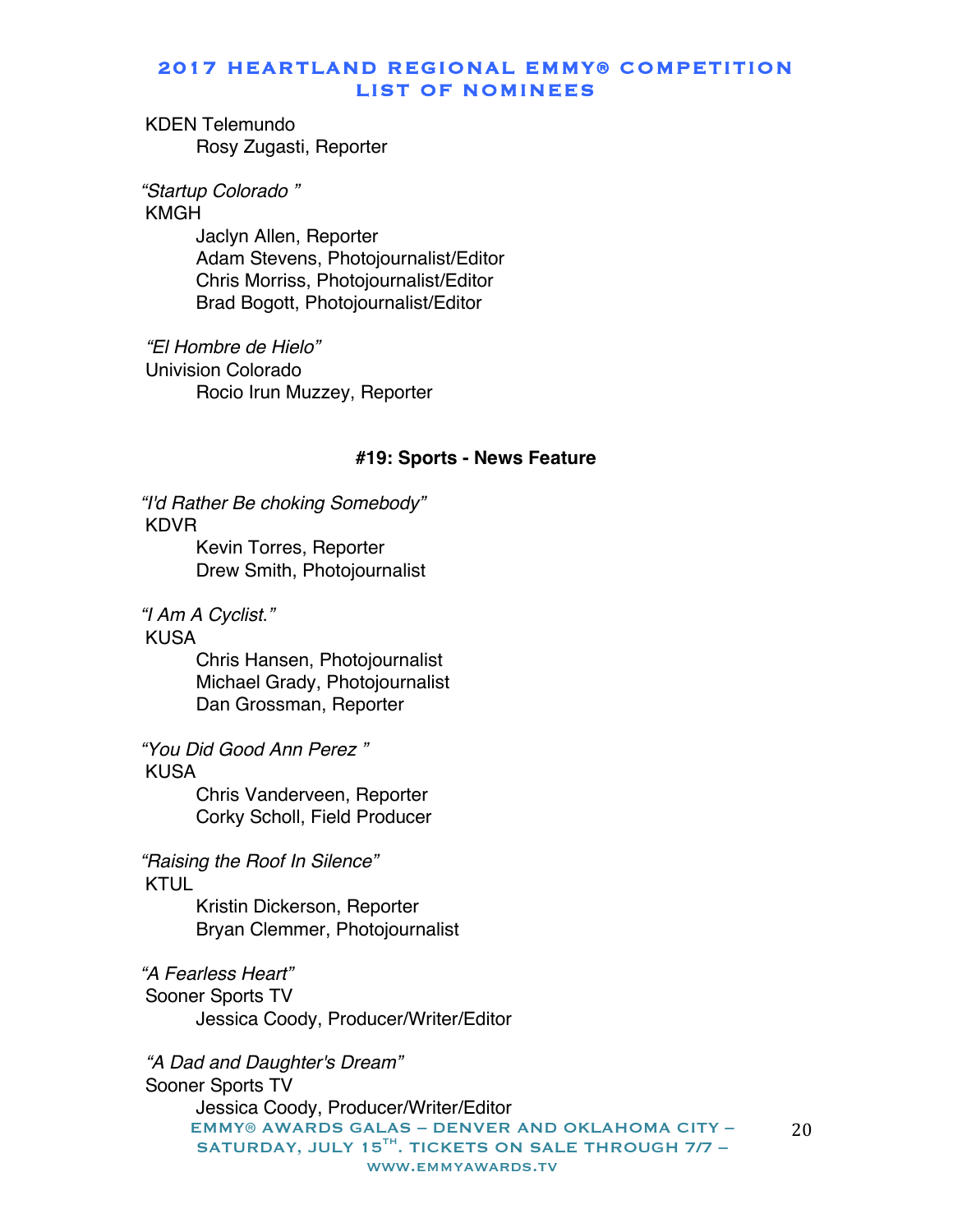#### **#20: Technology - News Single Story**

*"Mars Desert Research Station"* KDVR

> Bryant Vander Weerd, photojournalist Kent Erdahl, Reporter

*"A New Perspective"*

KUSA

Anne Herbst, Photojournalist Chris Vanderveen, Reporter

*"Quite the Feet"*

KUSA

Anne Herbst, Photojournalist Nelson Garcia, Reporter

*"Big Brother Meet Little Brother"* KUSA

Jeremy Jojola, Reporter Anna Hewson, Photographer & Editor

### **#21A: Arts/Entertainment - Program/Series/Special**

*"Crossover"* Schler Productions David Schler, Director & Camera Beverly Schler, Producer Gordon Eaton IV, Editor

*"75 Years Of Red Rocks"*

KDVR

Bryant Vander Weerd, Executive Producer Sean Towle, Photographer Angel Andres Rosado, Drone Videographer/Editor Rico Romero, Photojournalist Michael Driver, Editor Chris Mosher, Photojournalist Jeremy Hubbard, Anchor Aristea Brady, Anchor/Reporter

*"Nortena vs Banda"* Univision Colorado

EMMY® AWARDS GALAS – DENVER AND OKLAHOMA CITY – SATURDAY, JULY 15 $^{TH}$ . TICKETS ON SALE THROUGH 7/7 www.emmyawards.tv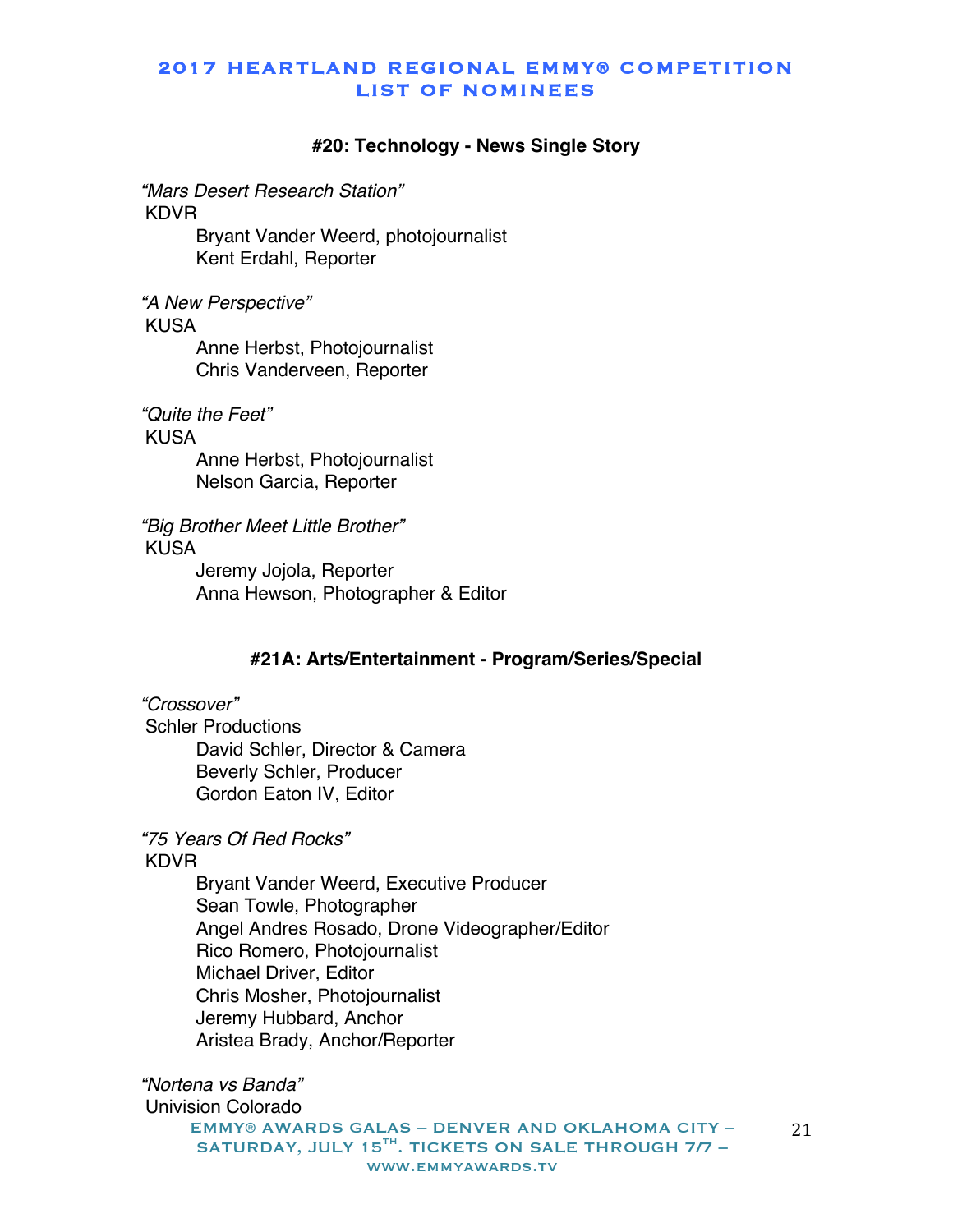Vanessa Bernal, Reporter

*"Osiyo, Voices of the Cherokee People: Artists"* Cherokee Nation Businesses Jennifer Loren, Executive Producer and Host Jeremy Charles, Director and Producer Amanda Clinton, Supervising Producer Zach Litwack, Lead Editor Colleen Thurston, Producer Bill John Baker, Supervising Producer Shawn Slaton, Supervising Producer Sterlin Hario, Editor Charles Elmore, Editor Nathan Young, Editor

*"Storytellers: The Art of Colorado"* KUSA Nelson Garcia, Host Anne Herbst, Field Producer

#### **#21B: Arts/Entertainment - Program Feature/Segment**

*"The Most Important Gig"*

KDVR

Bryant Vander Weerd, Photojournalist Isaias Medina, Photojournalist Chris Mosher, Photojournalist

*"The Art of Winning"*

KUSA

Aaron Matas, Reporter Brian Olson, Producer John Kuhrt, Photojournalist

### *"Playing Out"*

Denver Philharmonic Orchestra Valerie Clausen, Executive Producer David Sherman, Producer Matt Meier, Producer

#### **#22: Business/Consumer - Program/Series/Special**

*"Colorado Drinks"*

EMMY® AWARDS GALAS – DENVER AND OKLAHOMA CITY – SATURDAY, JULY 15 $^{TH}$ . TICKETS ON SALE THROUGH 7/7 www.emmyawards.tv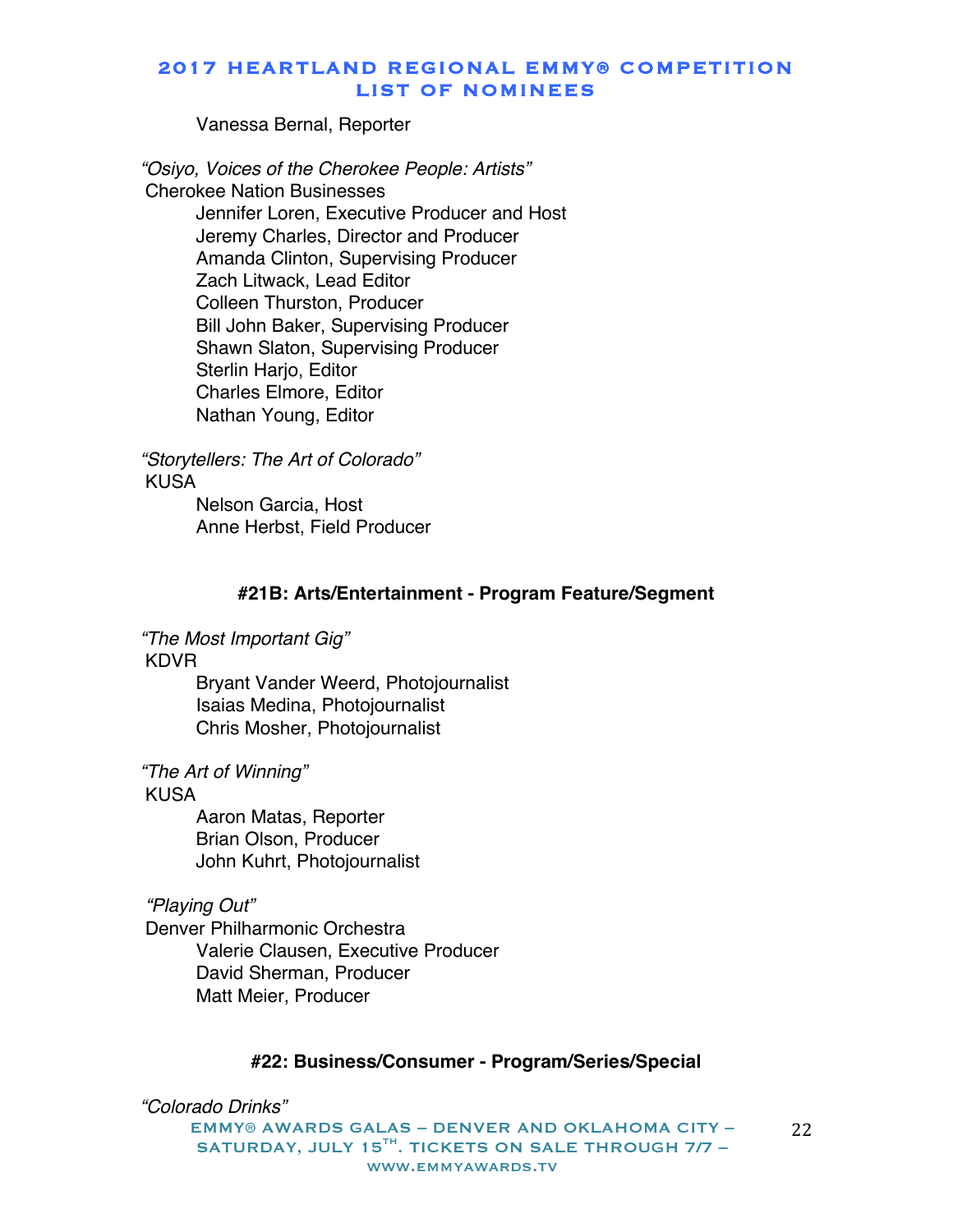#### KDVR

Jeremy Hubbard, Producer David Althouse, Producer Isaias Medina, Photographer Noah Skinner, Photographer Joshua Maranhas, Photographer Nicholas Carvin, Motion Graphics Designer

*"Back in Time: Breaking The Bank"* **OETA** 

> Robert Burch, Producer Ryan Lorg, Photojournalist - Editor Michael Fowler, Researcher / Photographer Bill Perry, Executive Producer

#### *"Red Verde"*

Univision Colorado Rafael Contreras, Reporter Eduardo Flores Rodriguez, Photographer- Editor

#### **#23: Lifestyle - Program/Series/Special**

*"TEDxRiNo Neighborhood Video Series"* TravelingJules Productions Juliana Broste, Director of Photography, Writer + Editor Ajyra Jones, Producer

*"Yoga With a View: Meditation and Marijuana"* The Cannabist Vincent Chandler, Producer

*"It's The Journey with Jaz - Crested Butte"* Creative Heights Entertainment LLC Jaswant Shrestha, Producer

*"El Arte de Asar una Vaca"* Univision Colorado Vanessa Bernal, Reporter Eduardo Flores Rodriguez, Photographer- Editor

# **#24: Environment - Program/Feature**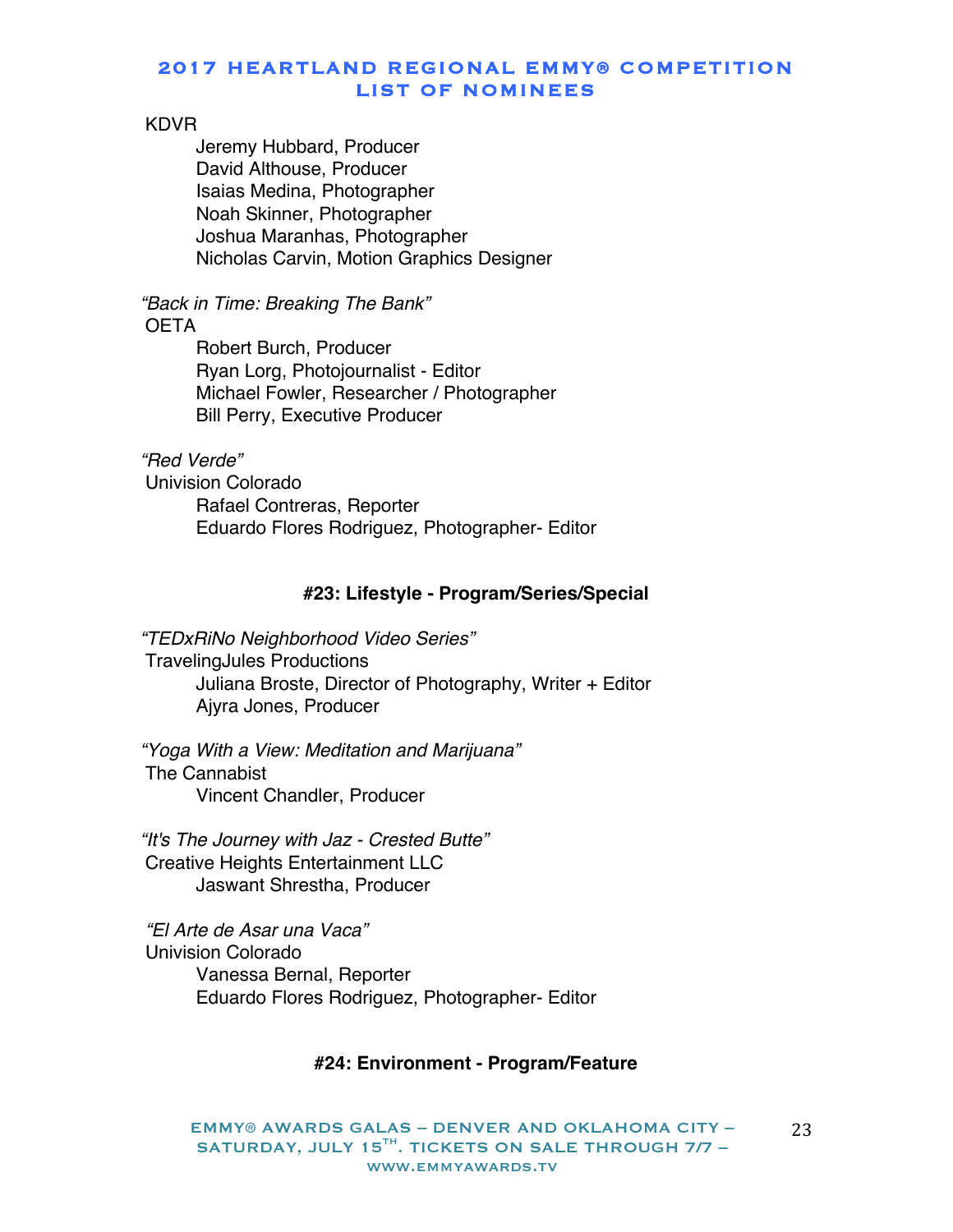*"Turf Battle"*

**KCNC** 

Brian Maass, Investigative Reporter Mark Ackerman, Producer Kevin Hartfield, Photographer

*"Dtown - Love This Place"* Denver 8 TV Carol Caster, Producer/Director/Writer

*"El Nino"* Univision Colorado Gaston Heredia, Reporter

### **#25: Politics/Government - Program/Series/Special**

*"Batalla por el distrito 6"* Univision Colorado Juan Carlos Gutierrez, News Director Vanessa Bernal, Producer Isela Gonzalez, Executive Producer Juan Cardenas, Technical Director Eduardo Flores Rodriguez, Photographer-Editor Juan Pablo Gomez, Audio Operator Enrique Chavez, Video Operator

*"Brian Mastre Reports - Nebraska's Death Penalty: Dead or Alive?"* WOWT

Brian Mastre, Anchor/Reporter Jim Hinchik, Photographer/Editor Amy Adams, News Director

*"Inside the Investigation: Voter Fraud"* **KCNC** 

> Brian Maass, Investigative Reporter Mark Ackerman, Producer Kevin Hartfield, Photographer

*"Robbery or Resource? Oklahoma Takes on Civil Forfeiture"* KOKH

Philip Cross, Investigative Reporter

*"The Race"*

EMMY® AWARDS GALAS – DENVER AND OKLAHOMA CITY – SATURDAY, JULY 15 $^{TH}$ . TICKETS ON SALE THROUGH 7/7 www.emmyawards.tv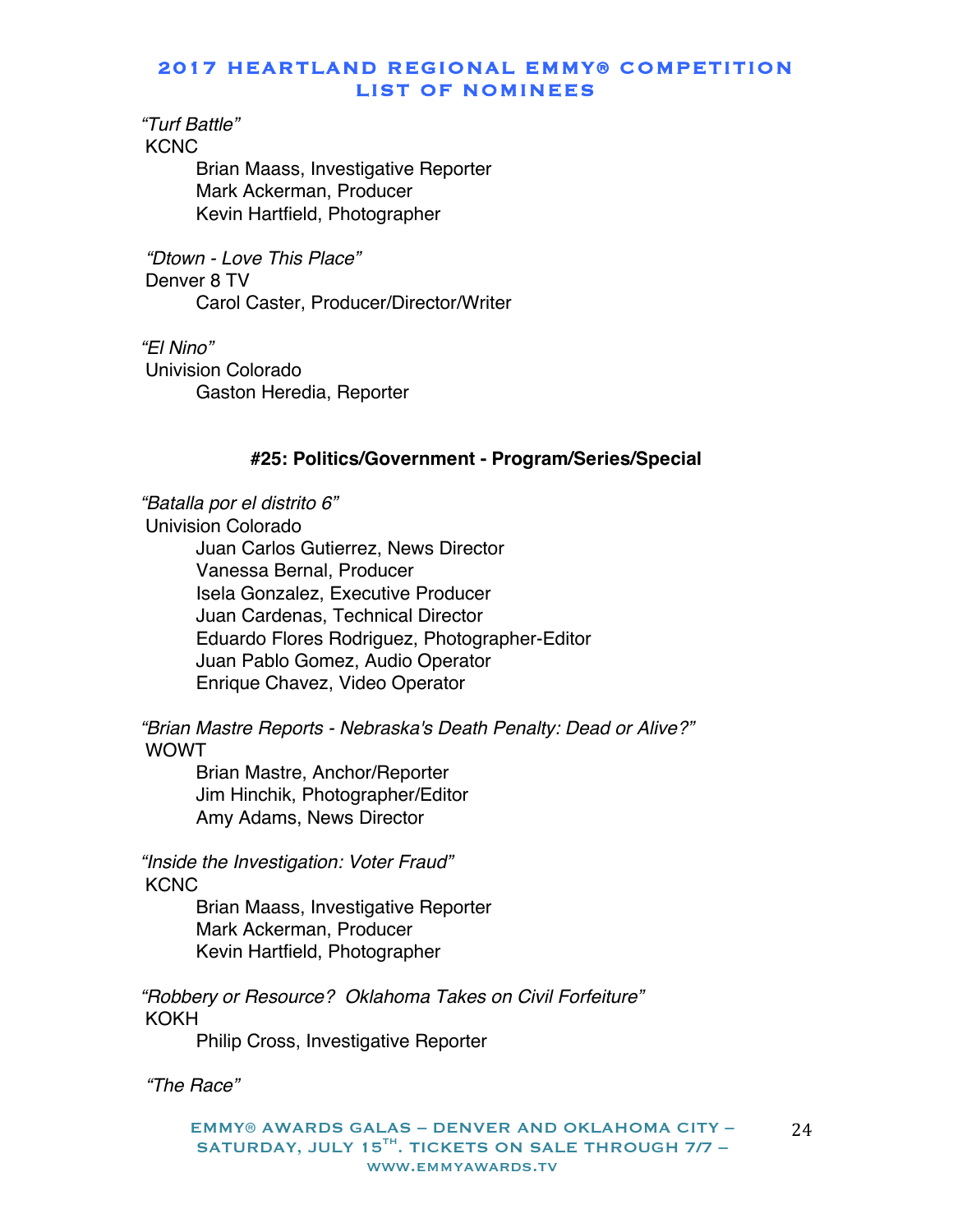#### E.W. Scripps National Desk

Nicole Denne, Executive Producer Matthew Harris, Supervising Producer Corey Rangel, Photojournalist Socrates Lozano, Photojournalist Kumasi Aaron, National Correspondent Liz Cohen-Printup, Segment Producer Kelly Flink, Graphics Designer/editor Christopher Pales, Graphics Designer/editor Carl Bilek, National Content Coordinator Mike Sacks, National Political Correspondent

#### **#26: Human Interest - Program/Series/Special**

*"Atleta de Guerra"*

Univision Colorado

Mauricio Jaramillo Mutis, Reporter

*"Rachel's Story: Triumph Over Tragedy"* KMGH

> Kevin Krug, Producer/Writer Anne Trujillo, Producer/Host

# *"Frozen in Time: Remembering the Holocaust"* KDVR

Jeremy Hubbard, Producer Sean Towle, Producer Nicholas Carvin, Motion Graphics Designer Timothy Davis, Historian

*"Storytellers: People Who Inspire"* KUSA

> Nelson Garcia, Host Anne Herbst, Field Producer

*"The Things People Take For Granted"*

# **UCHealth**

Mike Mazzanti, Director/Producer/Director of Photography Manny Rodriguez, Executive Producer Jeff Kosloski, Executive Creative Director

*"Bago Boys"* NET Television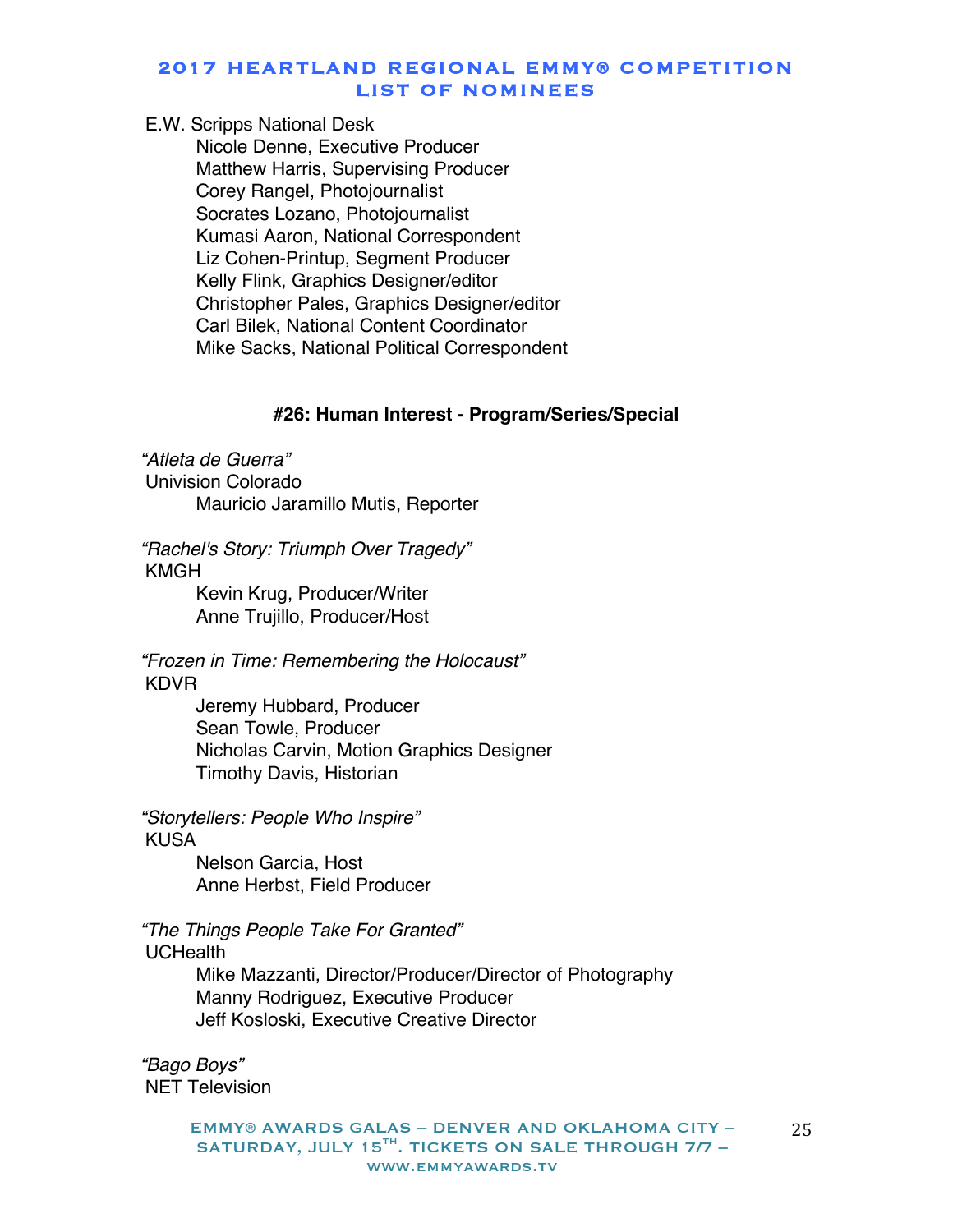Sue Maryott, Producer Ralph Hammack, Director of Photography/Editor James Lenertz, Field Audio

#### **#28A: Sports - Program Series**

*"Colorado Rockies: The Club - Spilly in Cooperstown"* ROOT Sports Rocky Mountain John DeVore, Producer, Editor, Photographer Braden Grieser, Producer Ryan Spilborghs, Talent Ryan Powell, Editor Alison Harder, Show Editor Charlie Felix, Photographer Ryan Morrison, Producer, Photographer Clay Pahlau, Coordinating Producer

*"Vecindad de Navidad"*

Univision Colorado

Juan Carlos Gutierrez, Producer Eduardo Flores Rodriguez, Photographer- Editor Mauricio Jaramillo Mutis, Producer Gaston Heredia, Anchor Janeth Robles, Anchor

*"Avalanche 360 with Jared Bednar Episode 7"*

Altitude TV

Paul Ladd, Producer Peter Aragon, Edtior

*"The Rise"*

University of Colorado - Athletics Sports Video Jamie Guy, Colorist, Producer, Cinematographer John Snelson, Director, Producer, Editor, Cinematographer Ross Stoner, Producer, Director of Photography Riley Clinton, Cinematographer Luke Fraser, Cinematographer Neill Woelk, Producer Grayson Simon, Sound Design, Mix Producer Erik Anderson, Cinematographer Tucker Brumley, Producer, Cinematographer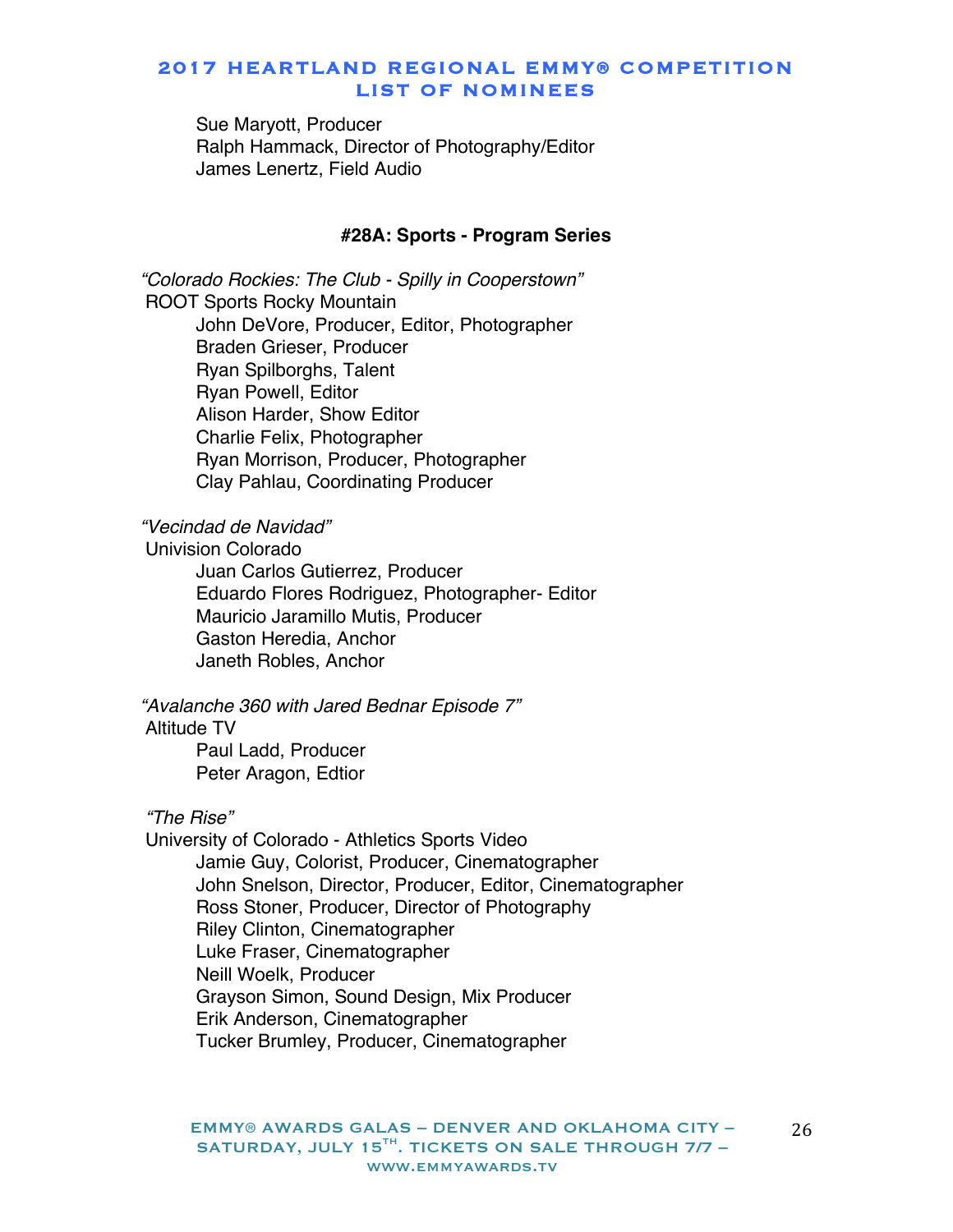#### **#28B: Sports - One-Time Special**

*"Lifting Spirits with Jenny Arthur"*

UCHealth

Mike Mazzanti, Director/Producer/Director of Photography Manny Rodriguez, Executive Producer

*"Justice High"*

The Denver Post AAron Ontiveroz, Producer

*"Course to Coors"*

KUSA

Aaron Matas, Reporter Zach Boyd, Producer Geoff Sawtell, Producer Chris Hansen, Photojournalist John Kuhrt, Editor Jason Hirsch, Design Director

*"Nebraska Volleyball Championship: Destination Omaha"*

**NET** 

Brock Lohr, Producer / Writer Christopher Flanery, Videographer / Editor Emily Kreutz, Audio Engineer

*"Brian Mastre Reports - Train, Trials, Glory: 60 Days to Omaha"* WOWT

Brian Mastre, Anchor/Reporter Jim Hinchik, Photographer/Editor Amy Adams, News Director

*"Vamos Chape"*

Univision Colorado

Juan Carlos Gutierrez, Producer Eduardo Flores Rodriguez, Photographer- Editor Mauricio Jaramillo Mutis, Producer Gaston Heredia, Anchor Janeth Robles, Anchor

# **#29: Sports Event/Game - Live/Unedited**

*"Avalanche Hockey "*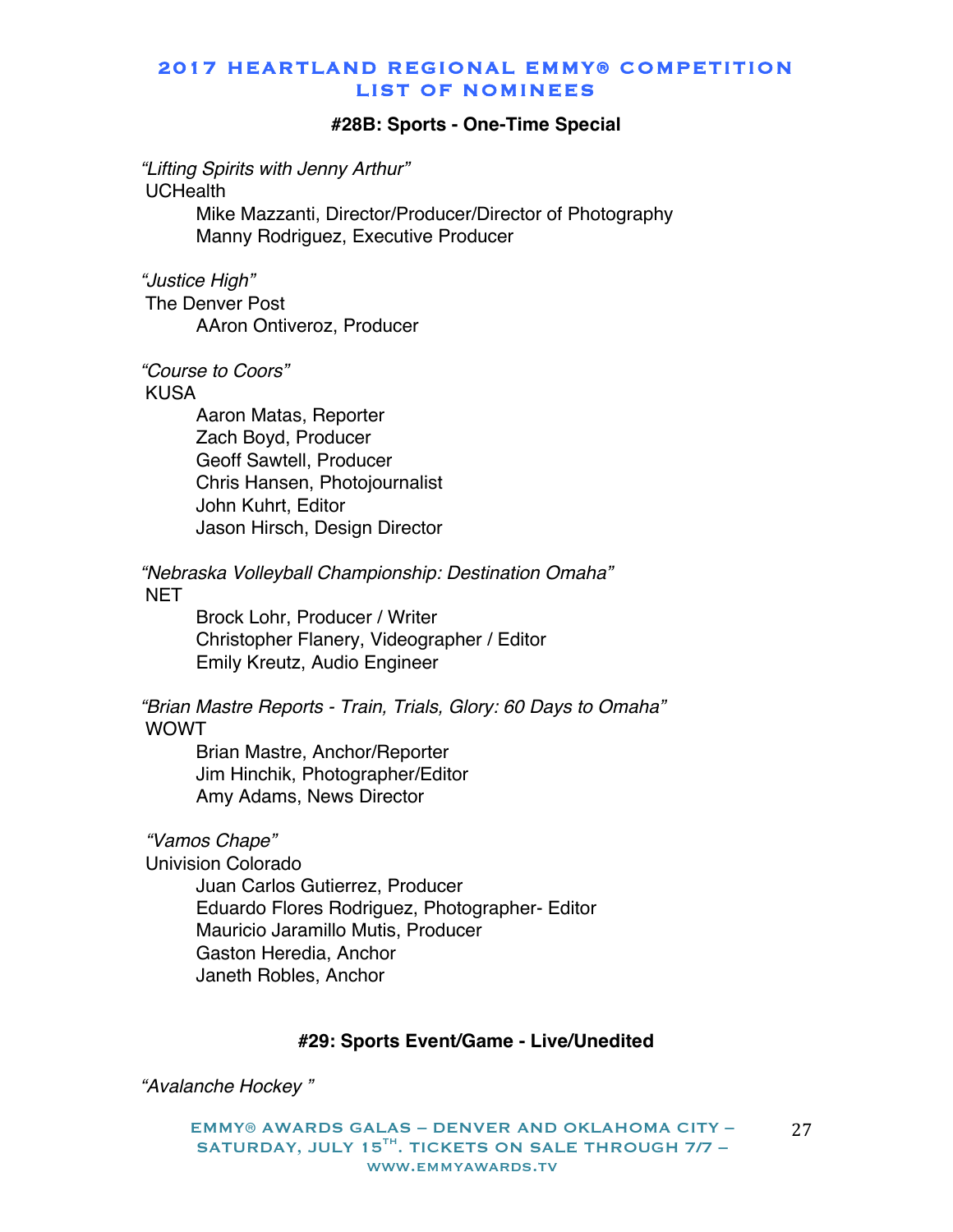# Altitude Sports

Doug Menzies, Producer Lee Blair, Graphics Michael Haynes, Play by Play Michael Fox, Director Brandon Svitak, EVS / Replay

#### *"The Battle on Blake"*

ROOT Sports Rocky Mountain Braden Grieser, Producer Ryan Morrison, Photographer Clay Pahlau, Coordinating Producer Erica Ferrero, Director Jenny Cavnar, Sideline Reporter John DeVore, Photographer Michael Schanno, Operations Manager Jeffrey Meyer, On - Air Designer Mike Evans, Play by Play Announcer Charlie Host, Color Analyst Jon Allison, Broadcast Engineer Brandon Connelly, Broadcast Engineer

# *"Colorado Rockies Baseball on ROOT Sports"*

ROOT Sports Rocky Mountain Tavis D. Strand, Producer Alison Vigil, Producer Michael Fox, Director Erica Ferrero, Director Clay Pahlau, Coordinating Producer Michael Schanno, Operations Manager Justin Argo, Associate Producer Susan Strand, Graphics Operator Javier Prieto, Lead EVS Operator Jarrod Ligrani, Technical Director Krista Madrill, Graphics Operator James Armintrout, Director

# **#30A: Documentary - Cultural**

# *"Medicine Woman"*

NET Television Christine Lesiak, Producer and Writer Princella P. RedCorn, Producer and Researcher

EMMY® AWARDS GALAS – DENVER AND OKLAHOMA CITY – SATURDAY, JULY 15 $^{TH}$ . TICKETS ON SALE THROUGH 7/7 www.emmyawards.tv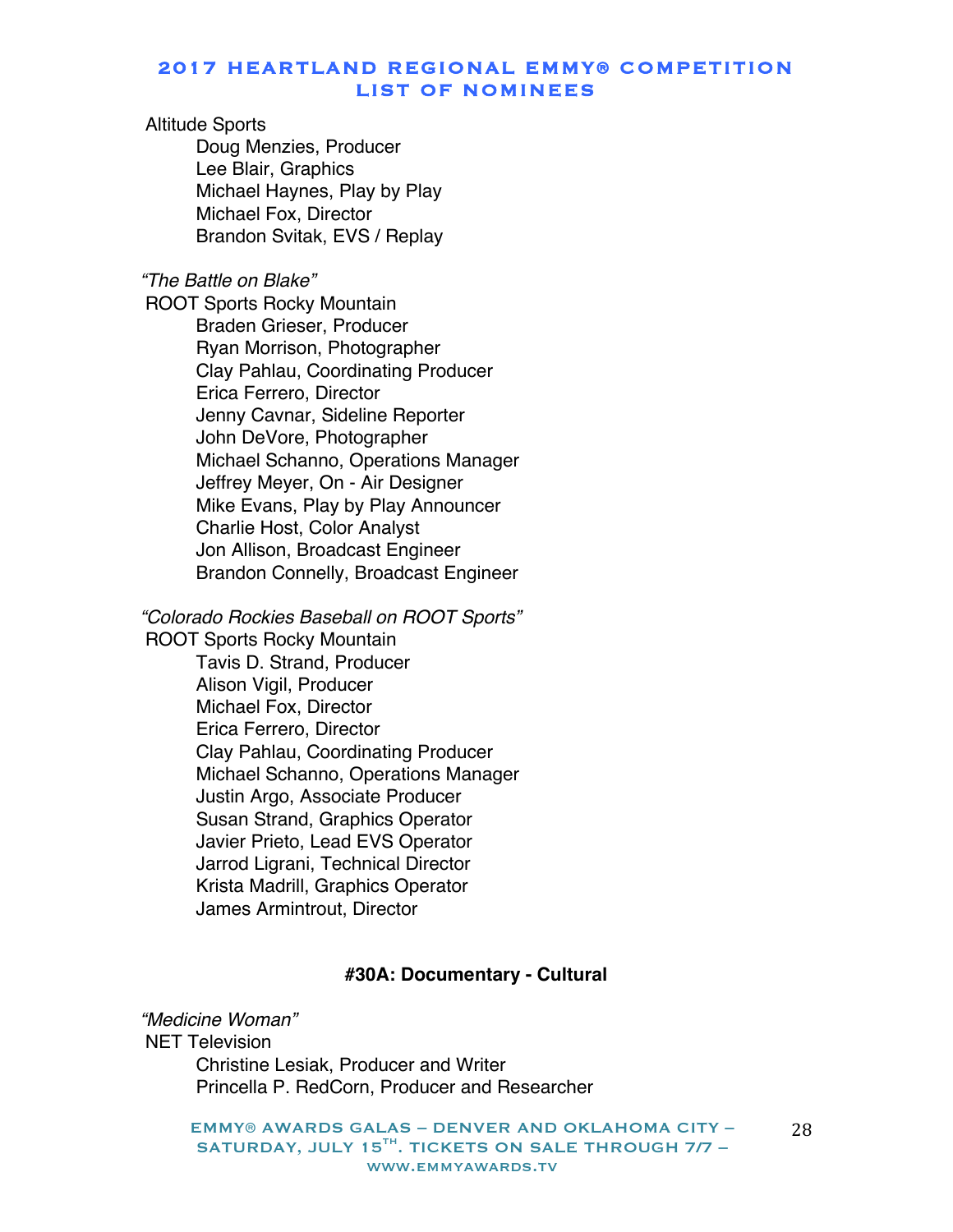Patrick Aylward, Editor

*"Red Power Energy"*

Rocky Mountain PBS Lisa Olken, Writer, Director, Executive Producer Larry Pourier, Director Charles Kennedye, Director of Photography Dave Wruck, Editor

*"Powered By Story"* Colorado Public Television Pam Parker, Executive Producer Heather Domko, Producer Brandon Carter, Director of Photography Szymon Kubica, Editor

### **#30B: Documentary - Historical**

*"20th Century Limited: America's Most Famous Passenger Train"* Luckin Productions Richard W. Luckin, Producer

*"High Stakes - The Life and Times of E.W. Marland"* Swearingen Productions Scott Swearingen, Producer Steve Herrin, Producer Zach Litwack, Editor Michael Wallis, Narrator David Keathly, Associate Producer Joseph Rivers, Musical Composition Charles Elmore, Videographer Sean Goodsell, Graphic Design and Animation Bill Perry, Program Consultant Dr. Bob Blackburn, Historical Advisor

*"30 Years and 73 Seconds: The Challenger Disaster"* KUSA

Gary Shapiro, Reporter/Producer Manny Sotelo Jr., Photographer/Editor John Kuhrt, Executive Producer Brittany Befort, Graphics Artist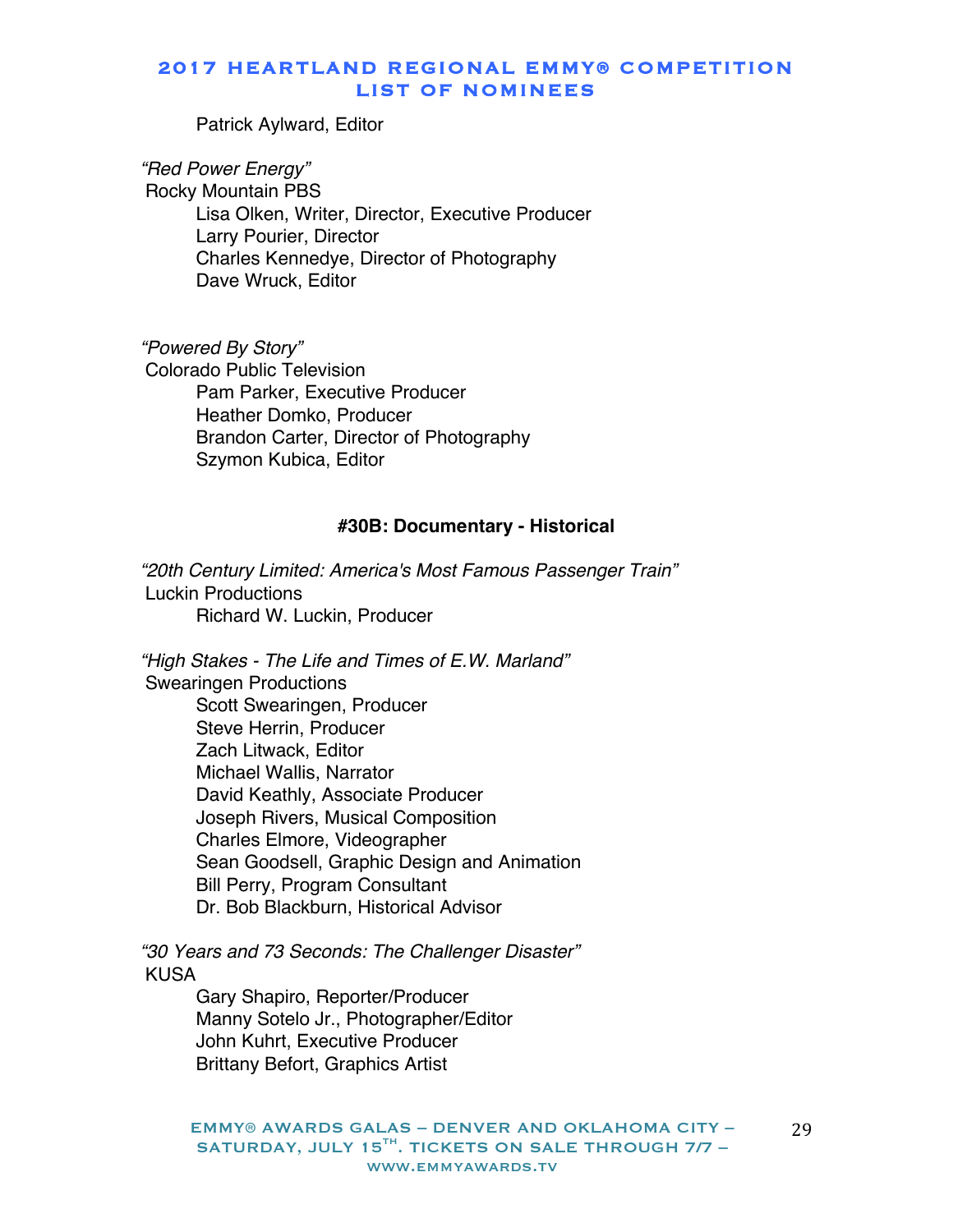# *"Paleo Sleuths"*

NET Television

Gary Hochman, Producer/Director/Writer Tyler Kersting, Director of Photography/Editor James Lenertz, Audio Mix/Field Recordist Scott Beachler, Visual Effects

#### **#30C: Documentary - Topical**

*"This Land: Rediscovering Colorado's National Parks"* KUSA

Chris Hansen, Executive Producer Kyle Clark, Producer Brittany Befort, Graphics Artist

*"Everyone Was A Hero: 75 Years After Pearl Harbor"* KUSA

> Gary Shapiro, Reporter/Producer Manny Sotelo Jr., Photographer/Editor John Kuhrt, Executive Producer Jason Hirsch, Art Director Krista Aiello, Motion Graphic Artist Jeff Payne, Sound Designer

*"KETV NewsWatch 7 Chronicle: Operation Open Hearts"* KETV

> Brandi Petersen, Reporter, Writer Ashley Nodgaard, Photographer, Editor

*"Colorado Experience: Garden of the Gods"*

Rocky Mountain PBS

Julie Speer, Executive Producer, Director, Writer Mariel Rodriguez-McGill, Series Producer, Videographer Paul Cywilko, Videographer, Editor William Convery, Historian, Talent

# **#31: Historic/Cultural Program - Feature/Segment**

*"Osiyo, Voices of the Cherokee People: Andy Payne and the Great Footrace of 1928"* Cherokee Nation Businesses

Colleen Thurston, Writer and Producer

EMMY® AWARDS GALAS – DENVER AND OKLAHOMA CITY – SATURDAY, JULY 15 $^{TH}$ . TICKETS ON SALE THROUGH 7/7 www.emmyawards.tv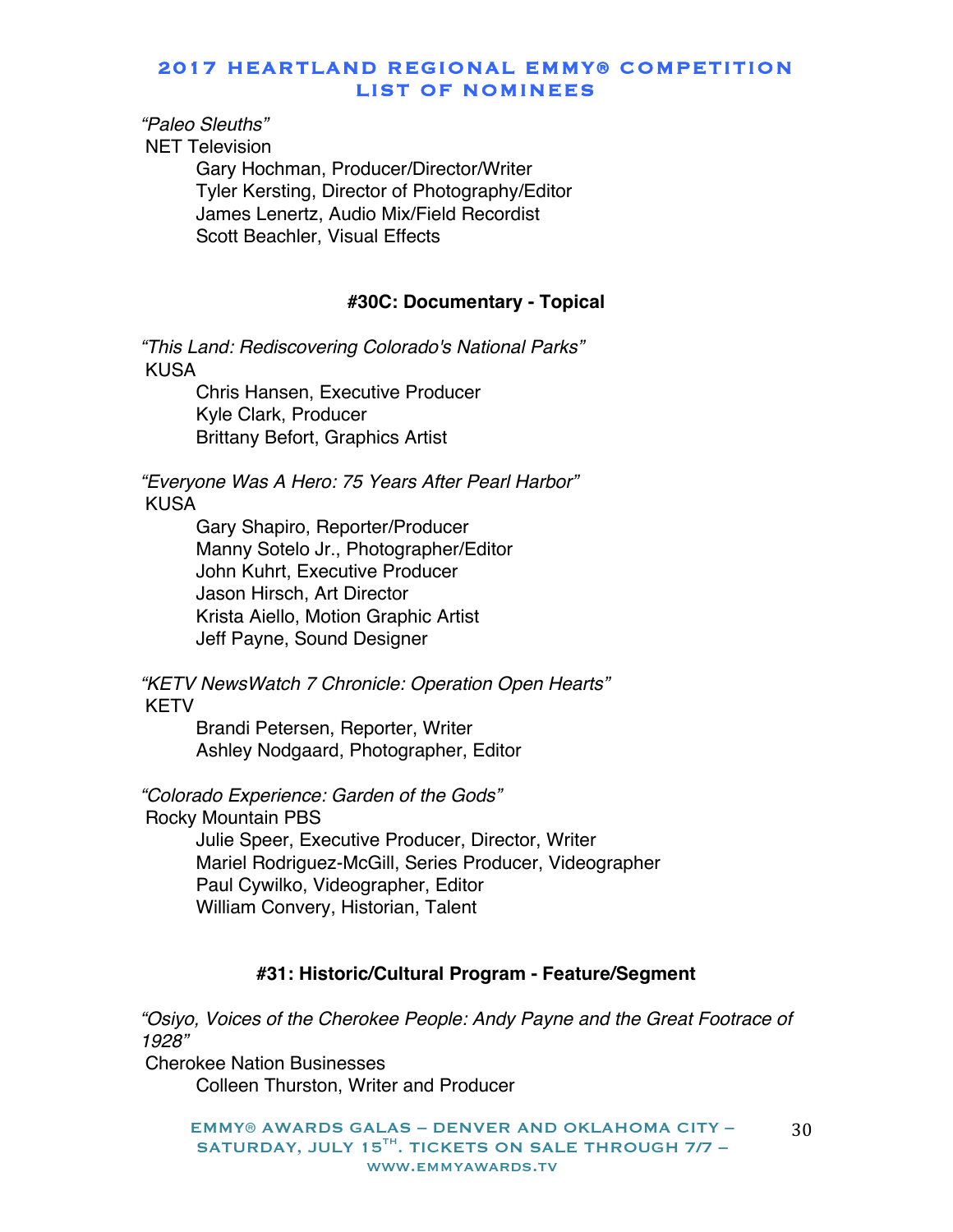Kyle Bell, Editor Jennifer Loren, Producer Jeremy Charles, Director Amanda Clinton, Supervising Producer

*"Roots Of Edmond IV-Education Firsts"* Forge Multimedia llc Eric Smith, Producer Dwight Polson, Producer Casey Moore, Producer

*"Osiyo, Voices of the Cherokee People: Jocko Clark, The Patton of the Pacific"* Cherokee Nation Businesses Colleen Thurston, Producer Zach Litwack, Editor Jennifer Loren, Executive Producer Jeremy Charles, Director Amanda Clinton, Supervising Producer

*"John Hargrove Loves Route 66"* **OFTA** 

David Tamez, Producer

*"General John J. Pershing's Legacy"* Painted Rock Productions Bernard McCoy, Producer, researcher, writer, narration, editor

#### **#32A: Interview/Discussion - Program/Series/Special**

*"Colorado Votes 2016 'What's on the Ballot'"* Rocky Mountain PBS Janice McCoy, Producer John Ferrugia, Correspondent Jason Foster, Photojournalist, Editor

*"Sue Klebold, mother of Dylan Klebold, talks with Molly Hughes"* The Denver Post Molly Hughes, Reporter Eric Lutzens, producer

*"Let's Just Talk "* KUSA Linda Kotsaftis, Executive Producer

> EMMY® AWARDS GALAS – DENVER AND OKLAHOMA CITY – SATURDAY, JULY 15 $^{TH}$ . TICKETS ON SALE THROUGH 7/7 www.emmyawards.tv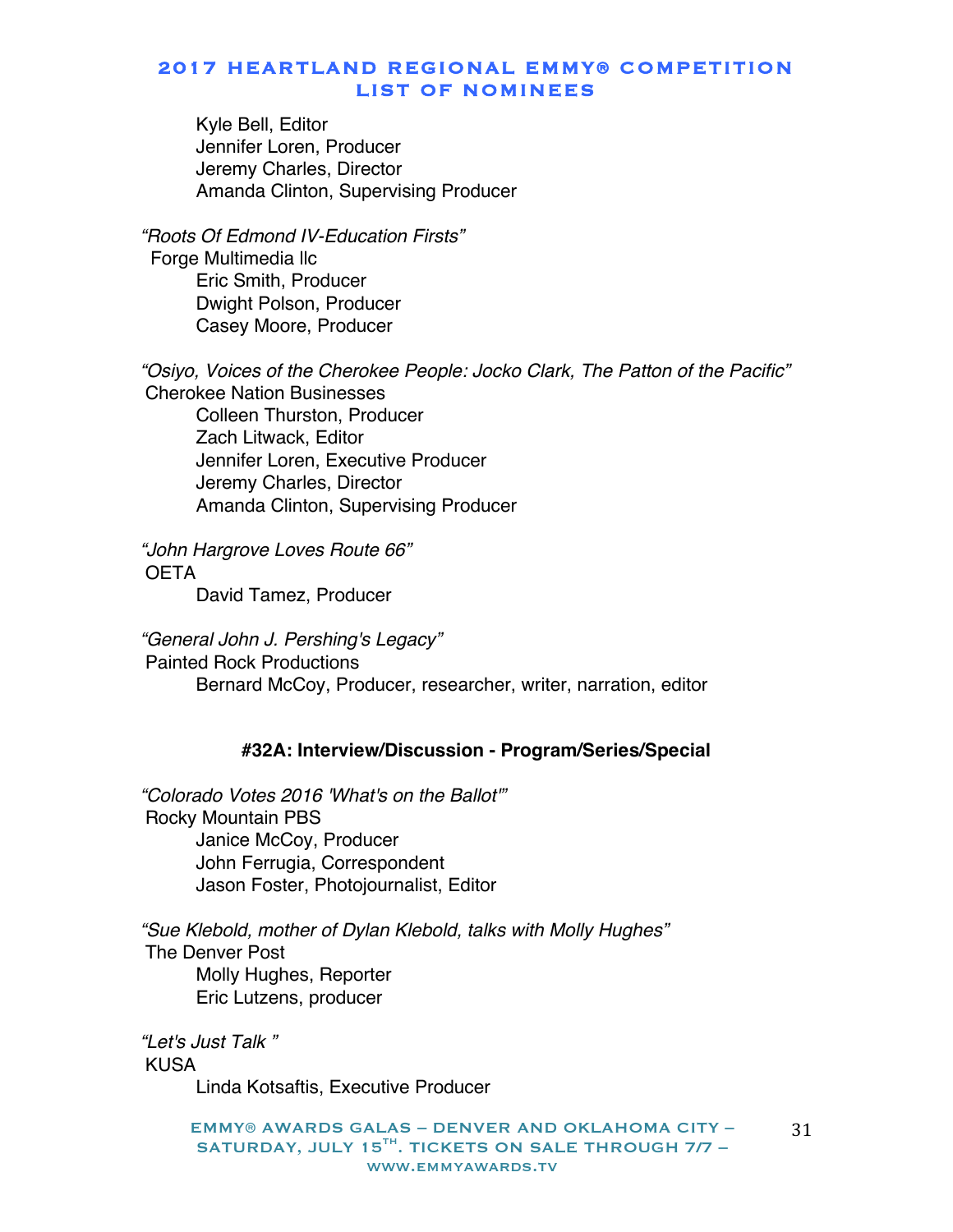Kerry Leary, Producer Kyle Clark, Managing Editor

*"Perspectives 'Jana Jae'"*

RSU-TV Tim Yoder, Photographer/Lighting Emily Spivy, Producer/Director/Editor Bryan Crain, Photographer Sam Jones, Host/Producer

#### **#32B: Interview/Discussion - Feature/Segment**

*"Osiyo, Voices of the Cherokee People: Wes Welker, Undrafted"* Cherokee Nation Businesses Amanda Clinton, Supervising Producer Jennifer Loren, Producer and Interviewer Matthew Leach, Editor Jeremy Charles, Director

*"Politics Unplugged: Communities On Edge"* KMGH Anne Trujillo, Host

Keely Walker, Producer

*"Denver Broncos LB Dekoda Watson tries fly fishing "* The Denver Post AAron Ontiveroz, Producer

#### **#33A: Magazine Program - Program/Series/Special**

*"Educate Oklahoma: Looking for Answers"* **KOTV** Scott Thompson, Co-Anchor

*"Let's Remember Pearl Harbor"* KDVR

> Jeremy Hubbard, Producer Sean Towle, Photographer Isaias Medina, Photographer Joshua Maranhas, Editor Nicholas Carvin, Motion Graphics Designer David Althouse, Editor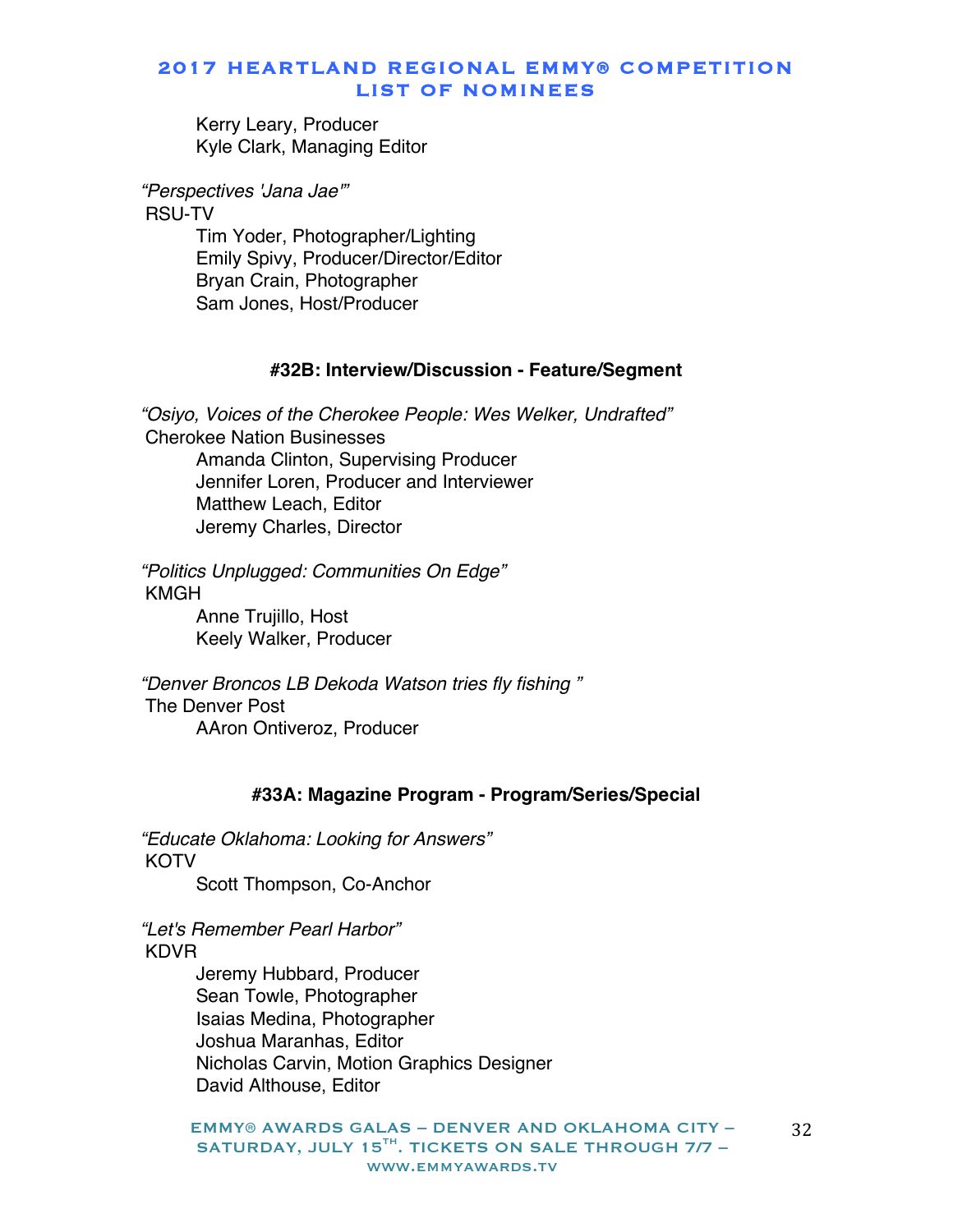Bryant Vander Weerd, Photojournalist Timothy Davis, Historian

*"Colorful Colorado: The Seasons of our State"* KUSA

Anne Herbst, Reporter

*"Storytellers: Quirky Colorado"* KUSA

> Nelson Garcia, Host Anne Herbst, Field Producer

### **#33B: Magazine Program - Feature/Segment**

*"Spirit Of Colorado"*

KDVR

David Althouse, producer Aristea Brady, Anchor Michael Driver, Photojournalist George Taylor, Photojournalist Kevin Torres, Producer Jeremy Hubbard, Anchor

*"Sunflower Journeys: Plains People: Pake McNally"* KTWU

Scott Williams, Producer

*"Newtons On Course"*

KUSA

Nelson Garcia, Reporter Christopher Cheline, Field Producer

# *"Exonerated"*

OKC Thunder

Matthew Wells, Executive Producer/Photographer Jay Beauchamp, Photographer/Editor Viridiana Diaz, Photographer/Editor Michael Zubach, Photographer/Editor Dan Mahoney, Executive Producer

# **#34A: Informational/Instructional - Program/Series/Special**

EMMY® AWARDS GALAS – DENVER AND OKLAHOMA CITY – SATURDAY, JULY 15 $^{TH}$ . TICKETS ON SALE THROUGH 7/7 www.emmyawards.tv *"More Alike Than Different"*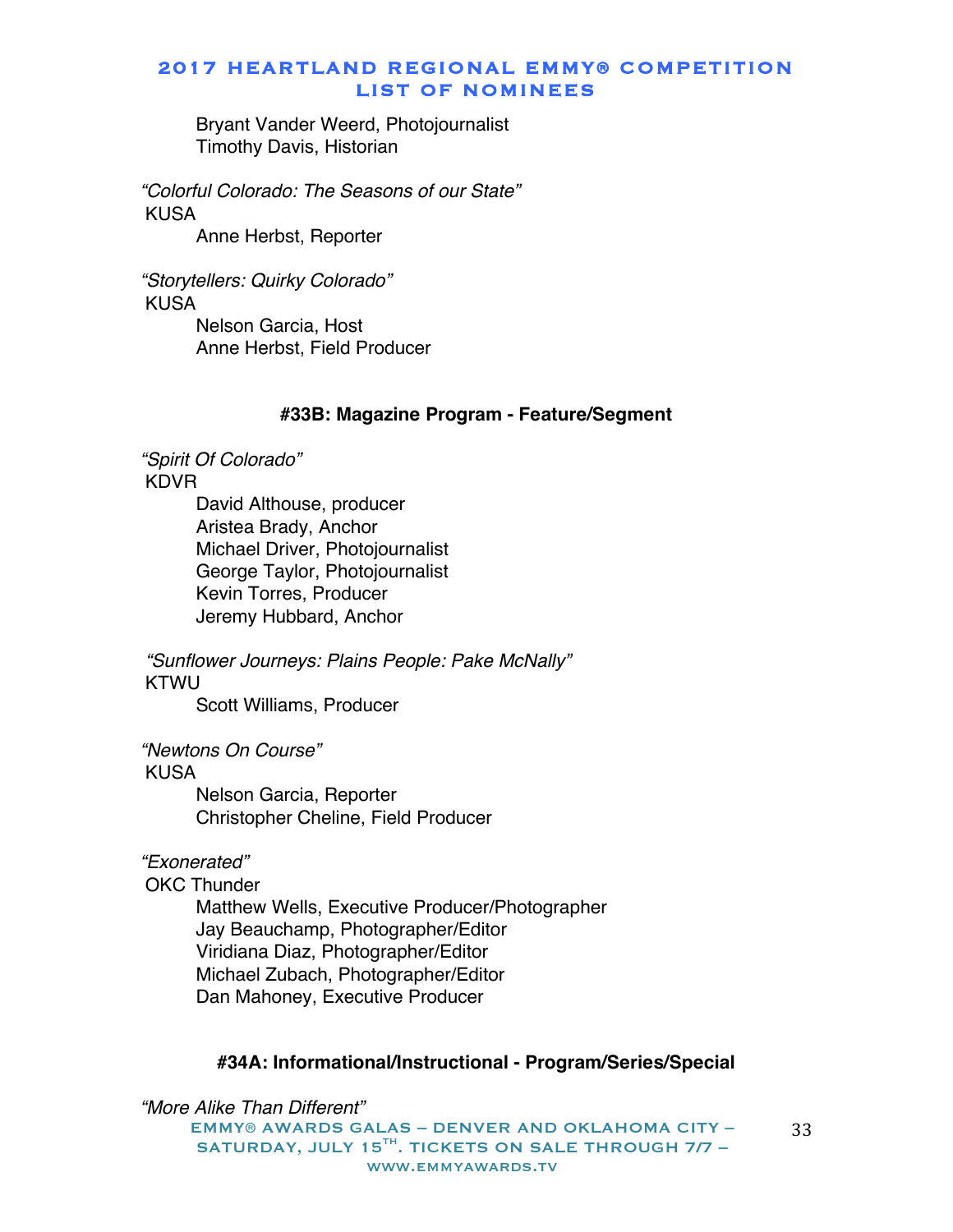### KMGH

Kevin Krug, Producer Shannon Ogden, Narrator Hanna Atkinson, Host Connor Long, Host Teal Tyszka, Program Editor

*"The 24: Heroes Who Never Came Home"* **KDVR** 

> Jeremy Hubbard, Producer Sean Towle, Producer David Althouse, Photographer Nicholas Carvin, Motion Graphics Designer

*"Ahead of the Storm"* **KOTV** Travis Meyer, Co-Anchor

# **#34B: Informational/Instructional - Feature/Segment**

*"First You Build, Then You Burn"* West Metro Fire Rescue Ronda Scholting-Funchess, Producer/Photographer/Editor

*"The Secret Language Of Emojis"* KDVR

> Linda Kicak, Executive Producer Tammy Vigil, Reporter Serena Ung, Special Projects Producer

*"Kirk, Does It Work? Product Testing Segment"* KDVR

Kirk Yuhnke, Reporter

# **#35A: Public/Current/Community Affairs - Program/Series/Special**

*"KOCO Chronicle: The Investigation, Conviction of Daniel Holtzclaw"* **KOCO** 

Erielle Reshef, Anchor/Producer Jason Anderson, Editor

EMMY® AWARDS GALAS – DENVER AND OKLAHOMA CITY – SATURDAY, JULY 15 $^{TH}$ . TICKETS ON SALE THROUGH 7/7 www.emmyawards.tv 34 *"Insight with John Ferrugia 'The Cost of Homelessness'"* Rocky Mountain PBS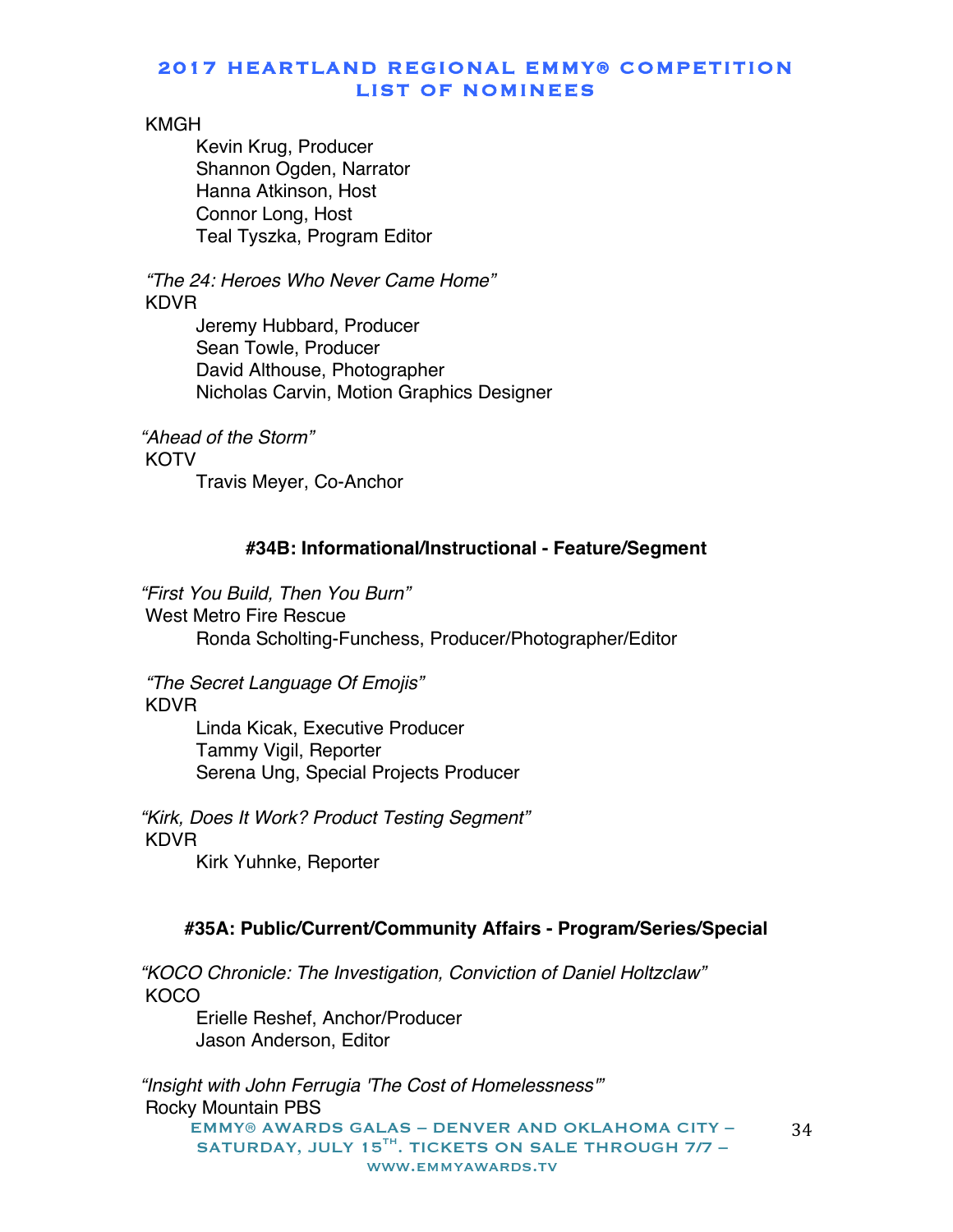Philip Maravilla, Producer Lori Jane Gliha, Correspondent, Writer Paul Cywilko, Photojournalist, Editor Jason Foster, Photojournalist, Editor

*"Watching Our Water: The Challenge To Keep It Clean"* NET / Harvest Public Media Brian Seifferlein, Producer Grant Gerlock, Reporter / Producer Ariana Brocious, Reporter Joe McMullen, Graphics Specialist Randy Mason, Reporter Mary MacCarthy, Reporter

# *"Cold Case Files"*

Denver Police Department Brian Weister, Producer Sonny Jackson, Executive Producer

*"Al Dia Inmigracion"*

 Univision Colorado Juan Carlos Gutierrez, News Director Vanessa Bernal, Producer Juan Cardenas, Technical Director

# *"Bullying Prevention"*

#### KAKE

Debra Farris, Anchor/Reporter Jim Grimes, News Anchor Anthony Maisel, News Director

### **#35B: Public/Current/Community Affairs - Feature/Segment**

*"Rachel Eid: It Can End in a Second"* Denver Police Department Brian Weister, Producer

*"Almost Back..."* Denver Police Department Brian Weister, Producer

*"Drilling Through Danger: The Story of Matt Smith"*

EMMY® AWARDS GALAS – DENVER AND OKLAHOMA CITY – SATURDAY, JULY 15 $^{TH}$ . TICKETS ON SALE THROUGH 7/7 www.emmyawards.tv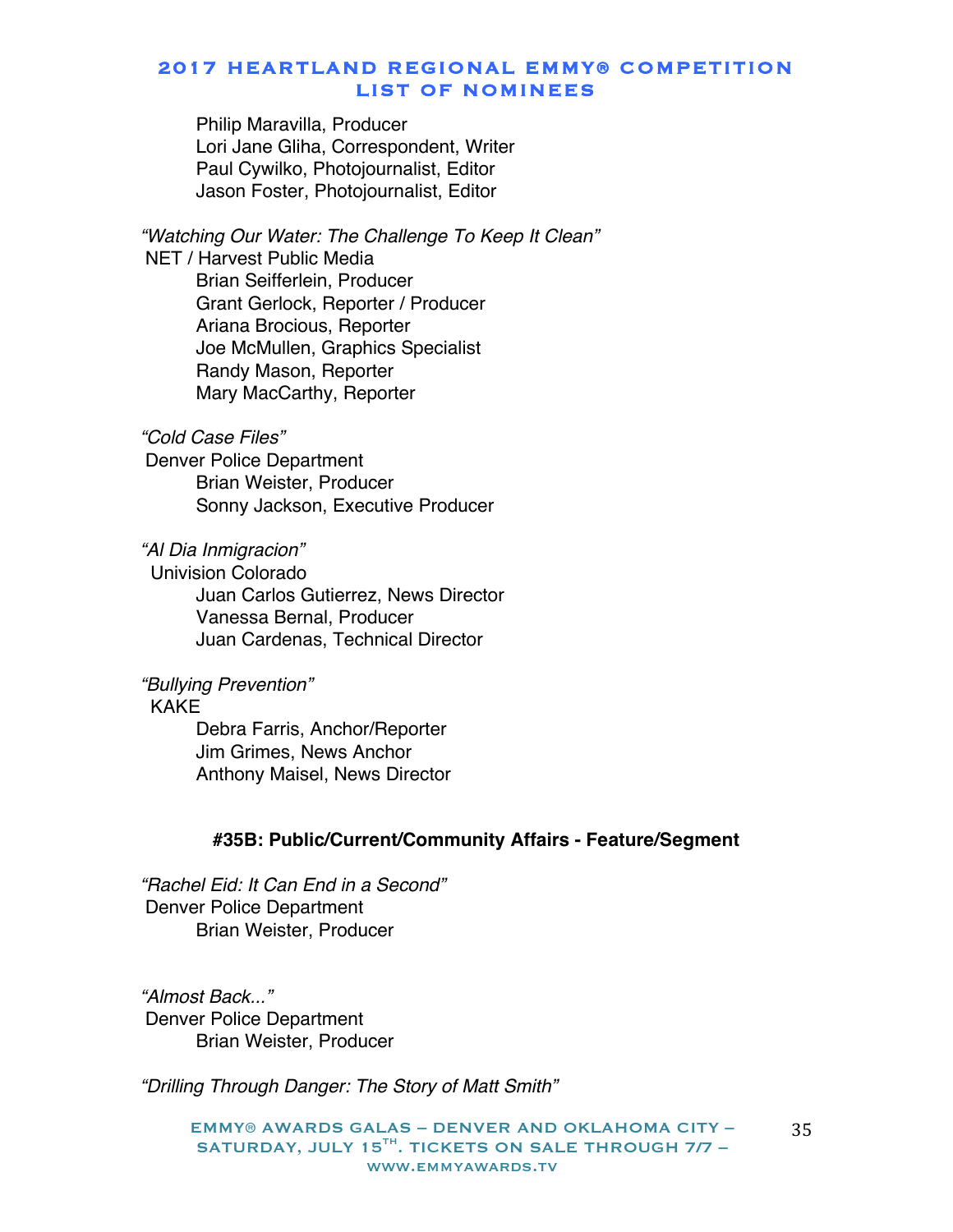The Denver Post Lindsay Pierce, Multimedia producer

### **#36: Special Event Coverage (other than News or Sports)**

No Nominees

#### **#37: Interstitial**

*"DENIZEN - 'Devan'"* Smith & Shearer Rob Shearer, Director/DP/Editor

*"American Graduate: The Power of Storytelling"* Colorado Public Television Pam Parker, Executive Producer Heather Domko, Producer Brandon Carter, Director of Photography Szymon Kubica, Editor

*"City of Boulder: Our History "* Boulder 8 TV Josh Winstead, Producer

*"Oklahoma Heroes - Ed Pulido"* RSU-TV Daniel Murphree, Producer/Photographer/Editor Tim Yoder, Lighting/Interview Royal Aills, Executive Producer

#### **#38A: Short Format Program - Entertainment**

*"The Snow Report presented by SKI Magazine 'Avalanche Cats at Copper Mountain, Colorado'"* Halley O'Brien Productions Halley O'Brien, Executive Producer

*"The Recruit"* Denver Police Department Brian Weister, Producer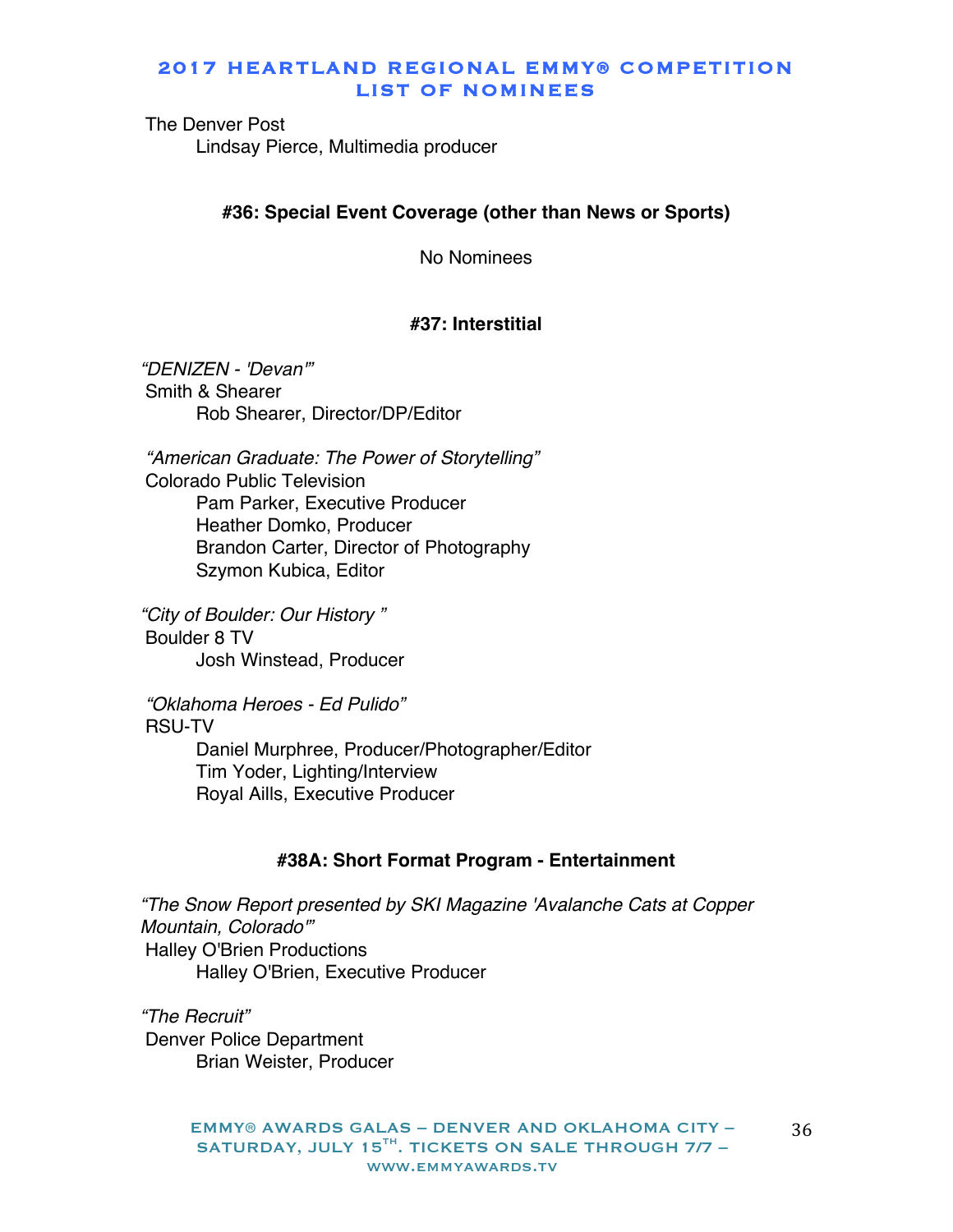#### **#38B: Short Format Program - Informational**

*"Day of the Dead Celebration"* Muy Bueno Chris Orwat, Director / Editor Yvette Marquez-Sharpnack, Producer / Writer

*"What Does the Clean Power Plan Mean for You?"* Rocky Mountain PBS Jordan Wirfs-Brock, Writer MacGregor Campbell, Animator

#### **#39: Technology Program - Feature/Segment**

*"Kirk Yuhnke Tech Junkie"* KDVR Kirk Yuhnke, Anchor/Reporter Mike Mestas, Editor

*"Jamie and the Bionic Eye"*

**UCHealth** 

Mike Mazzanti, Director/Producer/Director of Photography/Editor Manny Rodriguez, Executive Producer

#### **#40A: Nostalgia Program - Series/Special**

*"Back in Time: Wiley Post"*

**OETA** 

Robert Burch, Producer Michael Fowler, Researcher Ryan Lorg, Photographer - Editor Bill Perry, Executive Producer David Tamez, Program Producer

# *"Where Heroes Rest"*

KDVR

Jeremy Hubbard, Producer Sean Towle, Producer Nicholas Carvin, Motion Graphics Designer David Althouse, Photographer Timothy Davis, Historian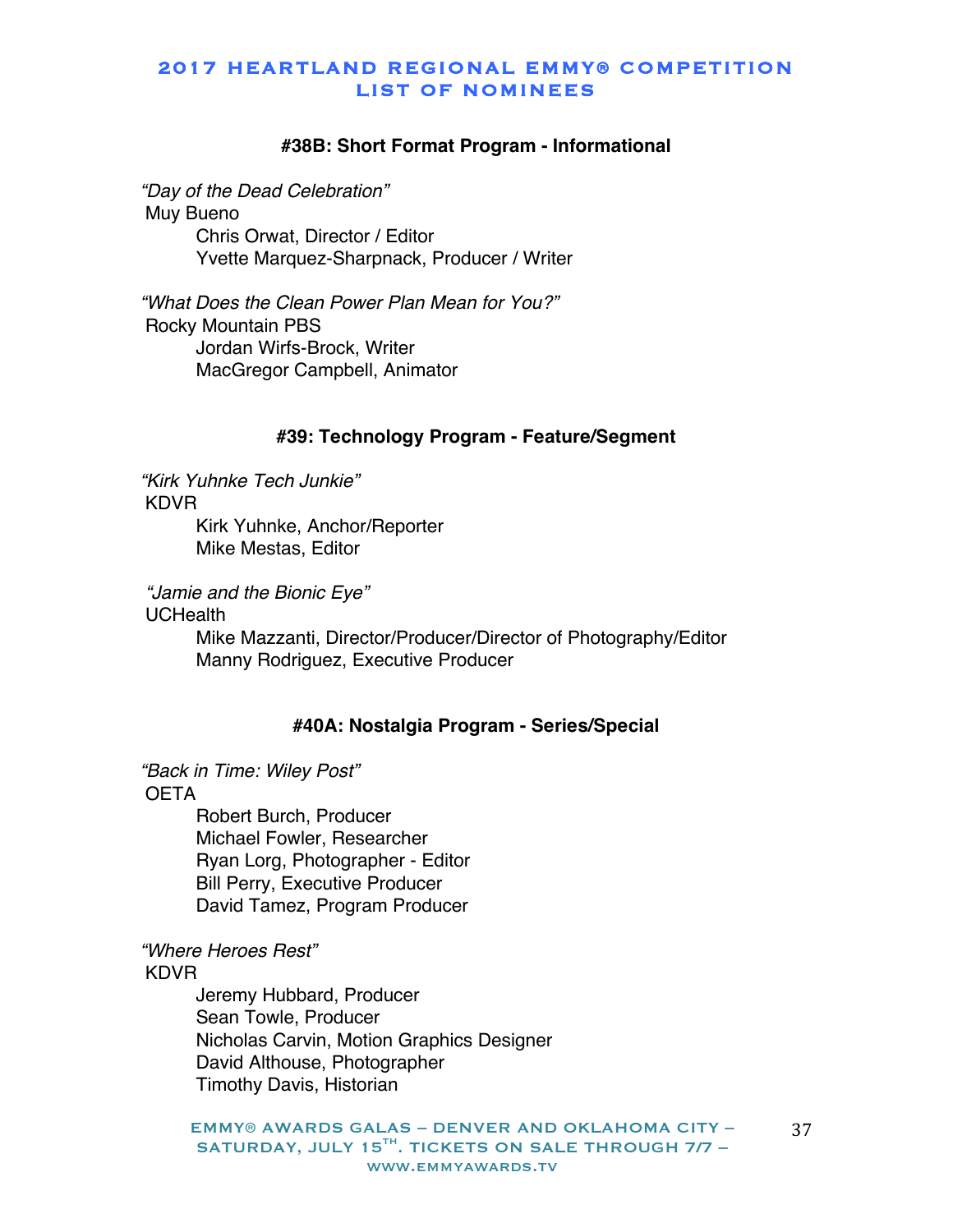*"Colorado Women's Hall of Fame - Marion Downs"* Enchanted Road Rick Higgins, Executive Producer William Ranshaw, Producer

Elizabeth Heid, Producer

*"Colorado Experience: Centennial Farms"* Rocky Mountain PBS

> Mariel Rodriguez-McGill, Producer, Director, Editor Julie Speer, Executive Producer, Videographer, Creator William Convery, Historian, Talent Steve Turner, Executive Producer

#### **#40B: Nostalgia Program - Feature/Segment**

*"The Yellow Honk House"* KWGN Kevin Torres, Reporter Michael Driver, Editor

*"Osiyo, Voices of the Cherokee People: Echo Rider"* Cherokee Nation Businesses Colleen Thurston, Producer Jennifer Loren, Executive Producer Amanda Clinton, Supervising Producer Kyle Bell, Editor

*"Osiyo, Voices of the Cherokee People: Archery Legend Joe Thornton"* Cherokee Nation Businesses Matthew Leach, Editor Jeremy Charles, Director and Producer Connor McFarland, Composer Jennifer Loren, Executive Producer Amanda Clinton, Supervising Producer

*"Salida's Secret"* KUSA Anne Herbst, Reporter

*"To Look Like the Enemy"* The Denver Post Lindsay Pierce, video journalist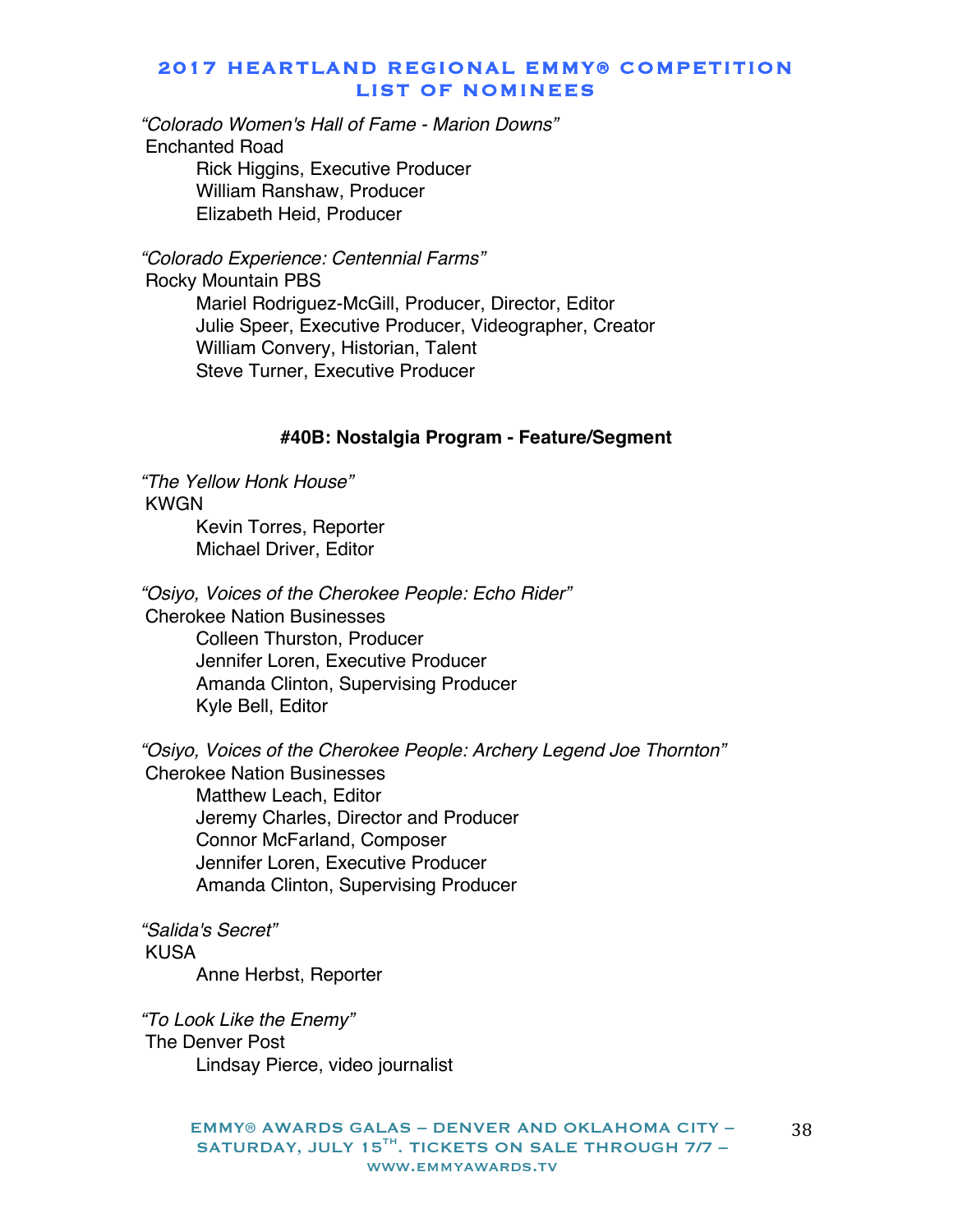#### **#41: Children/Youth/Teen Program/Special**

*"Insight with John Ferrugia 'Surviving Suicide'"* Rocky Mountain PBS Philip Maravilla, Producer Marybel Gonzalez, Reporter Jason Foster, Photojournalist, Editor Madison Legg, Filmmaker Eric Risher, Editor John Ferrugia, Managing Editor

*"The Best Of Jeffco Public Schools TV"* Jeffco Public Schools Jack Maher, Producer/Host

#### **#42: Branded Content Program**

*"Fix This "*

KUSA Vida Urbonas, Host/Producer Raquel Villanueva, Host/Producer

*"Mandy Banks, a Mother's Fight"*

EM Productions on behalf of Swedish Medical Center Everett McEwan, Videographer, Producer and Editor

*"The Drive to Win"*

UCHealth

Mike Mazzanti, Director/Producer/Director of Photography/Editor Manny Rodriguez, Executive Producer

*"Tune In 4 Kids"* WOWT Brian Mastre, Producer Jim Hinchik, Photographer

Amy Adams, News Director

#### **#43A: Community/Public Service (PSAs) - Single Spot**

EMMY® AWARDS GALAS – DENVER AND OKLAHOMA CITY – SATURDAY, JULY 15<sup>TH</sup>. TICKETS ON SALE THROUGH 7/7 www.emmyawards.tv *"Define Your Direction"* Freestyle Creative Vahid Farzaneh, Producer Kelley Gann, Creative Director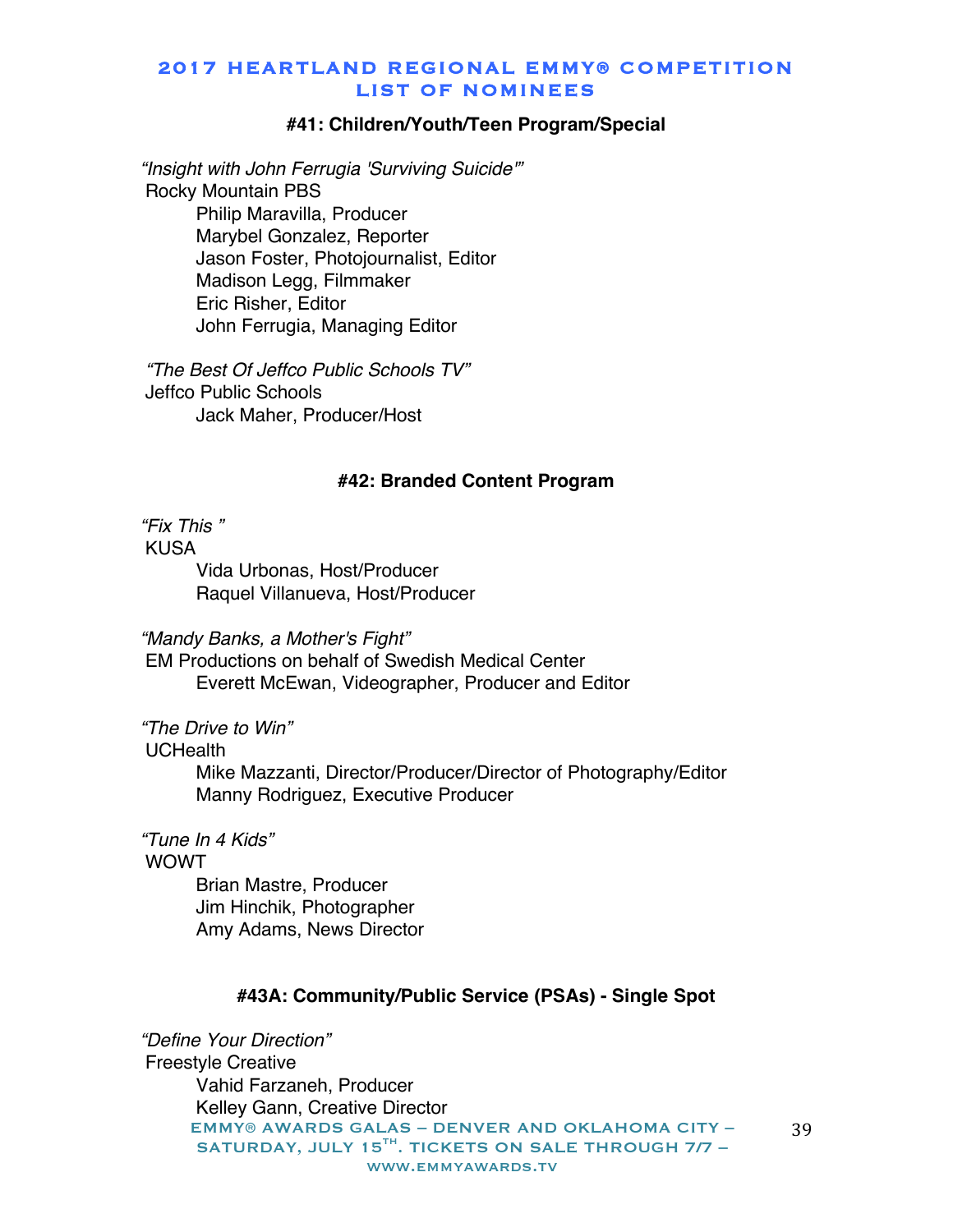Steven Paul Judd, Director Brian Cates, Writer Brian Gililland, Sound Design R. Charles D. Stuart, Editor Rob Johnson, Director of Photography Wendy Parker, Unit Production Manager Sha'ree Green, 1st Assistant Director Sheryl Goodson, Executive Producer Mike Burton, Colorist Matt Farley, Creative Director

*"You Can Do More - Colorado Nonprofit Association "* Stage 2 Studios John Conn, Writer / Producer / Director Gerry Rasel, Executive Producer

*"Live United"*

Ideaship Studios Brian Smith, Director Lisa Van Campen, Producer

*"CDOT - Don't Drink and Drive"*

Mentalounge Miguel Hernandez, Director Santino Adducci, Producer Gerardo Garcia-Jurado, Creative Lead

*"Denver Arts Week"*

#### KCNC

Mark Petersen, Producer/Director Judson Luyties, Photographer Jim Hayek, Art Director

### **#43B: Community/Public Service (PSAs) - Campaign**

*"They Came in Wagons..."* Berkeley Square Media David Uhler, Producer - Cinematographer - Editor

*"Wild Animal Sanctuary Fall 2016 Marketing Campaign "* Stage 2 Studios John Conn, Writer / Director / Producer Pat Craig, Executive Producer / CEO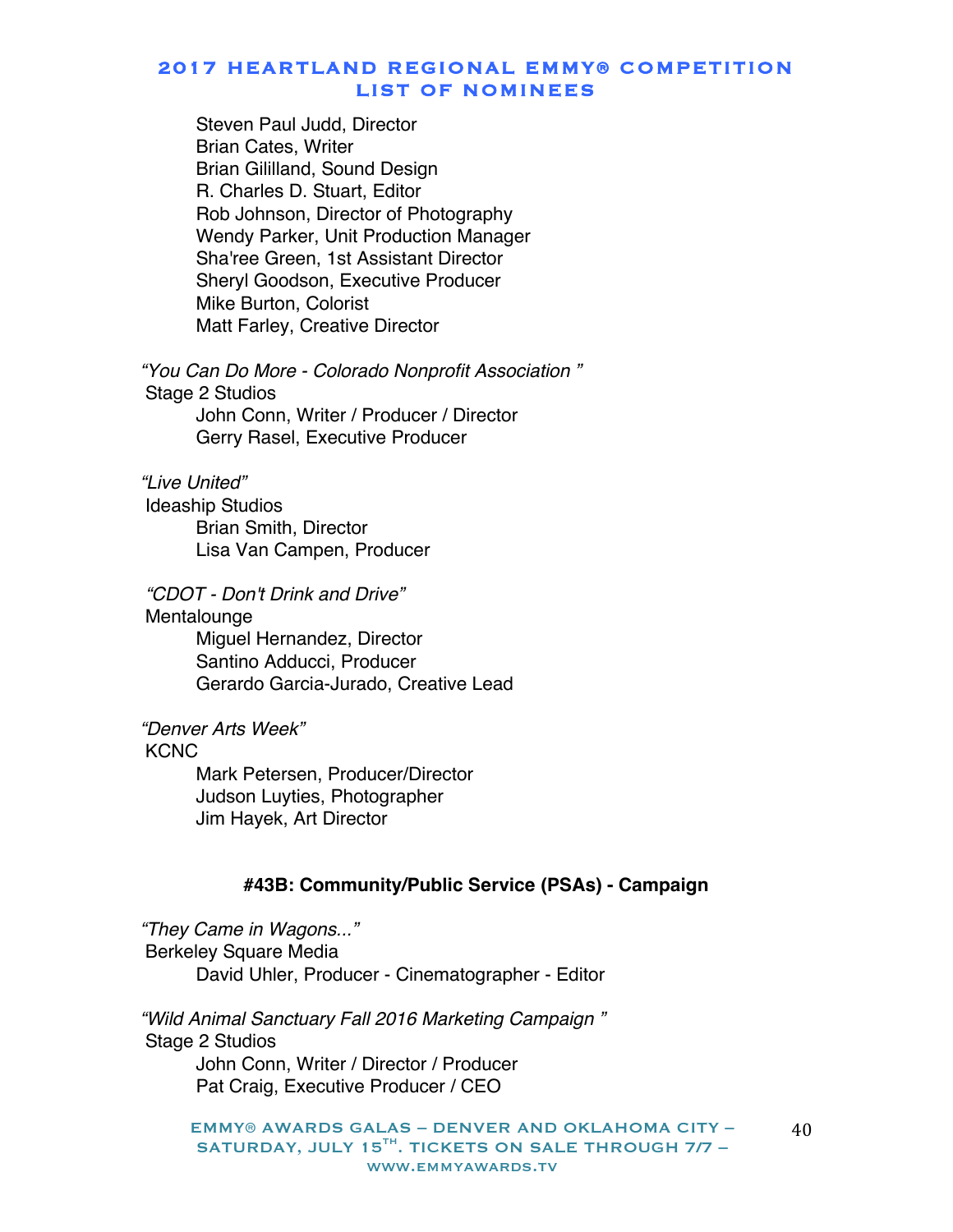Becca Miceli, The Voice for the Animals

*"Denver Arts Week Campaign"* **KCNC** 

> Mark Petersen, Producer/Director Judson Luyties, Photographer Jim Hayek, Art Director

#### **#44A: News Promo - Single Spot**

*"PRIMERO "* KDEN Telemundo Donny Tran, Director

*"KDVR Alien Tower"* KDVR Mike Johns, Producer Rodney Pearcey, Graphic Designer Jeffrey Cales, Graphic Designer

*"KDVR Changing Habits"* KDVR Bill Reddick, Producer

*"KDVR See The Beast"* KDVR Jared Burns, Producer

#### **#44B: News Promo - Single Spot/Same Day**

*"The Fancy Jackets of NEXT"* KUSA

Enrico C. Meyer, Cinematographer | Producer Kyle Clark, Producer | Writer

*"Exploding Sunroofs"*

**KCNC** 

Michael J. Choy, Producer Mike Nunez, Editor

*"Why Do You Vote?"* KUSA

> EMMY® AWARDS GALAS – DENVER AND OKLAHOMA CITY – SATURDAY, JULY 15 $^{TH}$ . TICKETS ON SALE THROUGH 7/7 www.emmyawards.tv Drew Sidener, Editor/Producer/Poster Calligrapher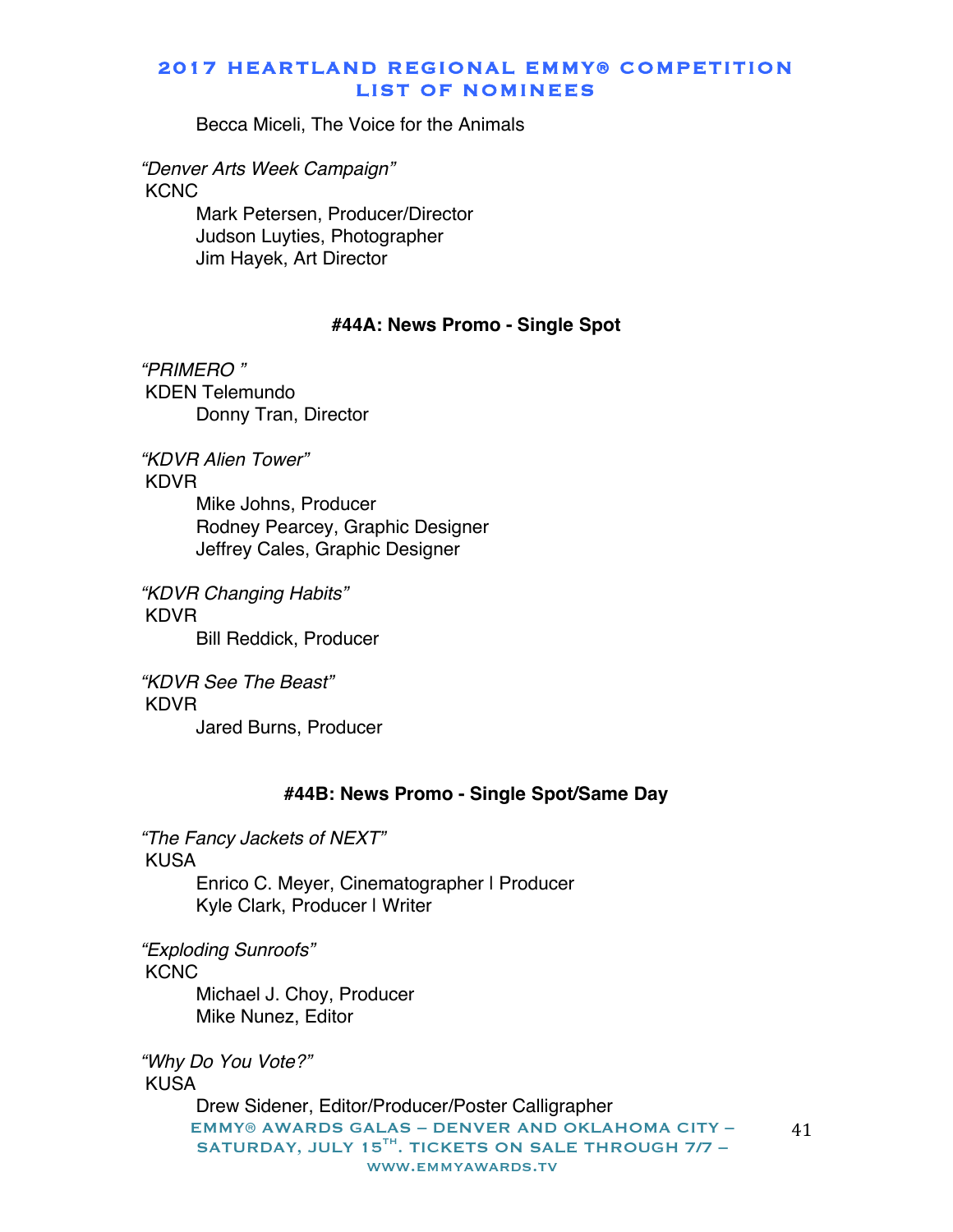Enrico C. Meyer, Photographer

#### **#44C: News Promo - Campaign**

*"Everywhere"* KUSA

> Drew Sidener, Producer/Editor Enrico C. Meyer, Photographer/Editor/Producer Alycia Gleave, Editor/Producer

*"KDVR Super Bleep"* KDVR Kristen Twele, Producer

*"Telemundo Primero en Noticias"*

KDEN Telemundo Pedro Calderon Michel, News Director Jose Guzman, Photojournalist Erick Valenzuela, Photojournalist Moises Olmos, Video Productions/ Producer

#### **#44D: News Promo - Image**

*"Impact"* **KCNC** Malia Armani, Writer/Producer Mike Nunez, Producer/Editor

*"Cheers, Koebs"* KUSA Enrico C. Meyer, Producer I Cinematographer

*"Fact Finder 12 'A simple question'"* KWCH

> Dominic Gauna, Writer/Producer Taylor Dietterich, Editor

*"Storm Command"*

**KOCO** 

Randal Gage, Executive Producer Michael Floyd, Writer Producer Editor Misty Chronister, Graphic Designer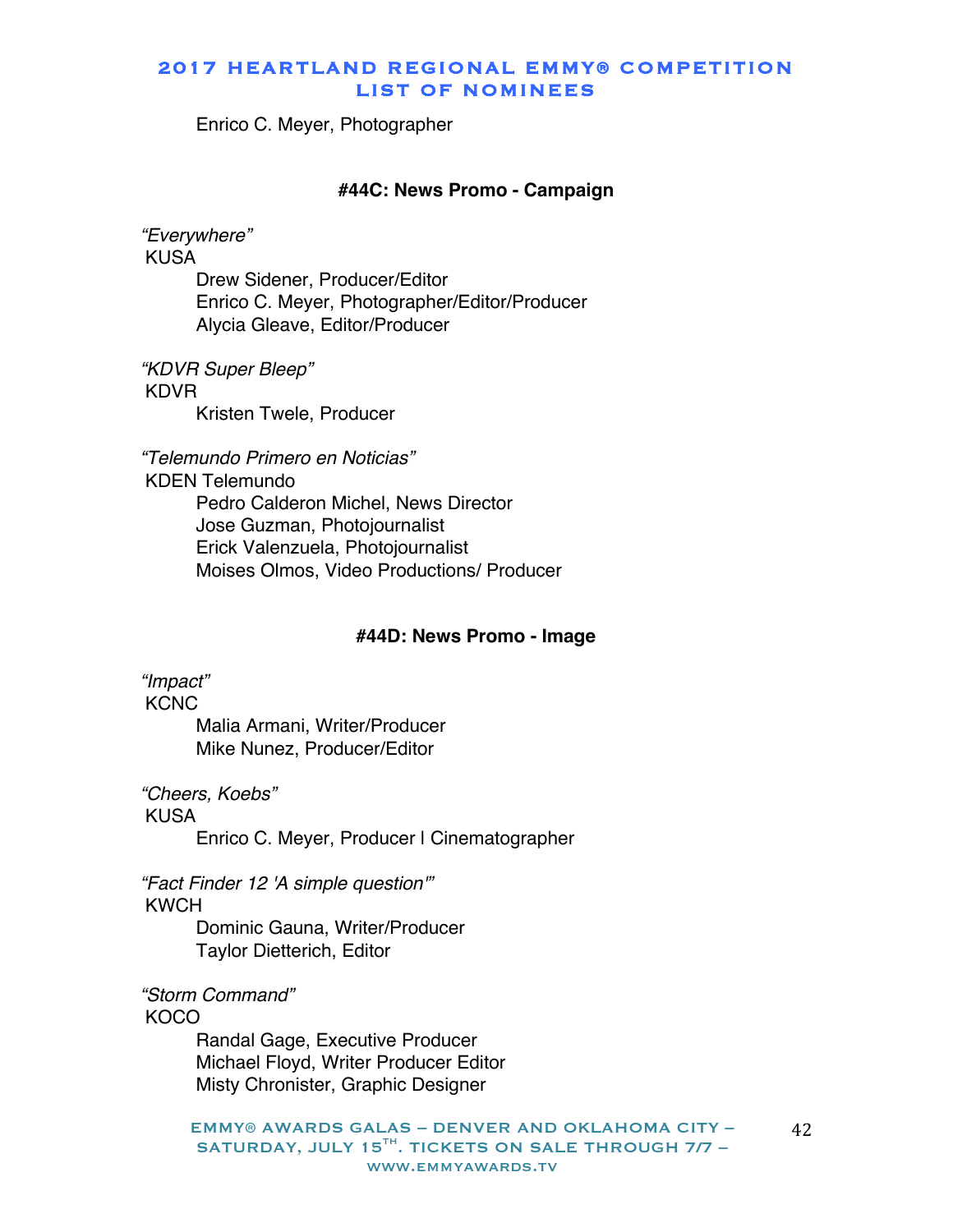#### **#44E: Program Promo - Single Spot**

*"Cold Case Files Promo"* Denver Police Department Brian Weister, Producer Sonny Jackson, Executive Producer

*"Osiyo, Voices of the Cherokee People: 30 second seal promo"* Cherokee Nation Businesses Jennifer Loren, Producer Connor McFarland, Composer Kyle Bell, editor

*"KDVR Where Heroes Rest"* KDVR Nicholas Carvin, Graphic Designer

#### **#44F: Program Promo - Campaign**

*"Live It - Rockies Baseball"*

ROOT Sports Rocky Mountain Garrison Schott, Editor Sam Neumann, Editor Benjamin Huelsing, Producer Daniel Farley, Director Of Creative Services Jeffrey Meyer, Photographer Richard Ealom, On-Air Designer

*"Hispanic Heritage "*

KUSA

Enrico C. Meyer, Cinematographer | Producer Robert D. Springer, Producer

#### **#44G: Program Promo - Sports**

*"Rockies Baseball on ROOT Sports"* ROOT Sports Rocky Mountain Garrison Schott, Editor Benjamin Huelsing, Producer Brian Rouse, On-Air Designer Daniel Farley, Director Of Creative Services

> EMMY® AWARDS GALAS – DENVER AND OKLAHOMA CITY – SATURDAY, JULY 15 $^{TH}$ . TICKETS ON SALE THROUGH 7/7 www.emmyawards.tv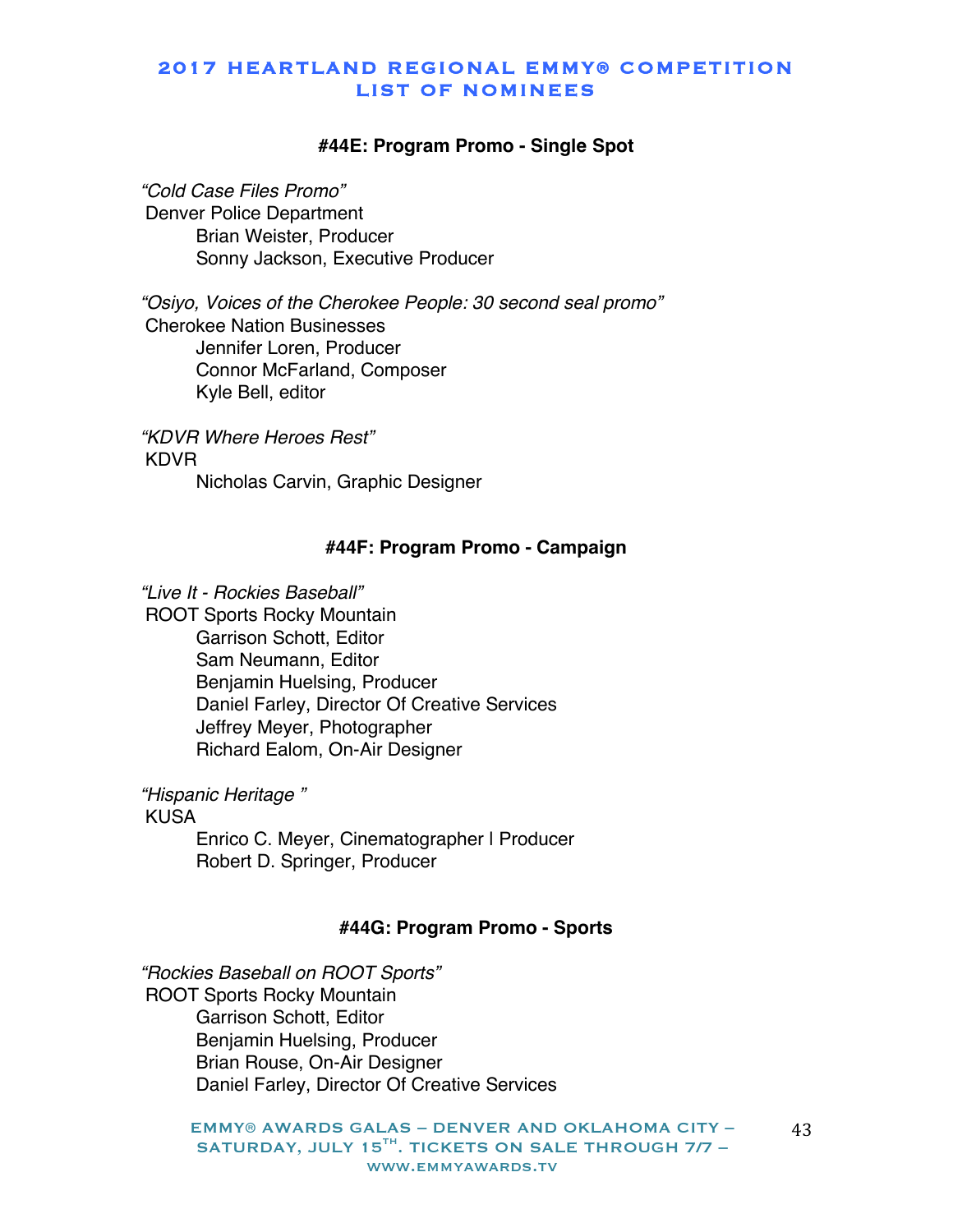# *"The Roar Continues "*

Train Media Group Clayton Tramel, Producer/Writer Samuel Calvin, Cinematographer Rob Derrick, Supervising Sound Editor Steffan Light, Producer

#### **#44H: Program Promo - Image**

*"It Started in a Garage in Broomfield..."* Colorado Public Television Paula Roth, Producer Heather Domko, Producer

*"Broncos Victory Parade"* KUSA Drew Sidener, Producer

#### **#45A: Commercial - Single Spot**

*"WOWT - AFC Commercial"* WOWT Justin Kadlec, Creative Director

*"Limelight Hotel Brand Video"* Aspen 82 Spencer McKnight, Producer Joel Lee, Producer/Videogrpaher/Editor

*"ELI"* KDEN Telemundo Donny Tran, Director

*"Man vs Beast"* Professional Bull Riders Andrew Magpoc, Writer and Editor Chad Blankenship, Writer Chris Jones, Motion Graphic Designer

#### **#45B: Commercial - Campaign**

EMMY® AWARDS GALAS – DENVER AND OKLAHOMA CITY – SATURDAY, JULY 15<sup>TH</sup>. TICKETS ON SALE THROUGH 7/7 www.emmyawards.tv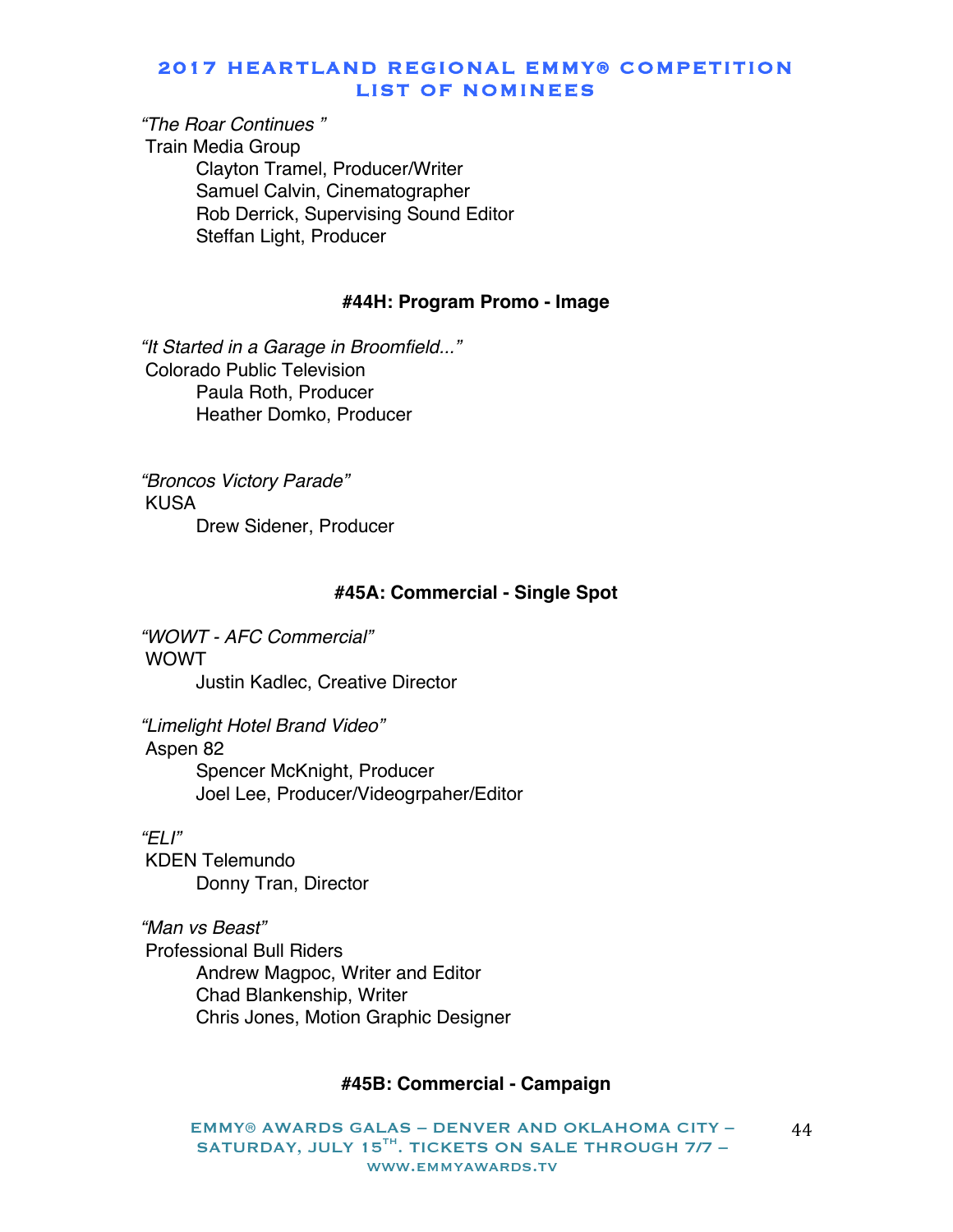*"Prairie Books & Gifts 2016 Commercial Campaign"* Digisphere Productions Michael Tushaus, Producer Jane Tushaus, Producer Shelly Mutum, Producer/Performer/Crew

*"The Faces of Goodwill"*

KUSA

Robert D. Springer, Executive Producer Brenna Mastro, Graphic Artist | Producer Enrico C. Meyer, Photographer | Producer

*"Dependable Cleaners"* KUSA/KTVD Robert D. Springer, Producer

#### **#46: Overall Excellence**

*"FOX 31 Denver"* KDVR

Joan M. Barrett, Vice President/General Manager

*"KCNC: Colorado's News Channel"* **KCNC** 

Walt DeHaven, General Manager

*"Denver7"*

KMGH

Lindsay Radford, News Director

*"9NEWS: Everywhere"* KUSA Steve Carter, General Manager

*"The Denver Post"* The Denver Post Lee Ann Colacioppo, President/General Manager

#### **#47: News Excellence**

EMMY® AWARDS GALAS – DENVER AND OKLAHOMA CITY – SATURDAY, JULY 15 $^{TH}$ . TICKETS ON SALE THROUGH 7/7 www.emmyawards.tv 45 *"CBS4 This is the News 2016"* KCNC Tim Wieland, News Director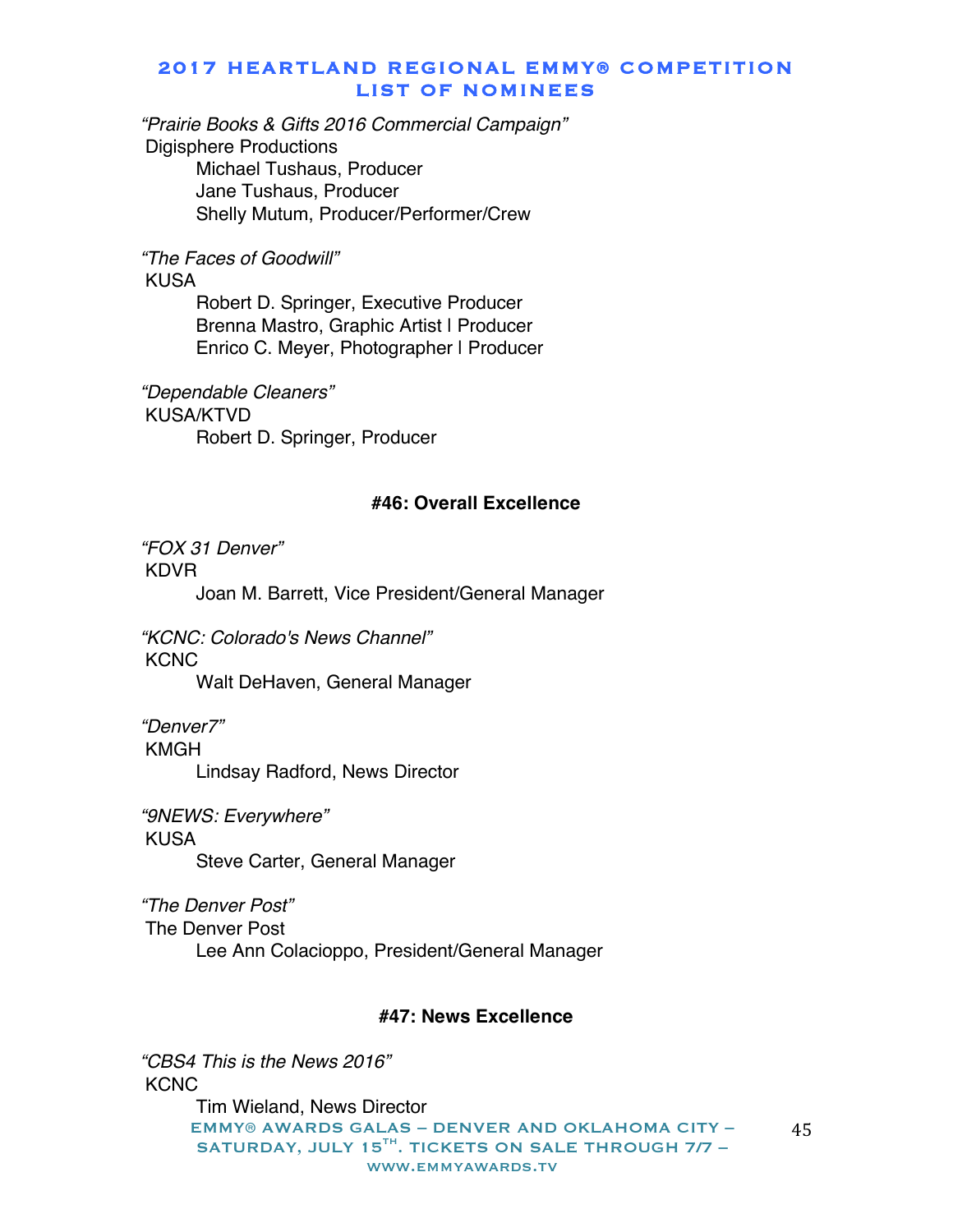*"NewsOn6 - KOTV "* **KOTV** Jeff Bardach, Acting Director of Content

*"9NEWS: Colorado's News Leader"* KUSA Christy Moreno, News Director

*"Denver7 News"* KMGH Lindsay Radford, News Director

*"KOAA News5 "* KOAA Kelly Duffy, News Director

*"Telemundo Denver"* KDEN Telemundo Pedro Calderon Michel, News Director

#### **#48: Community Service**

*"9NEWS Makes a Difference"* KUSA Steve Carter, General Manager

*"FOX 31 Problem Solvers"* KDVR

Holly Gauntt, Vice President/News Director

*"Drilling Through Danger"* The Denver Post Ken Lyons, Senior Editor for Photography and Multimedia Rj Sangosti, photojournalist Lindsay Pierce, multimedia producer

#### **#49: Journalistic Enterprise**

*"From Standing Rock to Blue Light Specials"* KTUL

Burt Mummolo, Reporter

EMMY® AWARDS GALAS – DENVER AND OKLAHOMA CITY – SATURDAY, JULY 15 $^{TH}$ . TICKETS ON SALE THROUGH 7/7 www.emmyawards.tv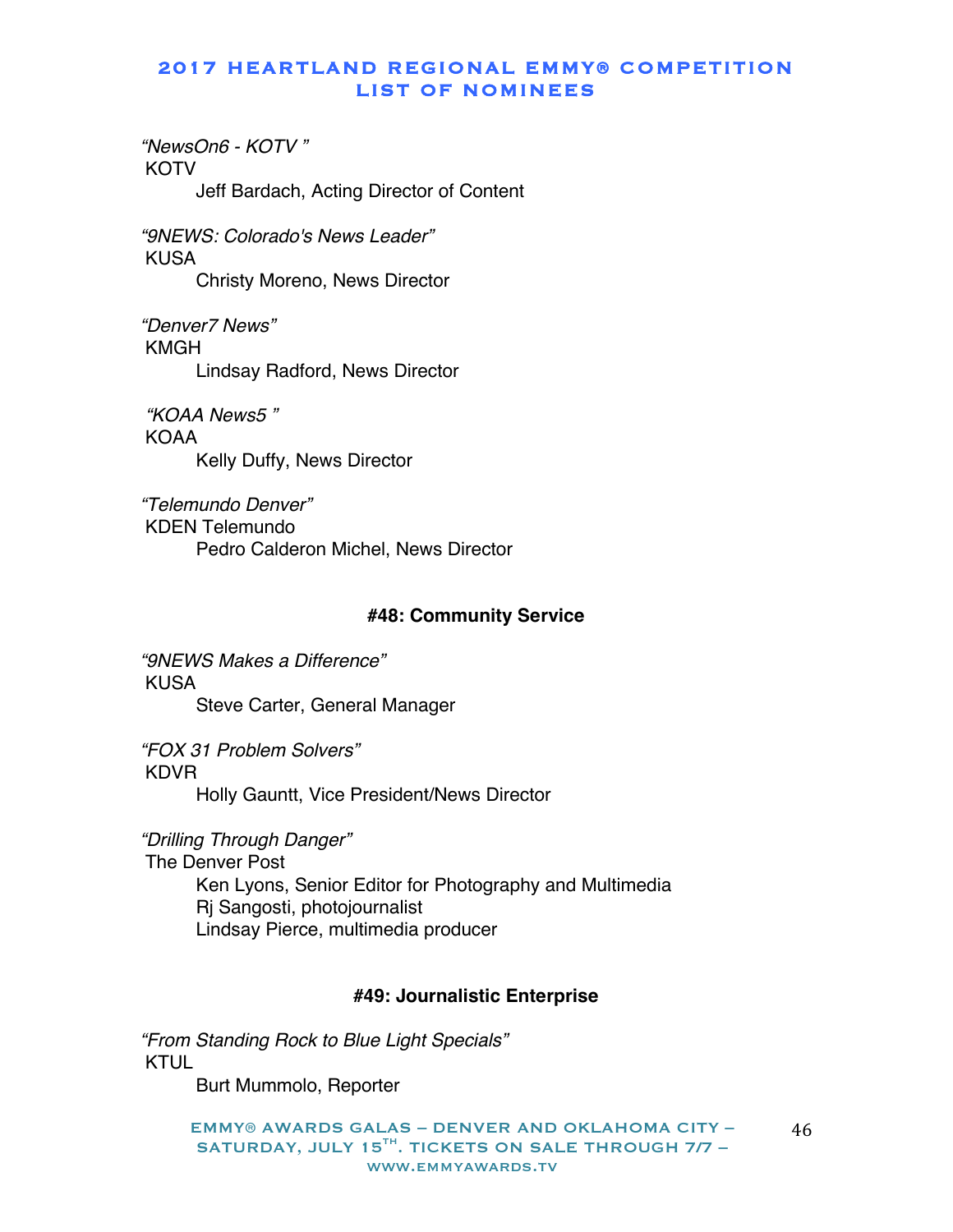*"Rob Low Composite "* KDVR

Rob Low, Investigataive Reporter

*"Dying for Change"*

KMGH

Tony Kovaleski, Chief Investigative Reporter Brittany Freeman, Investigative Producer Andy Miller, Photojournalist/Editor/Producer Peter Lipomi, Photojournalist

*"Klocked: Women with Horsepower"*

Salina Star Route LLC Michelle Bauer Carpenter, Director and Producer

*"Lila Vanderveen's Father -- CV Journalistic Enterprise "* KUSA

Chris Vanderveen, Reporter

*"Telemundo Denver Journalistic Enterprice"*

KDEN Telemundo

Victor Rodriguez Tafoya, Executive Producer Pedro Calderon Michel, News Director Jose Guzman, Photojournalist Rosy Zugasti, Reporter

# **#50: Interactivity**

No Nominees

#### **#51: Audio**

*"Denver Loft Sessions-Megan Burtt episode"* Denver 8 TV Larry Patchett, Audio Engineer

*"The Sound and the Fury II"* Denver Police Department Brian Weister, Sound Design Artist

EMMY® AWARDS GALAS – DENVER AND OKLAHOMA CITY – SATURDAY, JULY 15 $^{TH}$ . TICKETS ON SALE THROUGH 7/7 www.emmyawards.tv *"Sounds on 29th - SIR"* Colorado Public Television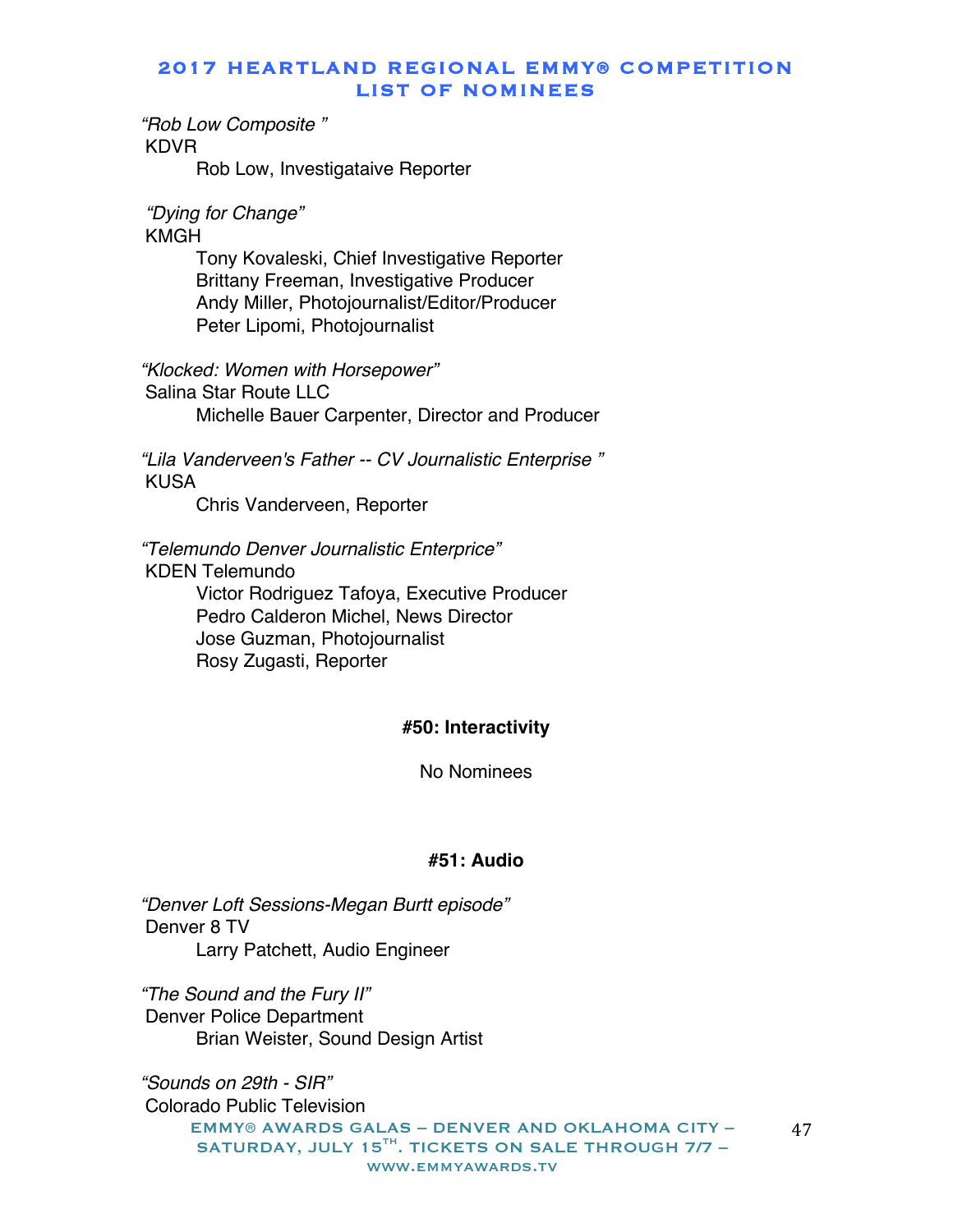Larry Patchett, Audio Engineer

#### **#52: Musical Composition / Arrangement**

*"Rachel Eid: It Can End in a Second"* Denver Police Department Brian Weister, Music Producer

*"Kawnar - Lorene Drywater"* FireThief Productions Connor McFarland, Music Composer

*"Lisa Downing - Torii Gates"* Enchanted Road Lisa Downing, Musical Composer

#### **#53: Director**

*"The Roar Continues"* Train Media Group Clayton Tramel, Director

*"Prairie Books & Gifts 2016 Commercial Campaign"* Digisphere Productions Michael Tushaus, Director

*"TELL ME A STORY: the life of J.L. Tramel"* Train Media Group Clayton Tramel, Director

#### **#54A: Editor - Program**

*"The Recruit"* Denver Police Department Brian Weister, Editor

*"Mike Mazzanti"* UCHealth Mike Mazzanti, Editor

> EMMY® AWARDS GALAS – DENVER AND OKLAHOMA CITY – SATURDAY, JULY 15<sup>TH</sup>. TICKETS ON SALE THROUGH 7/7 www.emmyawards.tv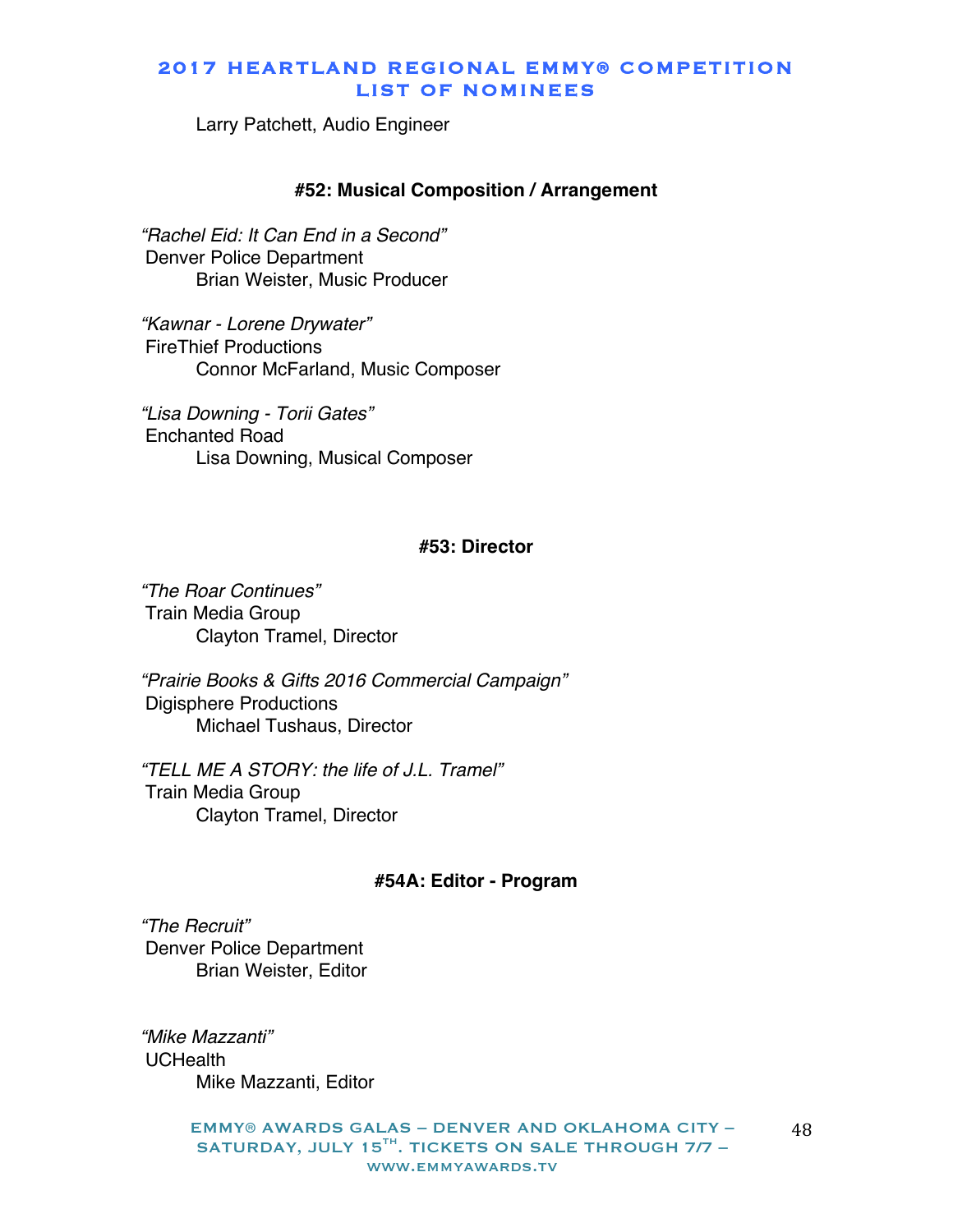*"Klocked: Women with Horsepower"* Salina Star Route LLC Michelle Bauer Carpenter, Editor

*"Insight with John Ferrugia"* Rocky Mountain PBS Jason Foster, Editor

### **#54B: Editor - News - Within 24 Hours**

*"Broadway's Edit Reel"* KUSA Cody Broadway, Editor

*"Chris Hansen Editing Composite"* KUSA Chris Hansen, Editor

*"Editing in a State of Panic: Anne Herbst Cuts on a Deadline"* KUSA Anne Herbst, Editor

#### **#54C: Editor - News - No Time Limit**

*"Chris Hansen Editing Composite"* KUSA Chris Hansen, Editor

*"Either I Live in Fear or I Edit' Andrejs Dabars Editor (no time limit)"* KTUL

Andrejs Dabars, Video Editor

*"I'll need an HFR day for this."* KUSA Chris Cheline, Editor

*"Weerd Edits"* KDVR Bryant Vander Weerd, Editor

*"An Unconventional Look At An Unconventional Toy Company"* KMGH

EMMY® AWARDS GALAS – DENVER AND OKLAHOMA CITY – SATURDAY, JULY 15<sup>TH</sup>. TICKETS ON SALE THROUGH 7/7 www.emmyawards.tv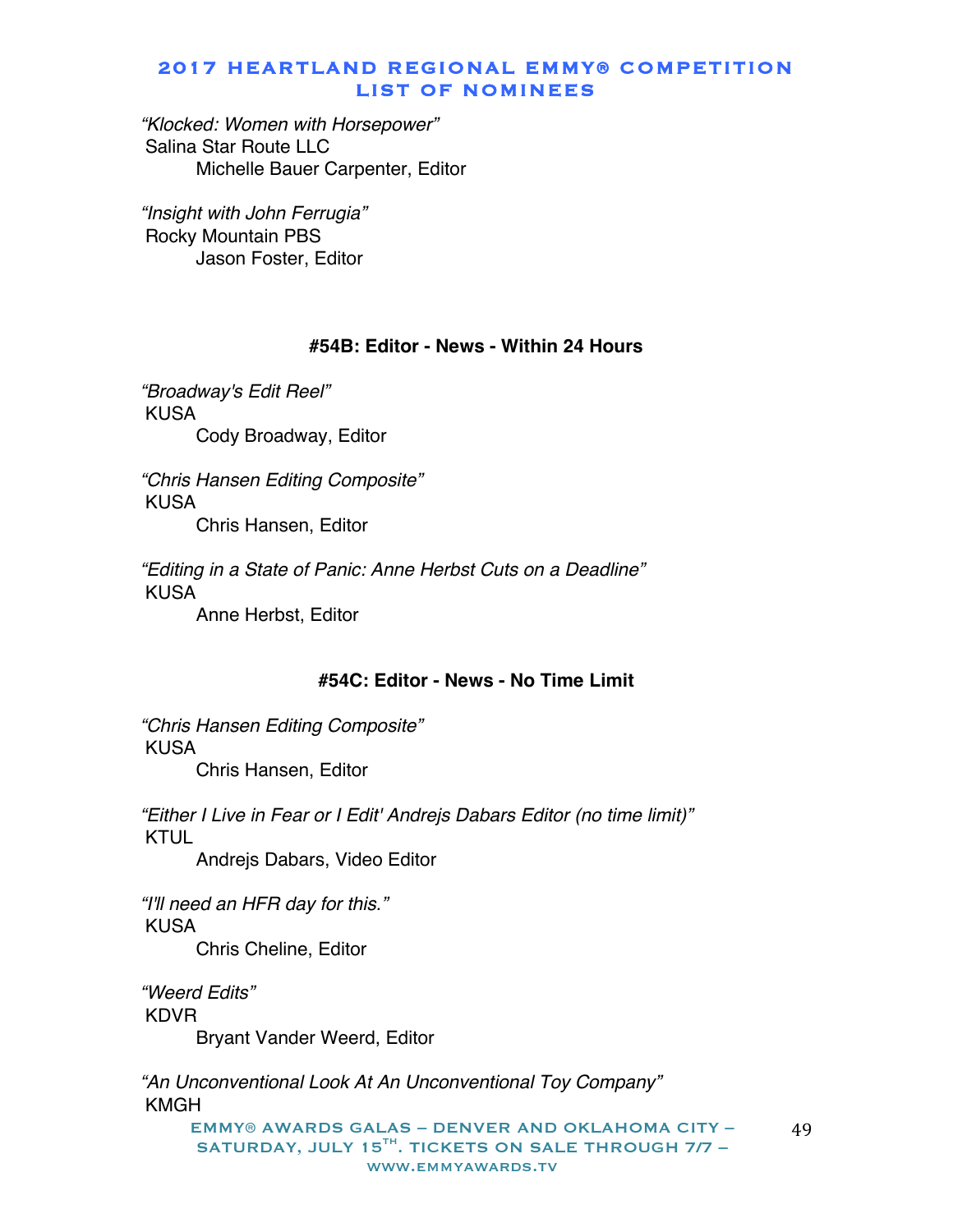James Dougherty, Editor

#### **#54D: Editor - Sports**

*"Garrison Schott 2016 Sports Composite"* ROOT Sports Rocky Mountain Garrison Schott, Editor

*"Edit City - Population, Reno "* KUSA Reno Boyd, Editor

*"I hit 'Control Z' more than you"* KUSA Aaron Matas, Editor

*"Dave Edits Football"* KDVR David Althouse, Sports Editor

*"Sports Editing Done by a News Tog"* KDVR George Taylor, Editor

### **#54E: Editor - Short Form**

*"30 Second Stories"* KUSA Drew Sidener, Editor

*"Brenna's Editing Reel"* KUSA Brenna Mastro, Editor

*"Stage 2 Studios 2016 Editing Composite "* Stage 2 Studios John Conn, Editor

EMMY® AWARDS GALAS – DENVER AND OKLAHOMA CITY – SATURDAY, JULY 15TH. TICKETS ON SALE THROUGH 7/7 www.emmyawards.tv 50 *"Prairie Books & Gifts 2016 Commercial Campaign"* Digisphere Productions Michael Tushaus, Editor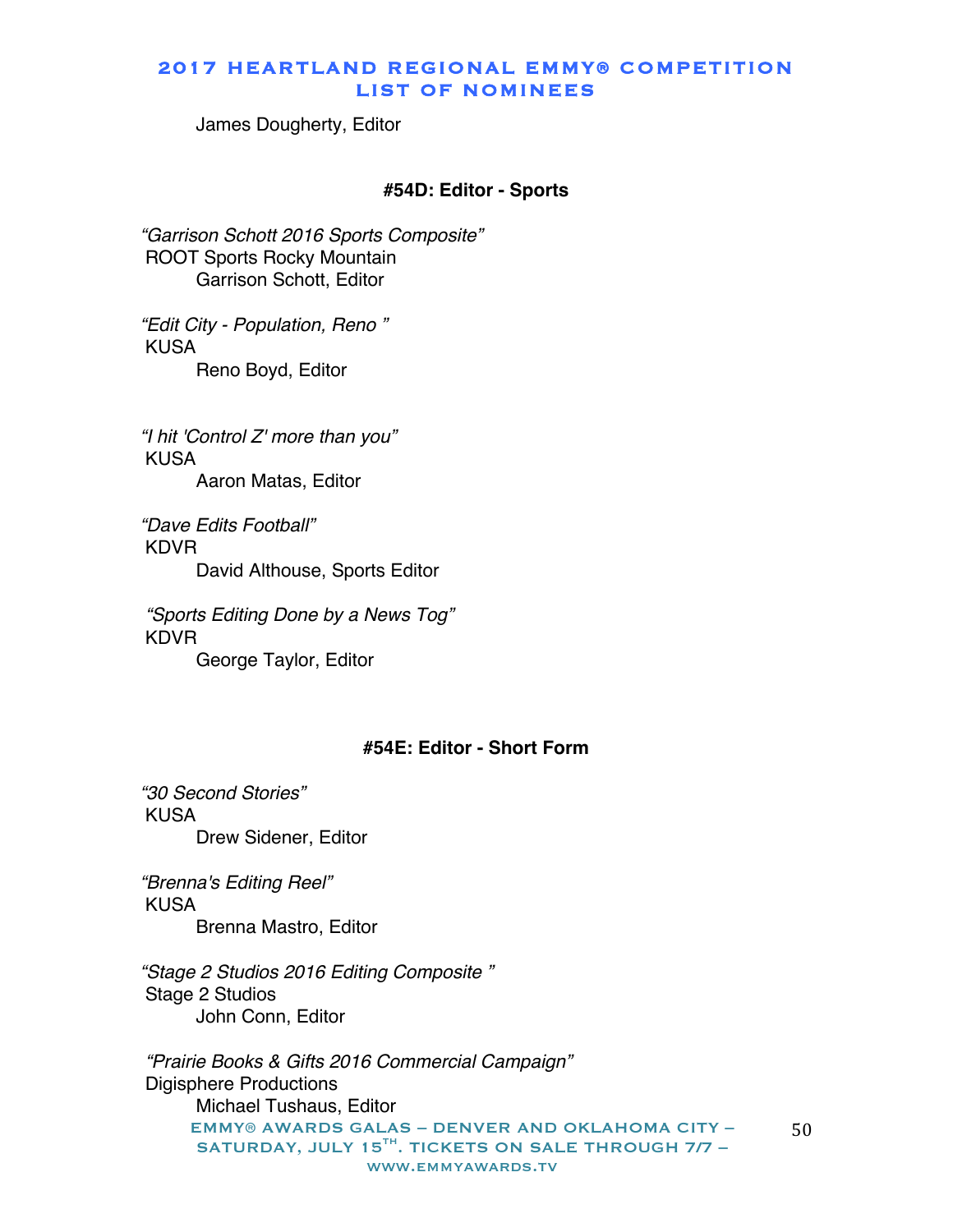*"Playing Out"* Denver Philharmonic Orchestra David Sherman, Editor

#### **#55A: Graphic Arts - Program**

*"Klocked: Women with Horsepower"* Salina Star Route LLC Michelle Bauer Carpenter, Motion Designer Katey Marquette, Motion Designer

*"ROOT Sports MLB Animation & Design"*

ROOT Sports Rocky Mountain William Roberts, Vice President of Content Daniel Farley, Director of Creative Services Richard Ealom, Sr. Designer Brian Rouse, Broadcast Designer Dennis DePrisco, Broadcast Designer Jeffrey Meyer, Photographer Casandra Perez, Logo Designer

*"Special Program Motion Graphics"* KDVR

> Nicholas Carvin, Motion Graphics Designer Rodney Pearcey, Motion Graphics Designer Jeffrey Cales, Motion Graphics Designer

#### **#55B: Graphic Arts - News**

*"Rio Olympics Rules of the Game"*

TEGNA Design Tank

Toby Sjolander, Motion Graphic Artist Edward Nelson, Motion Graphic Artist Amie Casaldi, Motion Graphic Artist Angelo Cole, Motion Graphic Artist Emily Clawson, Motion Graphic Artist Krista Aiello, Motion Graphic Artist Paul Kresge, Motion Graphic Artist Tristan Darling, Motion Graphic Artist Jordyn Brenner, Motion Graphic Artist

*"News Motion Graphics"*

EMMY® AWARDS GALAS – DENVER AND OKLAHOMA CITY – SATURDAY, JULY 15 $^{TH}$ . TICKETS ON SALE THROUGH 7/7 www.emmyawards.tv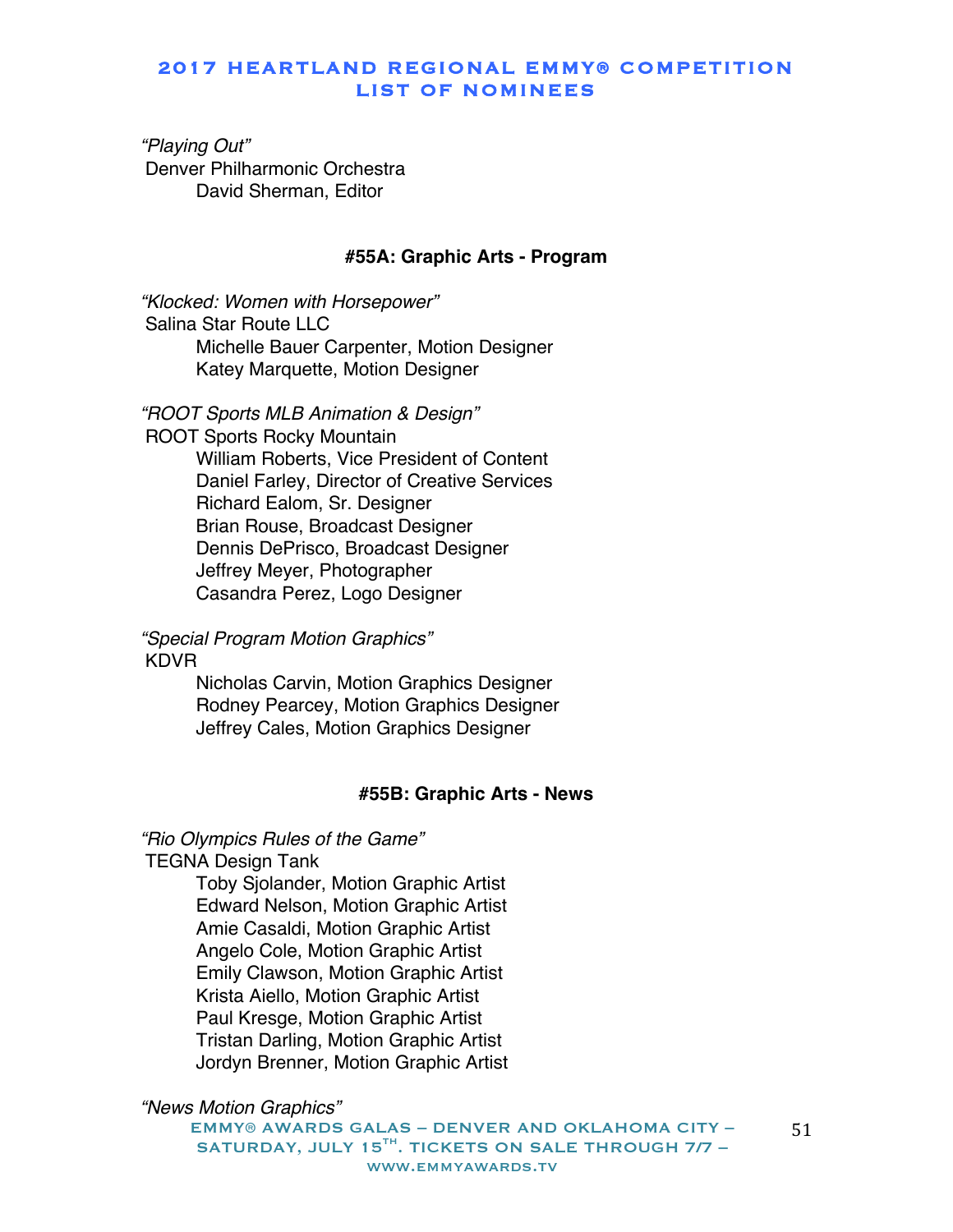#### KDVR

Deborah Catalano, Art Director - Motion Graphic Designer Nicholas Carvin, Motion Graphic Designer Tyler Brayton, VizRT Specialist Jeffrey Cales, Motion Graphic Designer Rodney Pearcey, Motion Graphic Designer

#### **#55C: Graphic Arts - Set Design**

No Nominees

#### **#56: Lighting**

*"Lighting - Composite 2016"* Pure Cinematography Chris Orwat, Director of Photography / Key Gaffer

*"Rico Meyer Lights Up Your Life"* KUSA

Enrico C. Meyer, Lighting Technician

*"Washburn University Holiday Vespers 2016"* KTWU

> Eugene Williams, Lighting Designer Bryan Lewis, Lighting Technician

# **#57A: Talent - News Anchor**

*"Jeremy Hubbard Composite"* KDVR Jeremy Hubbard, Anchor

*"Next With Kyle Clark... and Assorted Adventures"* KUSA Kyle Clark, Anchor

*"Aristea Brady Composite"* KDVR Aristea Brady, Anchor

EMMY® AWARDS GALAS – DENVER AND OKLAHOMA CITY – SATURDAY, JULY 15 $^{TH}$ . TICKETS ON SALE THROUGH 7/7 www.emmyawards.tv 52 *"Carlos Rausseo, Primero en Noticias"* KDEN Telemundo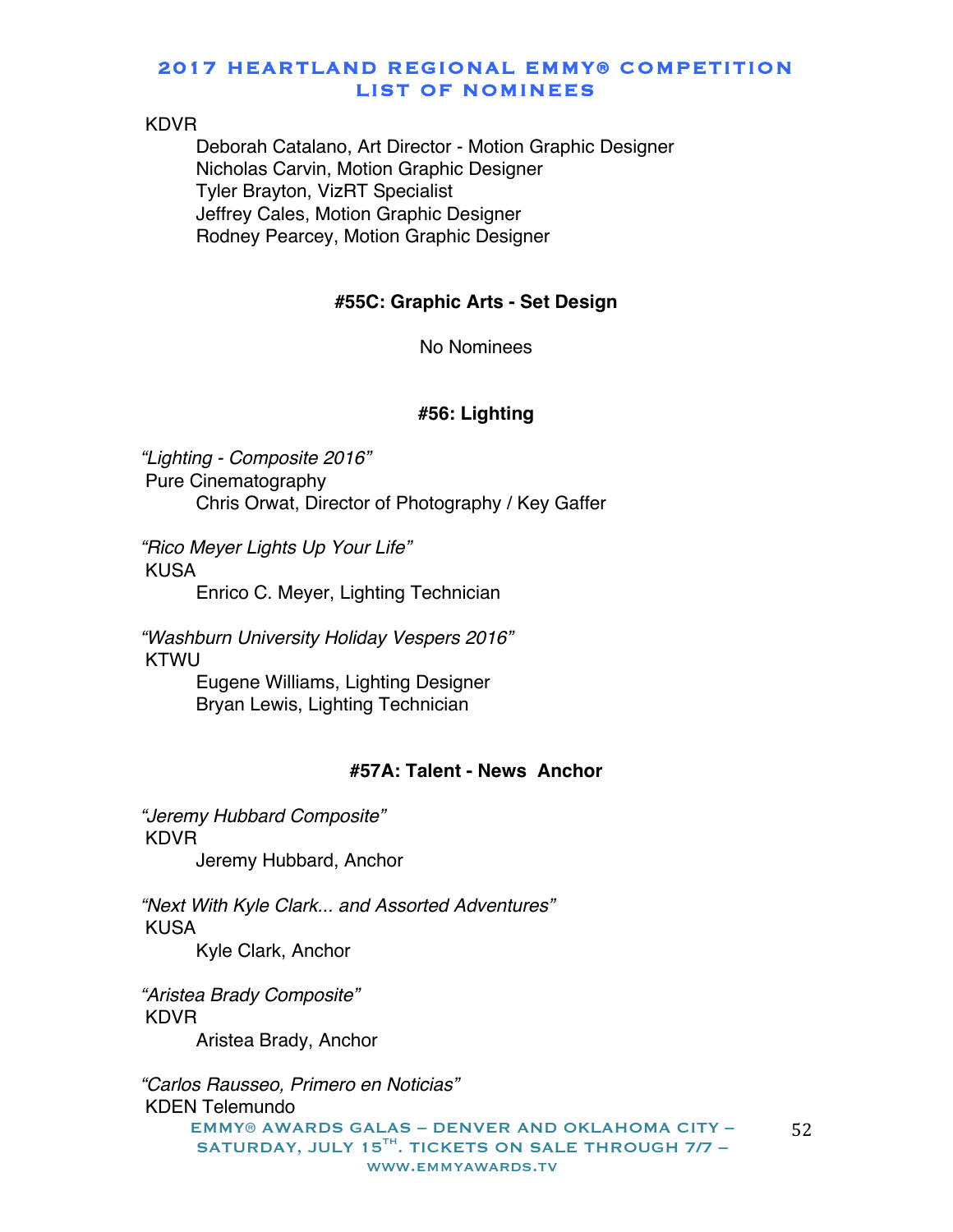Carlos Rausseo, News Anchor

*"Karen Leigh Anchors Colorado's News Channel"* **KCNC** 

Karen Parks, News Anchor

*"Christine Noel Anchor Entry"* KUSA

Tara Kuhnlein, Anchor

# **#57B: Talent - Weather Anchor**

*"Matt Makens - A 2016 Composite"* KDVR Matthew Makens, Meteorologist

*"Ariel Rivera Vazquez"* KDEN Telemundo Ariel Rivera Vazquez, Weather Anchor

*"Colorado Weather- Chief Meteorologist Kathy Sabine"* **KUSA** Kathy Sabine, Chief Meteorologist

#### **#57C: Talent - Sports Anchor**

*"Phil Aldridge Sports Anchor Composite"* KMTV Phillip Aldridge, Sports Anchor

*"Haas's Highlights"* **KCNC** Mark Haas, Sports Anchor

*"Erasmo Provenza, La Esquina Caliente"* KDEN Telemundo Erasmo Provenza, Sports Anchor

*"Alison Mastrangelo"* KXRM

Alison Mastrangelo, Anchor

EMMY® AWARDS GALAS – DENVER AND OKLAHOMA CITY – SATURDAY, JULY 15 $^{TH}$ . TICKETS ON SALE THROUGH 7/7 www.emmyawards.tv *"Arran Andersen Sports Anchor"*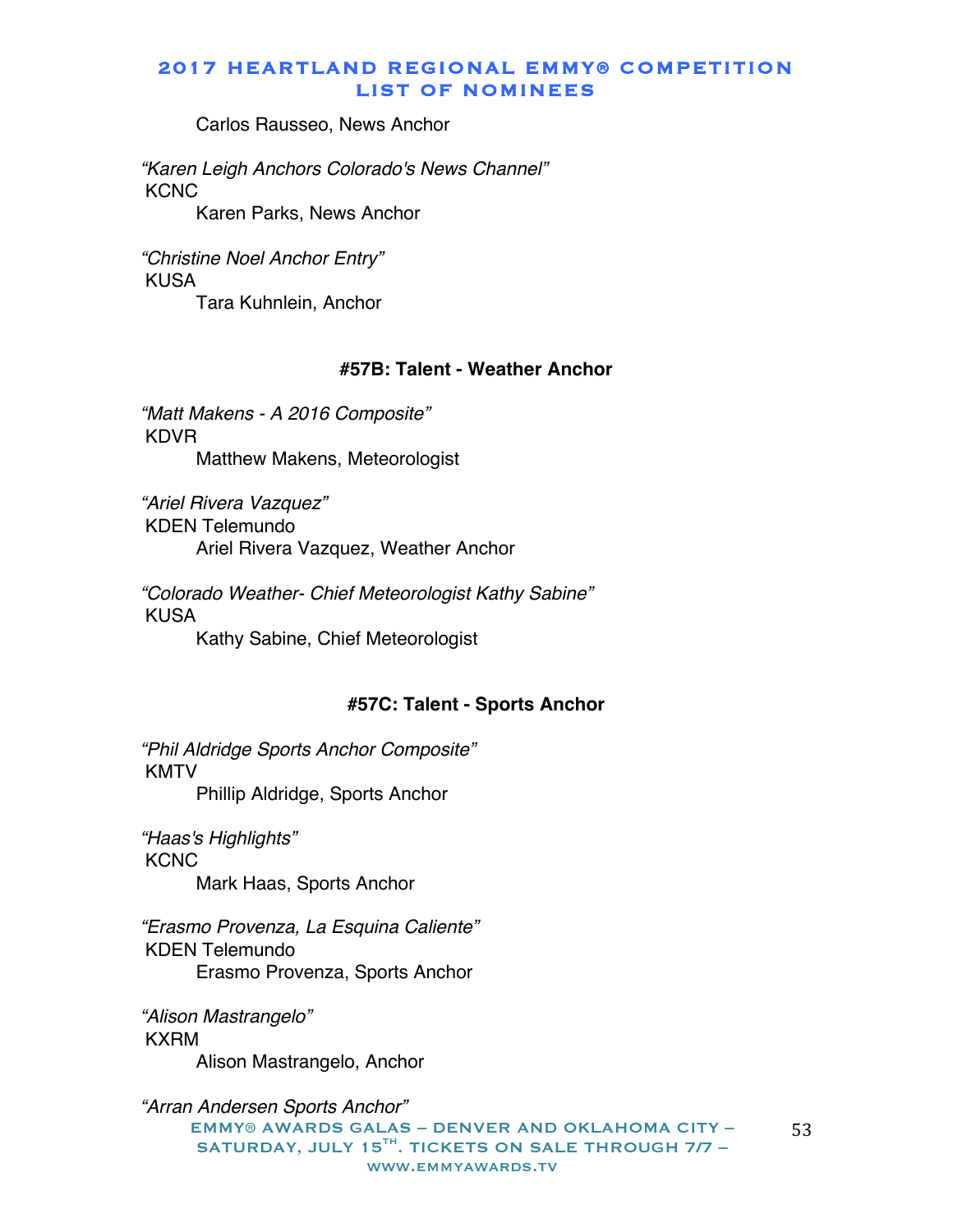KMGH

Arran Andersen, Anchor, Reporter, Producer, and Editor

# **#57D: Talent - Commentator/Editorialist**

*"The Commentary of Next With Kyle Clark"* KUSA Kyle Clark, Commentator

*"Ralphie"* KUSA Chris Hansen, Editor Chris Vanderveen, Reporter

*"My First Time Voting as an American"* KUSA Anastasiya Bolton, News Reporter

#### **#57E: Talent - Performer/Host/Moderator**

*"Jennifer Loren, Host of 'Osiyo, Voices of the Cherokee People'"* Cherokee Nation Businesses Jennifer Loren, Host of Osiyo, Voices of the Cherokee People

*"Wild West"* KFOR Lance West, Writer/Host

*"VISIT DENVER's Train to the Plane"* VISIT DENVER + TravelingJules Productions Juliana Broste, Talent

*"Hollywood Hits The Mile High"* KDVR/KWGN John Parente, Host

*"The Snow Report presented by SKI Magazine 'Gear and Beer'"* Halley O'Brien Productions Halley O'Brien, Talent

#### **#57F: Talent - Narrator**

EMMY® AWARDS GALAS – DENVER AND OKLAHOMA CITY – SATURDAY, JULY 15<sup>TH</sup>. TICKETS ON SALE THROUGH 7/7 www.emmyawards.tv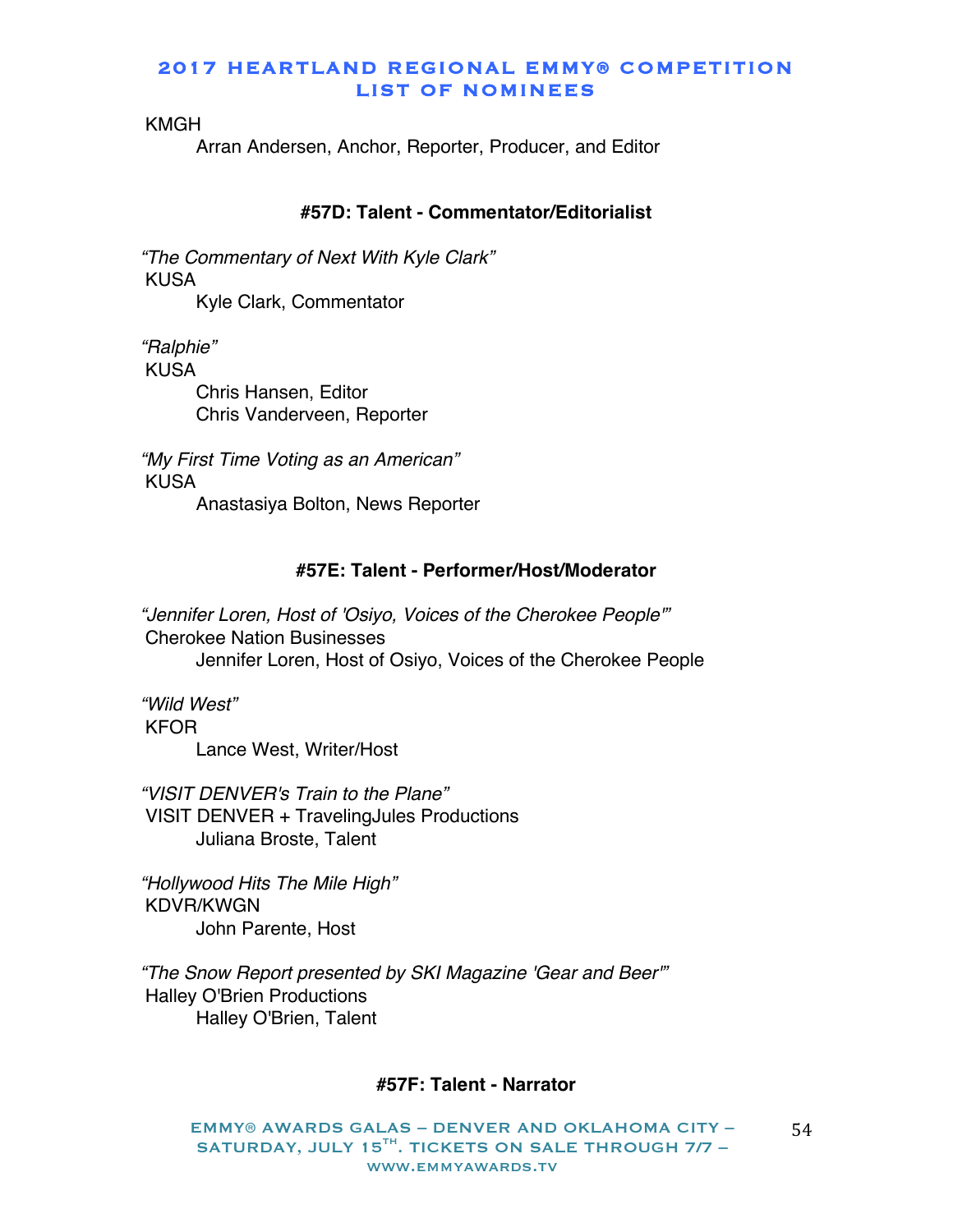*"Roots Of Edmond: Special Edition"* Forge Multimedia llc Eric Smith, Narrator

*"One"* **UCHealth** Jeff Kosloski, Narrator

### **#57G: Talent - Reporter /Live**

*"News Reporter/Polar Bear"* KMGH Jason Gruenauer, Reporter

*"God Bless My TVU "* KUSA Colleen Christine Rose Ferreira, Live Reporter

*"Don't Just Stand There!"* KFOR

Lorne Fultonberg, Reporter

*"The Reporter Who Always Wears Red"* KDVR Ashley Michels, Reporter

*"Sparklers, Legos & Nintendo: What's In Your Prop Drawer?"* KMGH Marshall Zelinger, Reporter

*"Renoux Composite "* KUSA Matt Renoux, Reporter/Photographer

# **#57H: Talent - Reporter /General Assignment**

*"Keagan Harsha - Reporter"* KDVR Keagan Harsha, Reporter

EMMY® AWARDS GALAS – DENVER AND OKLAHOMA CITY – SATURDAY, JULY 15 $^{TH}$ . TICKETS ON SALE THROUGH 7/7 www.emmyawards.tv 55 *"A Hero, a living miracle and some fun too "* KMGH Eric Lupher, Reporter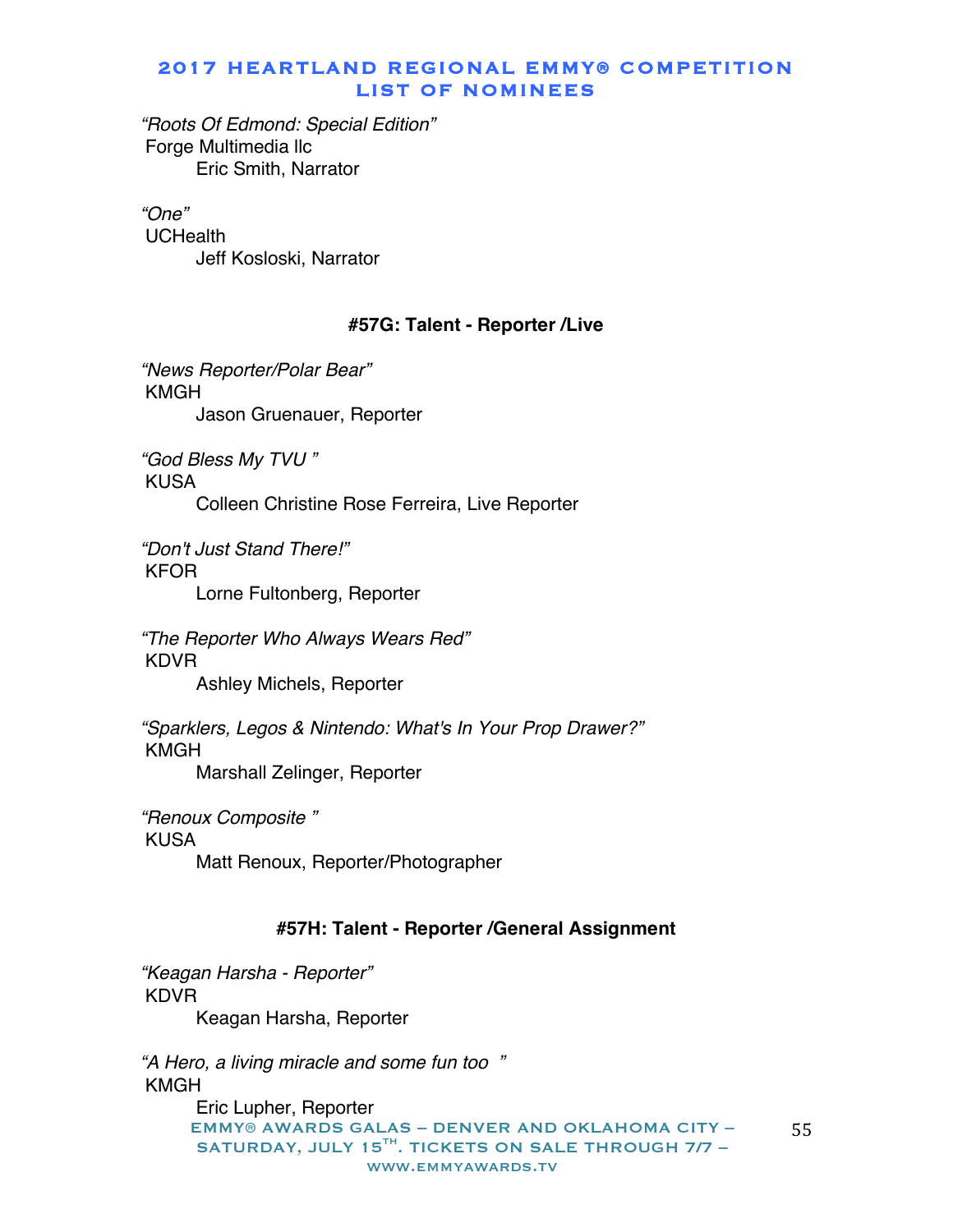*"Noel Brennan Composite"* KUSA

Noel Brennan, Reporter

*"Cubs Win! (And Four Other Stories)"* KMGH

Marshall Zelinger, Reporter

*"Making Slot: The Steve Staeger Story"* KUSA

Steve Staeger, Reporter

*"Maureen Wurtz General Assignment Reel"* KTUL Maureen Wurtz, Reporter

*"Ryan Haarer: Reporter Composite"* KUSA Ryan Haarer, Reporter

### **#57I: Talent - Sports Play-by-Play**

*"Mike Haynes Play by Play"* Altitude Sports Michael Haynes, Play by Play announcer

*"A Cat Has Carter's Tongue"* Air Force Academy FalconVision Jason Carter, Play by Play

*"Horse Racing from Arapahoe Park: Jonathan Horowitz"* Arapahoe Park Jonathan Horowitz, Announcer

#### **#58A: Photographer - Program**

*"Photographer Program - Composite 2016"* Pure Cinematography Chris Orwat, Photographer / Videographer

EMMY® AWARDS GALAS – DENVER AND OKLAHOMA CITY – SATURDAY, JULY 15 $^{TH}$ . TICKETS ON SALE THROUGH 7/7 www.emmyawards.tv 56 *"The Recruit"* Denver Police Department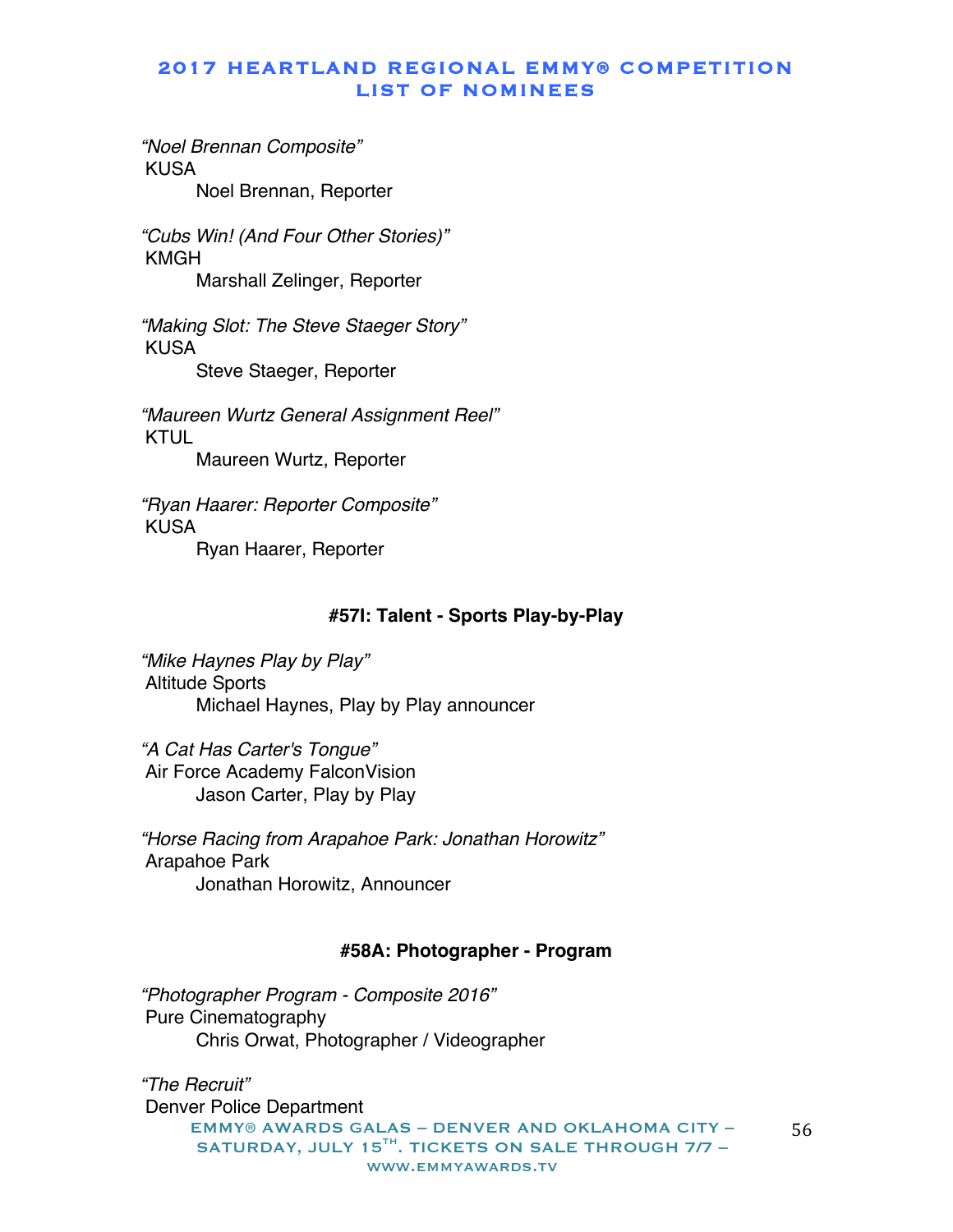Brian Weister, Photographer

*"Insight with John Ferrugia"* Rocky Mountain PBS Jason Foster, Photographer

*"This Land: Rediscovering Colorado's National Parks"* KUSA Chris Hansen, Photojournalist

#### **#58B: Photographer - News**

*"Chris Hansen Photography Composite"* KUSA Chris Hansen, Photojournalist

*"Scholl Photography Compilation"* KUSA

Corky Scholl, Photojournalist

*"Cameraman-Michael Driver News Photographer Composite"* KDVR

Michael Driver, Photographer

*"Chris really likes these stories"* KUSA Chris Cheline, Photographer

#### **#58C: Photographer - Sports**

*"My shoulder hurts "* KUSA Reno Boyd, Photographer

*"Brian Olson Sports Photography"* KUSA Brian Olson, Photojournalist

#### **#58D: Photographer - Video Essay**

EMMY® AWARDS GALAS – DENVER AND OKLAHOMA CITY – SATURDAY, JULY 15TH. TICKETS ON SALE THROUGH 7/7 www.emmyawards.tv 57 *"Gray to Gold"* Denver Police Department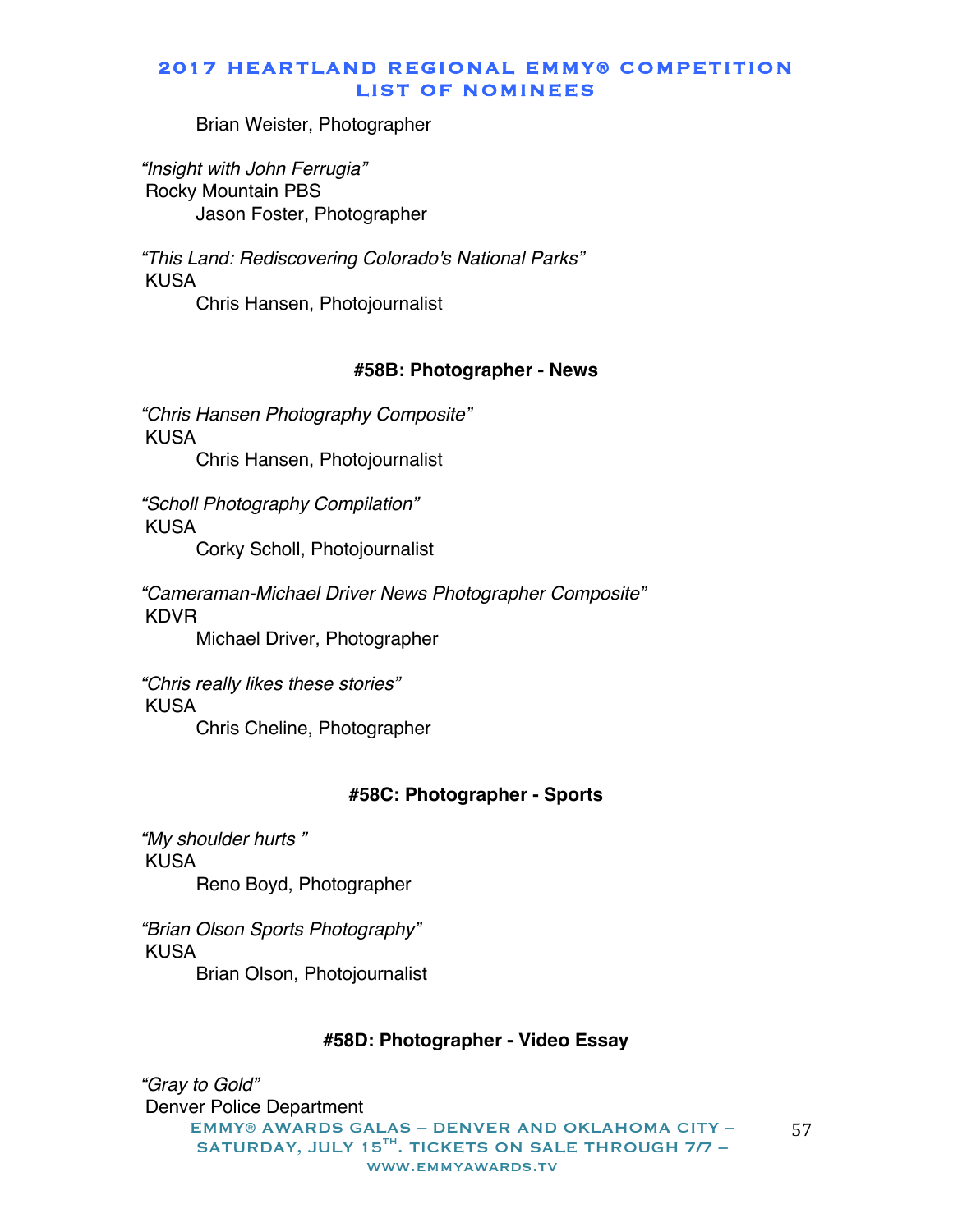Brian Weister, Photographer

*"Track? Pshhhhhh."* KUSA Michael Grady, Photojournalist

*"75 Years Of History"* KDVR Michael Driver, Photographer

*"Gregg Deal"* Rocky Mountain PBS Paul Cywilko, Photographer

*"Drilling Through Danger, Jim Richardson"* The Denver Post Lindsay Pierce, Photographer

*"In Their Own Words"* KUSA Cody Broadway, Photographer/Editor

### **#59: Technical Achievement**

*"Oklahoma State Virtual Recruiting"* MANDT VR Neil Mandt, Executive Producer Gordon Whitener, Executive Producer

*"News 9 Unveils StreetScope Technology"* KWTV Jack Mills, Engineer

*"Mountain West Network Technical Achievement 'Making Broadcast History'"* Mountain West Network Brian Tripp, Executive Producer Jesse Kurtz, Anchor/Executive Producer Katie Cavender, Social Media Executive Producer Stormy Buonantony, Host/Producer

### **#60: Video Journalist**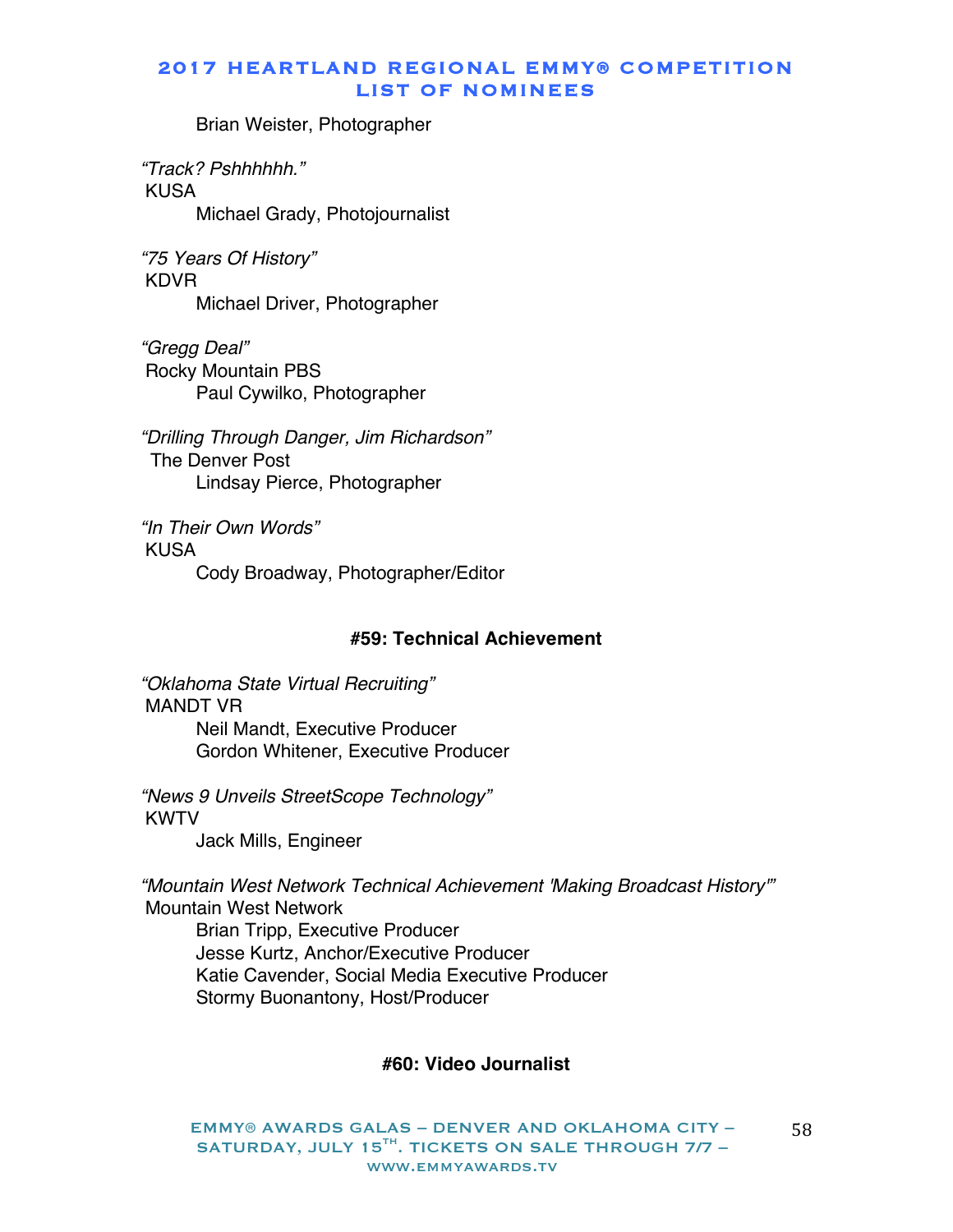*"Putting the Rad in Colorado: Anne Herbst Video Journalist Composite"* KUSA

Anne Herbst, Video Journalist

*"ALS: "This is just our reality""* Omaha.com / Omaha World-Herald Brendan Sullivan, Visual Journalist / Producer

*"The Wall"* P K & G Kristin Dickerson, MMJ/Anchor

*"Ice Skating at the Denver International Airport"* TravelingJules Productions Juliana Broste, Travel Video Journalist

*"Patadas a la adversidad"* KDEN Telemundo Carlos Rausseo, Videojournalist

#### **#61A: Writer - Program**

*"EpiPens Represent 1% of the Problem - Vanderveen Program Writing "* KUSA

Chris Vanderveen, Writer

*"Heroes Far From Home"* KDVR Jeremy Hubbard, Writer

*"Colleen Thurston: Osiyo, Voices of the Cherokee People: Andy Payne and the Great American Footrace"* Cherokee Nation Businesses Colleen Thurston, Writer

*"Vietnam, Italy, Poland, Hawaii and Hard Liquor"* KDVR Jeremy Hubbard, Writer

*"Colorado Women's Hall of Fame Presents Marion Downs"* Enchanted Road Productions Rick Higgins, Writer William Ranshaw, Writer

EMMY® AWARDS GALAS – DENVER AND OKLAHOMA CITY – SATURDAY, JULY 15 $^{TH}$ . TICKETS ON SALE THROUGH 7/7 www.emmyawards.tv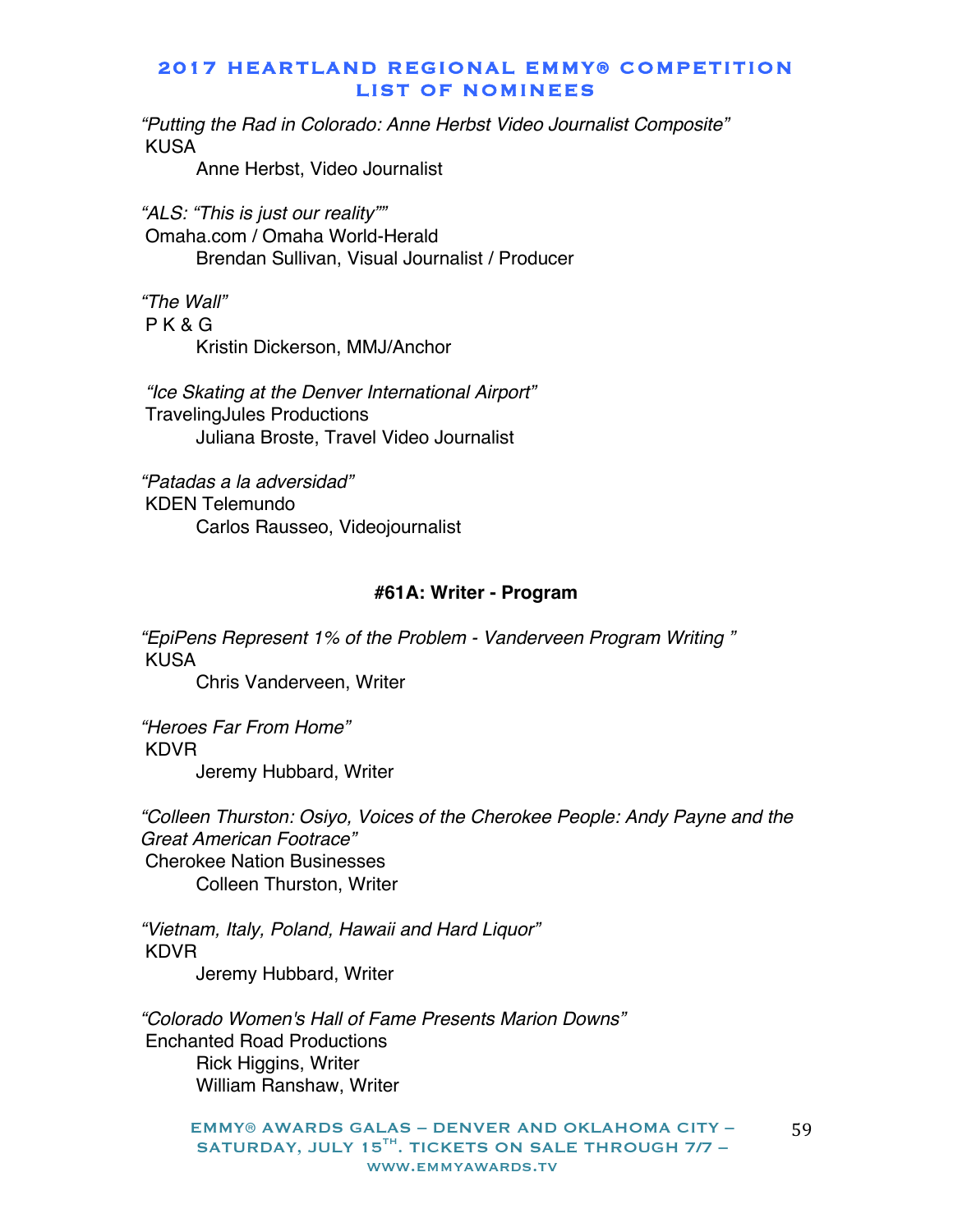Elizabeth Heid, Writer

#### **#61B: Writer - News**

*"DAD! Stop using my name on entries!' -- Composite of Lila Vanderveen's Dad "* KUSA

Chris Vanderveen, Writer

*"Write Turns"* KUSA Nelson Garcia, Writer

*"Writing Between The Headlines"* KUSA Steve Staeger, Writer

#### **#62: News Producer**

*"Moore producer 2016 compilation"* KUSA

Jeremy Moore, Producer

*"A train gets stuck twice, severe storms, and scorned Broncos"* KUSA

Will Swope, News Producer

*"Kerry Leary's Producer Reel"* KUSA Kerry Leary, Producer

*"Squeezing It All In: Laura Phillips Producer"* **KCNC** 

Laura Phillips, News Producer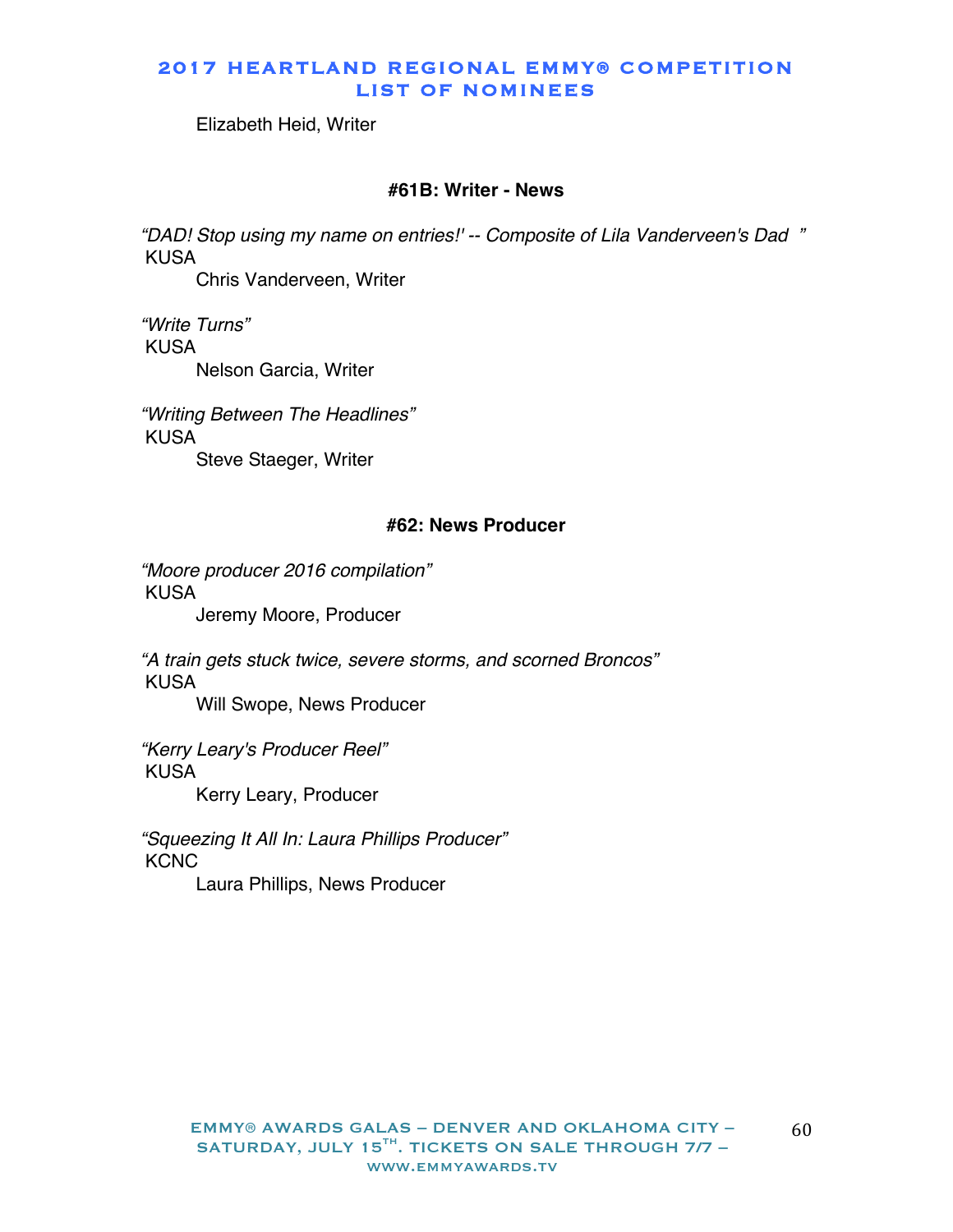#### **#71: STUDENT ACHIEVEMENT**

#### **#71A: Newscast**

*"OU Nightly Newscast"* Gaylord College - University of Oklahoma Bob Dickey, News Director Courtney Boggs, Producer Madison Ward, Director Anna Whitney, News Anchor Emily Akins, News Anchor Storme Jones, Segment Producer/Studio Reporter Kylie Capps, Weather Anchor Blakely Durham, Sports Anchor

*"The Met Report Full Show 11/4/16"* Met Media - MSU Denver Richard Ortner, Advisor

*"NoticieroTVMET Full Show Nov. 18, 2016"* Met Media - MSU Denver Richard Ortner, Advisor Avery Anderson

#### **#71B: Long Form Fiction**

*"The Collector"* University of Oklahoma, Gaylord College Kyle Bergersen, Associate Professor Jake Odgers, Producer Writer Director

#### **#71C: Long Form Non-Fiction**

EMMY® AWARDS GALAS – DENVER AND OKLAHOMA CITY – SATURDAY, JULY 15 $^{TH}$ . TICKETS ON SALE THROUGH 7/7 www.emmyawards.tv *"OUN 2016 Election Night Special"* OU Nightly Bob Dickey, News Director Pamela Ortega, Producer Courtney Boggs, Producer Torii Bicondova, Director Madison Ward, Director Anna Whitney, Anchor Storme Jones, Anchor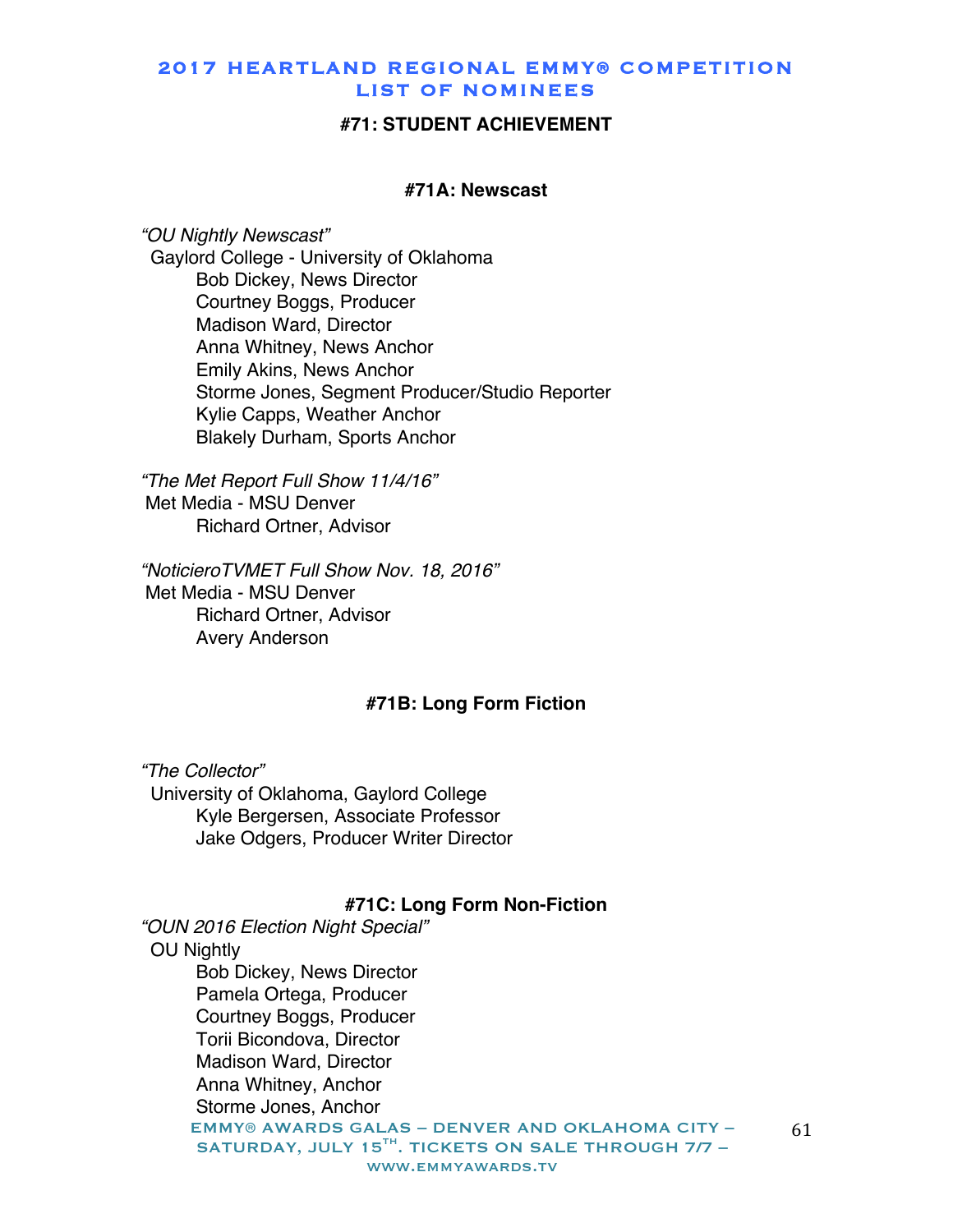Carson Williams, Producer/Reporter Emily Akins, Producer/Reporter Ali Stratton, Reporter Erick Payne, Reporter Sammi Steele, Reporter

*"Behind the Camera"*

 Gaylord College - University of Oklahoma Scott Hodgson, Faculty Advisor Sierra Sanders – Producer/Director/Cinematographer/Editor Emily Anderson – Producer/Director/Cinematographer/Editor Camryn Sulak – Producer/Director/Cinematographer/Editor Mitchell Richardson – Producer/Director/Editor Phuc Nguye – Cinematographer Cinnamon Foster – Producer/Director/Cinematographer/Editor Brooke Garner – Producer/Director/Editor

*"Spectrum: Embracing Gender"* Front Range Community College Brandon Berman, Faculty Advisor

#### **#71D: Short Form Fiction**

*"Rations"* Colorado Film School Alexander Rhodes-Wilmere, Director/Producer Nikie Perlmutter, Writer/Producer

*"Penny"* Colorado Film School Ashley Enright, Director Geoffrey Chadwick, Instructor

*"Honey Bee"* Colorado Film School Brian Steward, Faculty Advisor Micah Groenevelt, Director Alex Schofield, Producer

# **#71E: Short-Form Non-Fiction**

*"Air Buds"*

EMMY® AWARDS GALAS – DENVER AND OKLAHOMA CITY – SATURDAY, JULY 15 $^{TH}$ . TICKETS ON SALE THROUGH 7/7 www.emmyawards.tv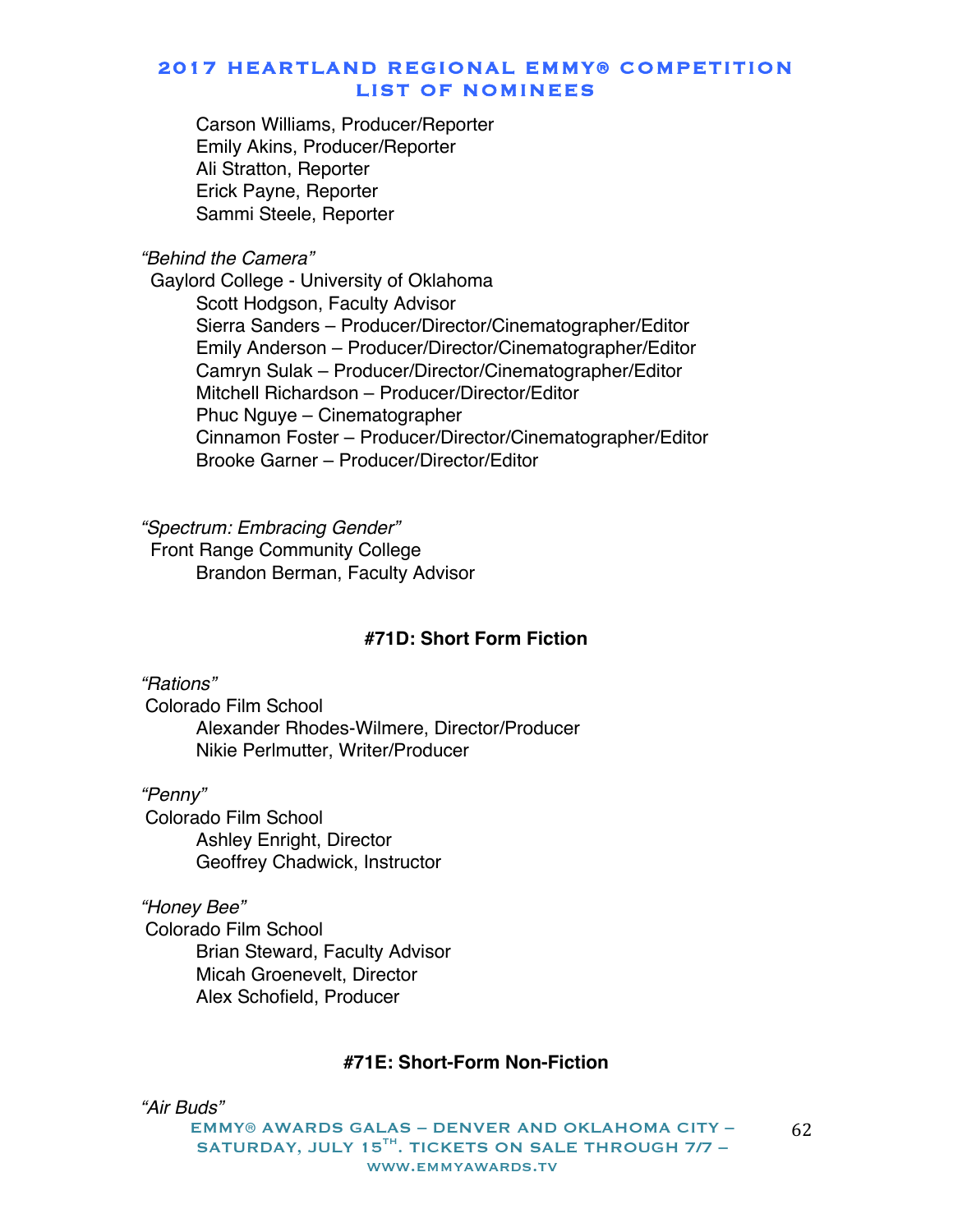Met Media - MSU Denver Richard Ortner, Advisor Ashley Craven

*"Pipeline Protest"* OU Nightly Bob Dickey, News Director Ali Stratton, Reporter

*"Rob Boswell"* Gaylord College - University of Oklahoma Scott Hodgson, Faculty Advisor Camryn Suak – Producer/Director/Editor Trevor Slack – Cinematographer/Graphics Tessa Hayward – Cinematographer Rayne Grandy – Cinematographer *"Surviving Disaster"* Gaylord College - University of Oklahoma Kathleen Johnson, Faculty Advisor Hayden Hefner, Reporter

### **#71H: Community/Public Service (PSAs)**

*"Latin is Our Passion"* Gaylord College - University of Oklahoma Scott Hodgson, Faculty Advisor Michael McCallum – Producer/Director/Cinematographer/Editor

*"Boys Will Be Boys"* Gaylord College - University of Oklahoma Scott Hodgson, Faculty Advisor Amber Handy, Producer/Director/Cinematographer/Editor Brianna Hogan, Producer/Director/Cinematographer

# **#71I: Arts and Entertainment / Cultural Affairs**

*"Voz de la Clave"*

CU Denver Dept of Film and TV David Liban, Chair of Dept and submitter Jim Phelan, Faculty Supervisor

#### **#71J: Public Affairs / Community Service**

EMMY® AWARDS GALAS – DENVER AND OKLAHOMA CITY – SATURDAY, JULY 15 $^{TH}$ . TICKETS ON SALE THROUGH 7/7 www.emmyawards.tv